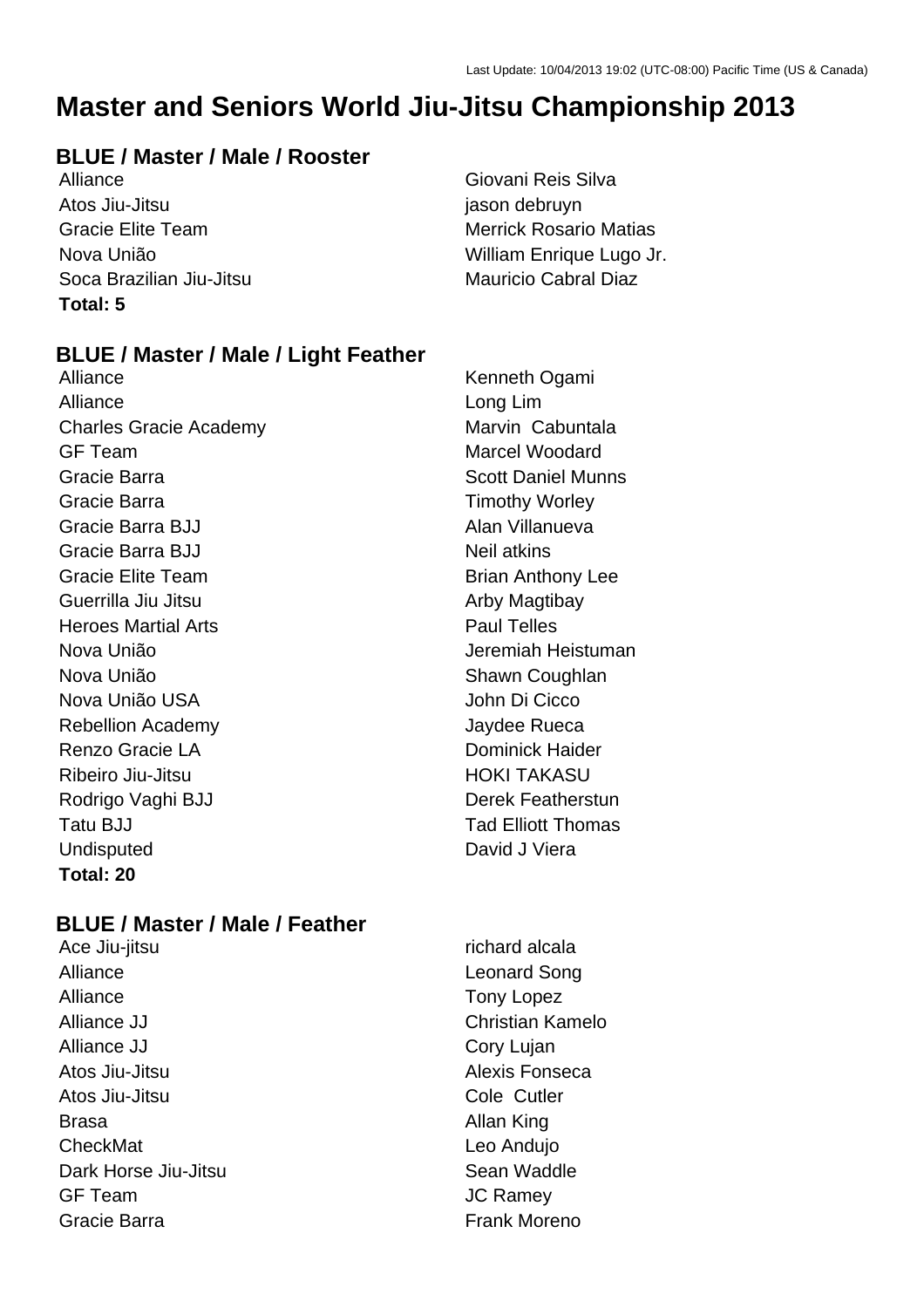Gracie Barra **Moses** Vallejo Gracie Elite Team Daniel Diaz Marcio Cruz Brazilian Jiu-Jitsu **Legensian Legensian Legensian** Leif Eric Fortson Nova União **Angelo D. Cruz** Nova União **Nathan V. Chenarak** Nova União USA Matteo Bertelli Pacific Top Team **Adam Johnson** Adam Johnson Rebellion Academy **Dean Lucas** Relson Gracie **Alika Wong** Ribeiro Jiu-Jitsu **JOSHUA SIARIS** Rodrigo Pinheiro **Kevin Meyers** Kevin Meyers Rodrigo Pinheiro BJJ Anthony Nguyen Rodrigo Pinheiro BJJ Bryan Nguyen Team Royce Gracie **Bryce Lighthall** Undisputed Kyle Tortajada **Total: 27**

#### **BLUE / Master / Male / Light**

Alliance Lukasz Mogielnicki Alliance **Ronald De Villa** Art of Jiu Jitsu Academy David Acosta Brazilian Top Team Mohammad Hassanpour Caique Jiu Jitsu LLC James Rossfeld Cassio Werneck BJJ Thomas Hernandez CheckMat USA Michael Workman CheckMat USA mohammed khair Cleber Jiu Jitsu **Armando Rodriguez Perez Jr.** Armando Rodriguez Perez Jr. Gracie Barra Jonathan Reeves Gracie Barra **Rafael Araujo Gabardo** Gracie Barra BJJ Eiichiro Tsutsumi Gracie Barra BJJ **Gracie Barra Bullange Communist Communist Communist Communist Communist Communist Communist Communist Communist Communist Communist Communist Communist Communist Communist Communist Communist Communist Co** Gracie Elite Team eric sorenson Jiu-Jitsu Foundation Patrick Crescini Kioto BJJ **nelson medina** Lotus Club Jiu-Jitsu New York Wray Watkins Nova União **Nova União** de Sanchez Nova União **Michael Wood** Octagon MMA Mark Francescutti Rebellion Academy **David Figueroa-Martinez** Relson Gracie **Brandon Young** Renato Tavares Association **Anthony John Bell** Ribeiro Jiu-Jitsu andrew waldon Ribeiro Jiu-Jitsu **Edgard Joel Velez** Rodrigo Vaghi BJJ Jon Weber Romulo Melo Brazlilian Jiu-Jitsu LLC. James Appleberry Romulo Melo Brazlilian Jiu-Jitsu LLC. Mitchell Miglis Street Sports BJJ Eric Mendigana UFC Gym **Keith Myers** Keith Myers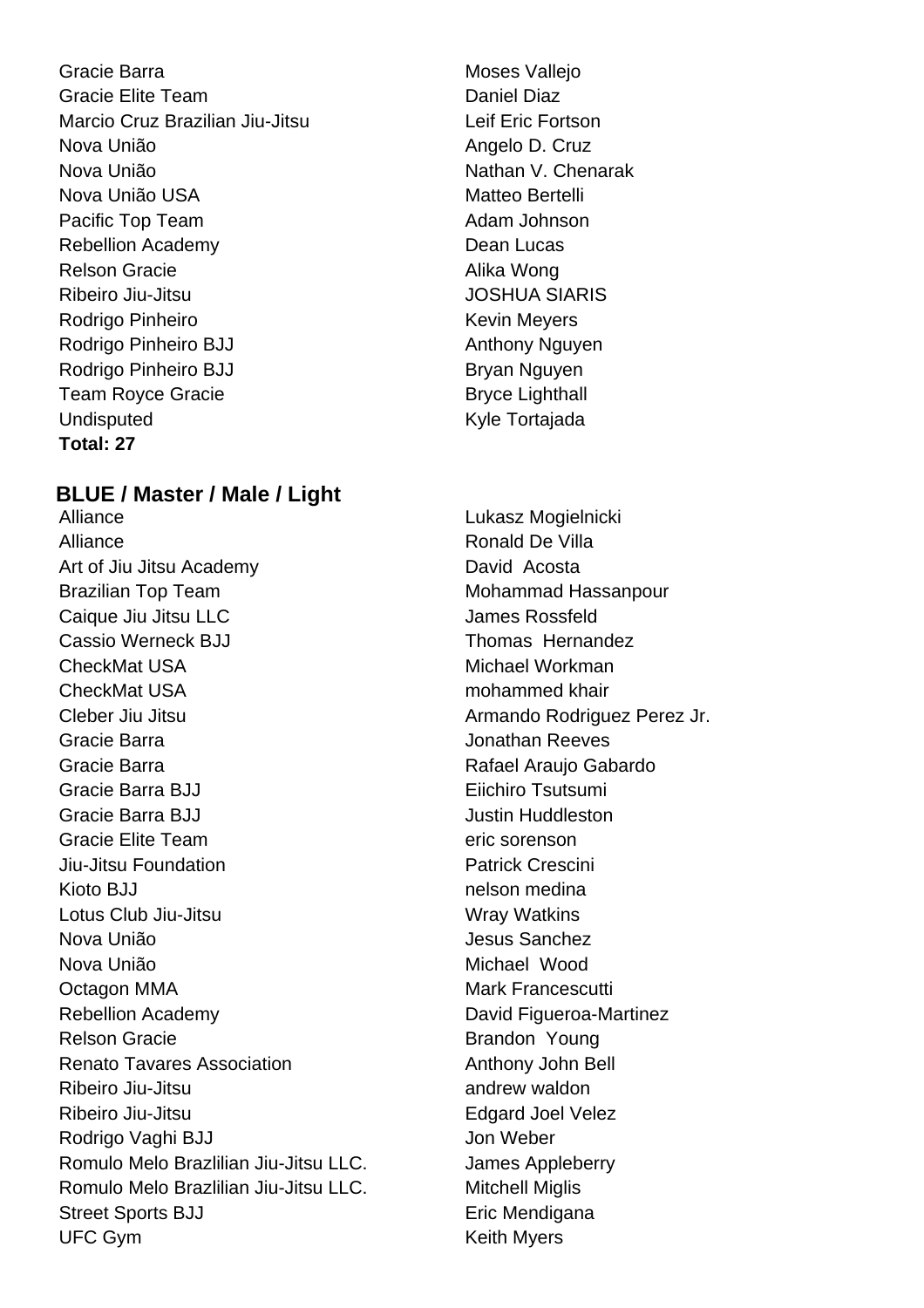# **Total: 31**

#### Undisputed **Benjamin Betz**

#### **BLUE / Master / Male / Middle**

Alliance **Alliance** Andrew Hwang Alliance Vernon Mena Alliance JJ **Rodolfo Jose Pertuz Rodriguez** Carlson Gracie Team **Augustin** Kamdem Cassio Werneck BJJ **Keysing Cassio Werneck BJJ** CheckMat International Luis Quiterio CheckMat USA Jimi Lemasters Cleber Jiu Jitsu **Robert Engstrom** Drysdale Jiu Jitsu - Las Vegas Moises Lopez Gracie Barra Gustavo Paes Rabello Gracie Barra **Steve Gonzalez** Steve Gonzalez Gracie Barra BJJ Lorenzo Gangi Gracie Elite Team Marshall Richey Gracie Humaita Christopher Fodera Gracie Humaita **Randal Todd Boiteau** Gracie Humaita USA **John Dudley** LCCT USA Dan Williams Lotus Club Jiu-Jitsu Kent Stonebraker Mad Tiger Academy Steven Yuh Nova União JIMMY WATSON Nova União **Nova União** de California e a Universidade de Serbergera de La California de Jordan Shepler Nova União USA David Paul Fitzpatrick Paragon BJJ Academy martin requena Renato Tavares Association **Adam Vega** Renato Tavares Association in the same ian freeman Ribeiro Jiu-Jitsu Giuliano Martini Ribeiro Jiu-Jitsu **Nick clark** Nick clark Stable Jiu Jitsu **Morgan Skyberg** Morgan Skyberg Wajutsu Keisyukai Hearts MASAHIRO KONDOH Yemaso Brazilian Jiu Jitsu **Ricardo Jones** Ricardo Jones **Total: 30**

#### **BLUE / Master / Male / Medium Heavy**

- Alliance **Example 2018** Erik Miner Alliance **Raul Hernandez** Andre Maneco BJJ Bernie Vendlinski Beverly Hills Jiu Jitsu Club Jeremy Jackson **BJJ Revolution Team Concrete Contract Convention Convention Convention Convention Convention Convention Convention Convention Convention Convention Convention Convention Convention Convention Convention Convention Convent BJJ Revolution Team Trevor Adler** CheckMat USA Mario Mantripp Drysdale Jiu Jitsu - Australia Isaac Leith Fabio Novaes BJJ Alan Emanuel L Ribeiro Fabio Santos BJJ Mark McCandless Gracie Barra **DeNiro "coco butta"** Kelly
-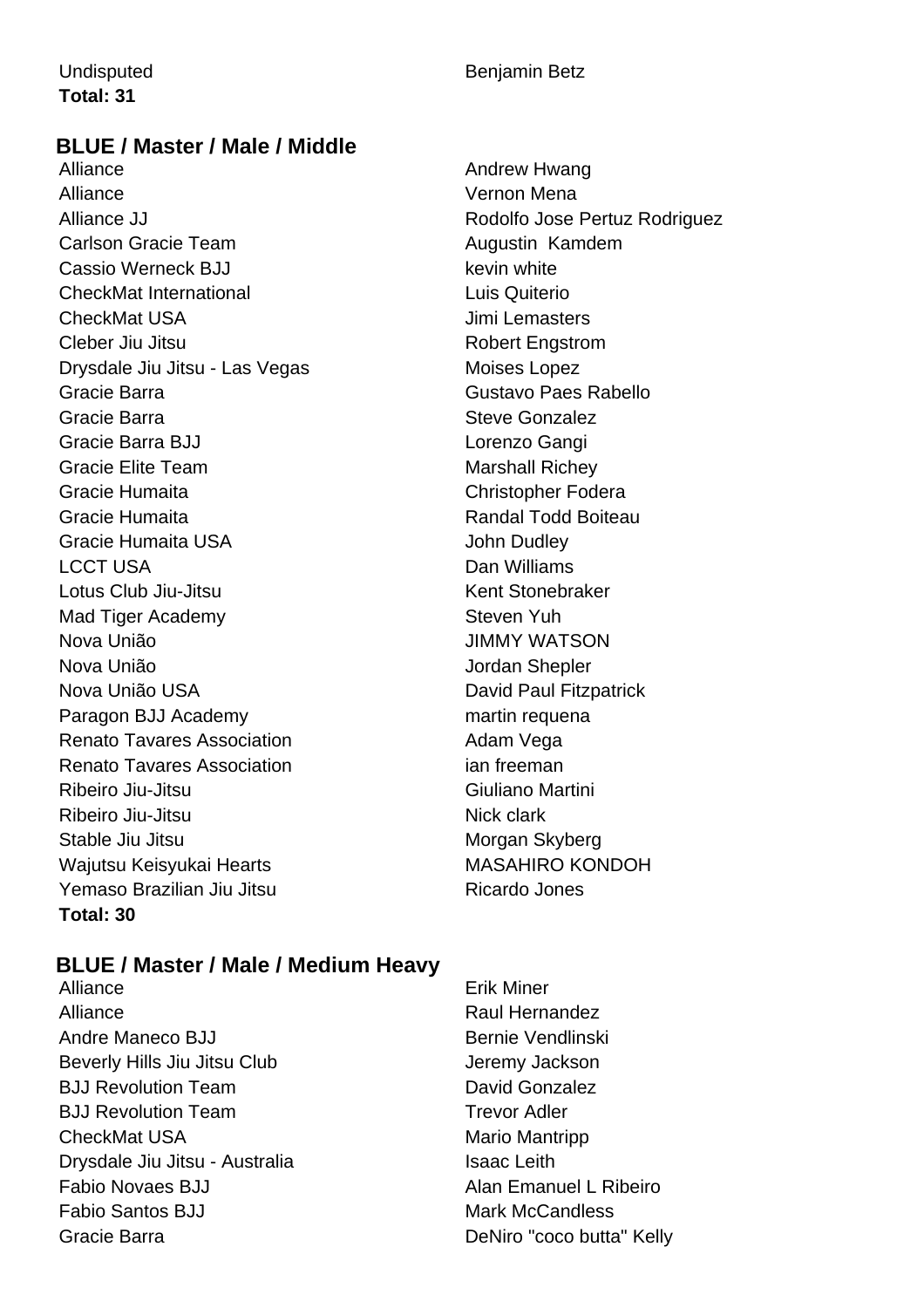Gracie Barra **Phillip Brown** Gracie Barra BJJ **francisco** guzman Gracie Elite Team **Patrick Miroslav Kucera** Gracie Humaita **robert vercher** Mikyo Riggs Jiu Jitsu wojciech bak Nova União **Nova União** David Wayne Butler Ribeiro Jiu-Jitsu Christian de Pinho Ribeiro Jiu-Jitsu **Guida anticerto a Contracto Contracto Contracto Contracto Contracto Contracto Contracto Contracto Contracto Contracto Contracto Contracto Contracto Contracto Contracto Contracto Contracto Contracto Contr** Rodrigo Pinheiro BJJ **Alfred Thomas Varon** Shebaro Jiu Jitsu David Hernandez Osuna Team Lloyd Irvin Gregory Howell **Total: 24**

#### **BLUE / Master / Male / Heavy**

AB Team **Fernando martins** Alliance Jose Ramirez Cassio Werneck BJJ **Larry Masula** CheckMat USA in the contract of the contract of the contract of the contract of the contract of the contract of the contract of the contract of the contract of the contract of the contract of the contract of the contract o Creighton Mixed Martial Arts Academy william jones Drysdale BJJ Matt Hodges Gracie Barra **Bruno Fraga Brandão de Oliveira** Gracie Barra **Henry Soria** Henry Soria Gracie Elite Team **Ramon E. DaSilva** Gracie Humaita **Gracia** Jim Gray Jiu-Jitsu Foundation **Bryce Necochea** LCCT USA chris martin Millennia MMA **Adam Malouf** Adam Malouf North Vancouver BJJ **Frame Contract Praser Dodich** Quintella Martial Arts LLC Matt Kelley Relson Gracie **Gracial Community** John OHagan Renato Tavares Association and Tavares Association and Joseph Scott Dilley Ribeiro Jiu-Jitsu **Anthony Ferrara** Ribeiro Jiu-Jitsu **John Moon Total: 19**

#### **BLUE / Master / Male / Super Heavy**

Brazilian Top Team David Leslie Brazilian Top Team Boston Shane Smith Fabio Santos BJJ Alejandro flores Fight Academy Pasadena Carlos B Gonzalez Gracie Barra News, 1980, 1991, 1992, 1993, 1994, 1994, 1994, 1995, 1996, 1997, 1998, 1998, 1998, 199 Ribeiro Jiu-Jitsu **Dennis Daniels** TAC Team BJJ Adam C. Boswell Unified Jiu Jitsu **Mathew Lowry** Mathew Lowry

- Serao Mixed Martial Arts SAMUEL BRACAMONTE Soca Brazilian Jiu-Jitsu **Frank Andrew Concolino Jr.** Frank Andrew Concolino Jr.
	-
- Alliance **Bronson Kurtz** Roberto Traven BJJ **Notes and American** Joseph Emmanuel Campbell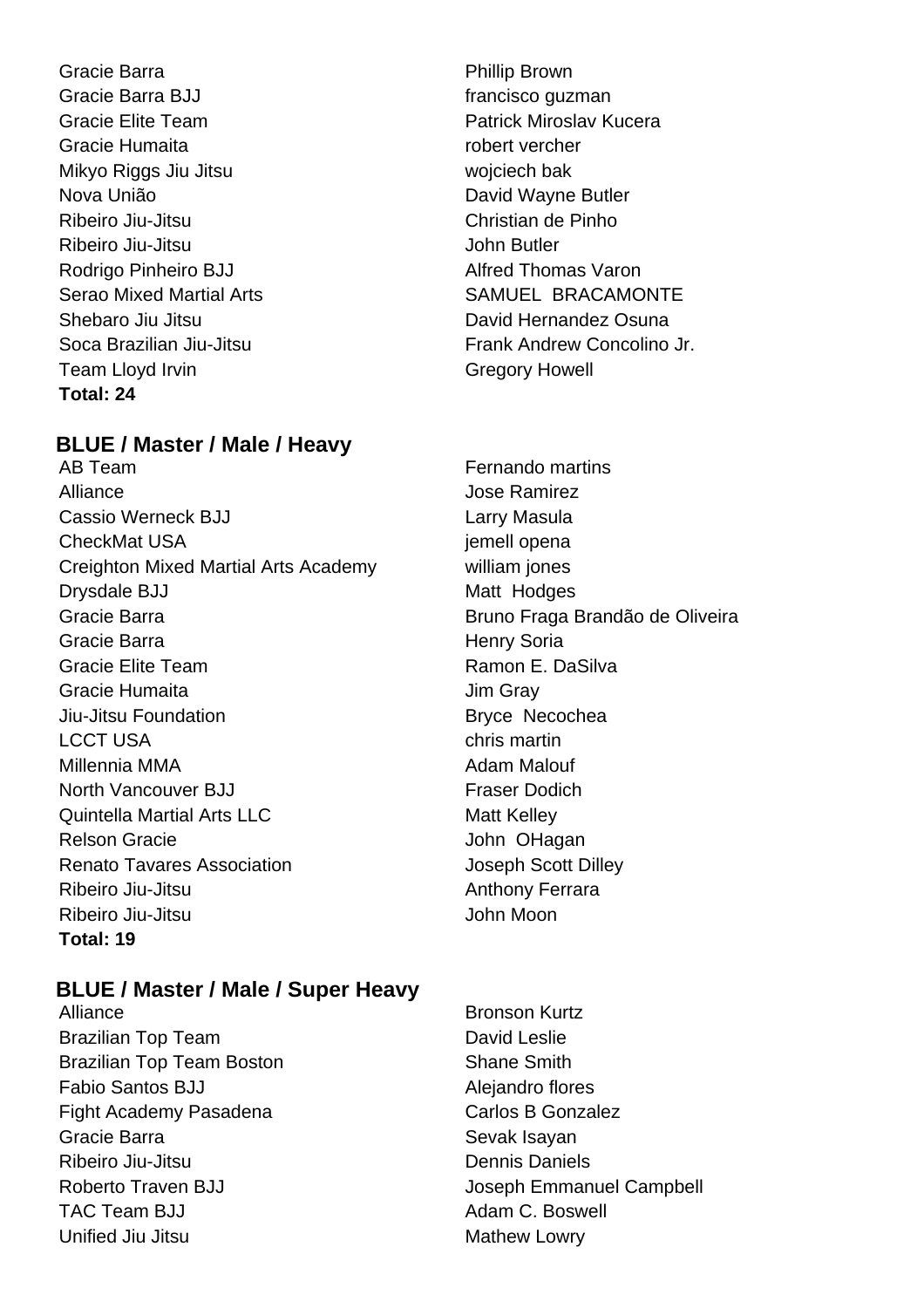#### **Total: 10**

#### **BLUE / Master / Male / Ultra Heavy**

90/EIGHT BJJ Alfredo Montero Alliance **Latravis mason** Carlson Gracie Team Soyanka Gibbs Cassio Werneck BJJ Chris Roberson CheckMat USA **Anthony Martinez** Fight Sports **Stephen Heaven** Gracie Barra **Jamil Salim Fakhoury** Jamil Salim Fakhoury Gracie Barra **Sashi Ono** Gracie Barra BJJ **Luis Sandor** Luis Sandor Gracie Elite Team **Ariunerdene Batbayar** Ariunerdene Batbayar Gracie Elite Team Bayanjargal Baatar Paragon BJJ Academy Ronnie Castro Renato Tavares Association Network Wade Hutson Ribeiro Jiu-Jitsu **Daniel Gonzales** Ribeiro Jiu-Jitsu **Galimeiro de Santonio de Santonio de Santonio de Santonio de Santonio de Santonio de Santonio** Rodrigo Vaghi BJJ **Emilio Saldierna Jr** Emilio Saldierna Jr Romulo Melo Brazlilian Jiu-Jitsu LLC. Christopher Ryan Bostick Undisputed Kevin Johnson Wajutsu Keisyukai Hearts taro murakami **Total: 19**

#### **BLUE / Master / Female / Light Feather**

Alliance **Alliance** Jessica Nakasone Alliance Mimi Shing Carlson Gracie Team Elizabeth Doan Clube de Jiu-Jitsu Pit Bull - San Diego Hoa Tran Gracie Barra **Dietta** Daley Gracie Humaita **Sheree Lewis** Jean Jacques Machado BJJ Vianey Garcia KG BJJ Crystal Tolentino Nova União Cristina Natalia Shepler Nova União **Miriam Villar** Paragon BJJ Academy Mallory Kraft **Total: 11**

#### **BLUE / Master / Female / Feather**

Ace Jiu-jitsu **Adriana** Saire Alliance Charlene Barretto American Top Team Katyanne Klitz A-Team Jiu Jitsu **Adelita McGrath** Brazilian Top Team **Ligia de Faria Assis** Gracie Barra **Gracia** Contract Contract Anica Simon Gracie Elite Team **Akille A Hayata** A Hayata Gracie Humaita **Georgina** Staley Nova União **Catherine** Seto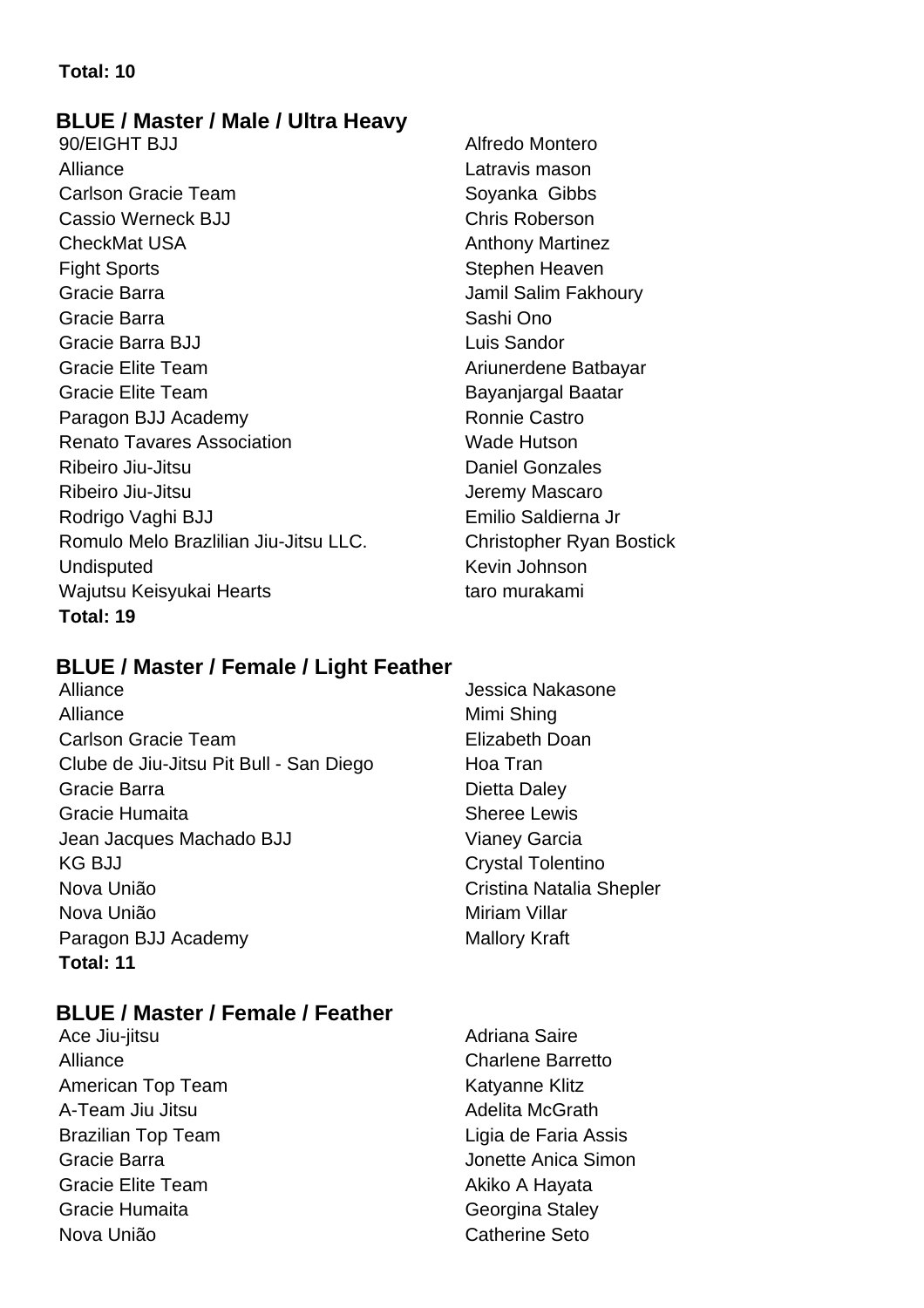Nova União JoAnn Barnes Renato Tavares Association Nadia Nixon **Total: 11**

#### **BLUE / Master / Female / Light**

Barbosa Team Agua **Kelly Kilarciyan** Kelly Kilarciyan Gracie Elite Team **Yara Badday** Gracie Humaita **Stephanie Mensing** Nova União **Sarah I Muhlrad Total: 6**

#### **BLUE / Master / Female / Middle**

CheckMat USA **Rena Levitt** Gracie Humaita Christine Giaquinto Gracie Humaita **Shannon** Sueko Zigner Mikyo Riggs Jiu Jitsu **Candace Stump** Romulo Melo Brazlilian Jiu-Jitsu LLC. Shanny Ordonez TAC Team BJJ Cassandra Aline Boswell Triunfo Brazilian Jiu Jitsu Terri Swift **Total: 7**

#### **BLUE / Master / Female / Heavy**

Gracie Barra **R A Williams** Renato Tavares Association Melanie Hutson Ribeiro Jiu-Jitsu Amie Parcinski **Total: 4**

#### **BLUE / Senior 1 / Male / Rooster**

Nova União **Brian Wade Total: 2**

#### **BLUE / Senior 1 / Male / Light Feather**

Gracie Barra **Alonzo Campos Alonzo Campos** Ribeiro Jiu-Jitsu **Jason Nelson** Ribeiro Jiu-Jitsu **Matthew Tsugawa** Matthew Tsugawa **Total: 5**

#### **BLUE / Senior 1 / Male / Feather**

Alliance william candlario Cabeção Team Scott Nunley Cassio Werneck BJJ Bert Caridad CheckMat USA **Andrew Catalano Andrew Catalano** 

Gracie Morumbi Elizabeth Jane Exell Nova União Francesca "Chessa" Au

CheckMat Niceli Gislaine Schwinden Guerino

Gracie Barra William Tedrow

Carlson Gracie Team CRAIG LEONG McVicker's BJJ **Moview Christopher Malone**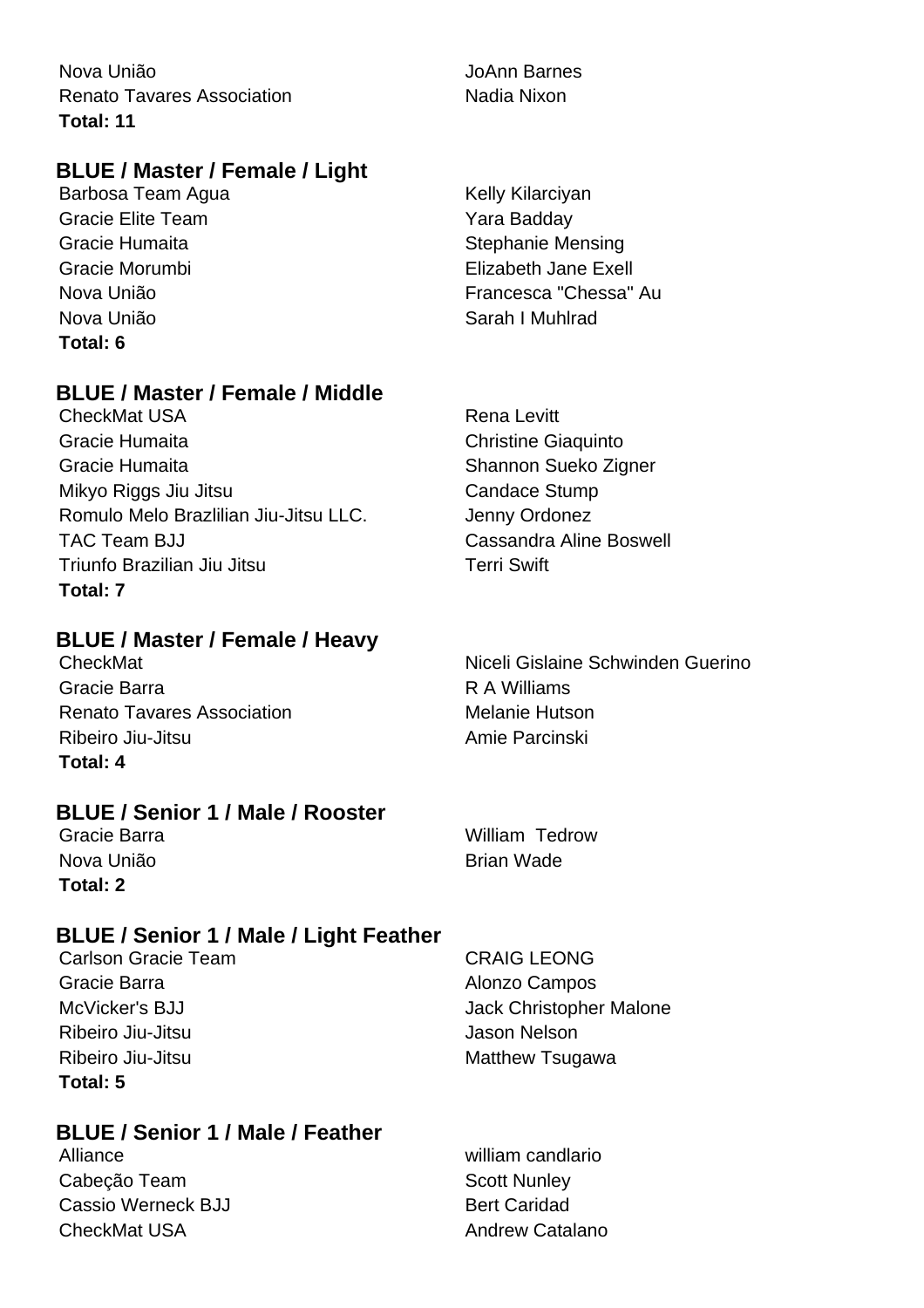Fabio Santos BJJ raul leyva Gracie Barra **ALEX WOODFOLK** Gracie Elite Team Jorge Wong Gracie Elite Team Narangerel Ognoon Gracie Humaita Chris Benavente KG BJJ **Ernest Rodriguez** myTeam Ted Joseph Tarpley Nova União **Anthony Childress** Nova União Rennie J. Crisafulli Relson Gracie **Relson Gracie Rommel Salamat** Rodrigo Vaghi BJJ **Joseph Doherty** Serao Mixed Martial Arts **Bradley Justin Landthorn** Undisputed **Otto Lai** Wand Fight Team Kelly Green **Total: 19**

#### **BLUE / Senior 1 / Male / Light**

99 NiNe NiNe JJ Lionel Turner Alliance **Bryan Aquino** Alliance JJ **IVán Díaz wiesner** Beverly Hills Jiu Jitsu Club Naveen Jeereddi BJJ Revolution Team (Frank) Wang Ngai Ma BJJ Revolution Team Mark Shane Ghitman Brazilian Top Team miguel gonzalez Brazilian Top Team Tuan Do Cassio Werneck BJJ Brian Bustos Gracie Barra **Denis Dubrovin** Denis Dubrovin Gracie Barra **Ryan Mayer** Ryan Mayer Gracie Barra BJJ Dwayne Gooding Gracie Barra BJJ John Hammon Gracie Elite Team **Gracie Elite Team** Justin Nero Gracie Humaita Eldwin Dollente Gracie Humaita **Ron Morabito** Ron Morabito Lotus Club Jiu-Jitsu **Jason Tracy** Memphis BJJ Donny Cook Neutral Grounds / Gracie Jiu Jitsu Long Beach Steven James Calderon Nova União **Nova União** e a constructiva e a Robert Charles Williams Nova União **Nova União** Robert Crosley Paulo Guillobel Brazilian Jiu- Jitsu Homero Villa Jr. Pedro Vianna Academy **John Martinez** Renato Tavares Association The Garrett Mark Hodes Ribeiro Jiu-Jitsu **Dan VanDetta** Ribeiro Jiu-Jitsu **Steve Snyder** Steve Snyder Roberto Traven BJJ **James** Sziszak Roberto Traven BJJ ianilson bie Rodrigo Vaghi BJJ Kevin Elliott Romulo Melo Brazlilian Jiu-Jitsu LLC. Michael Hara

Waza Brazilian Jiu Jitsu **Andy (John Andrew) Brothers**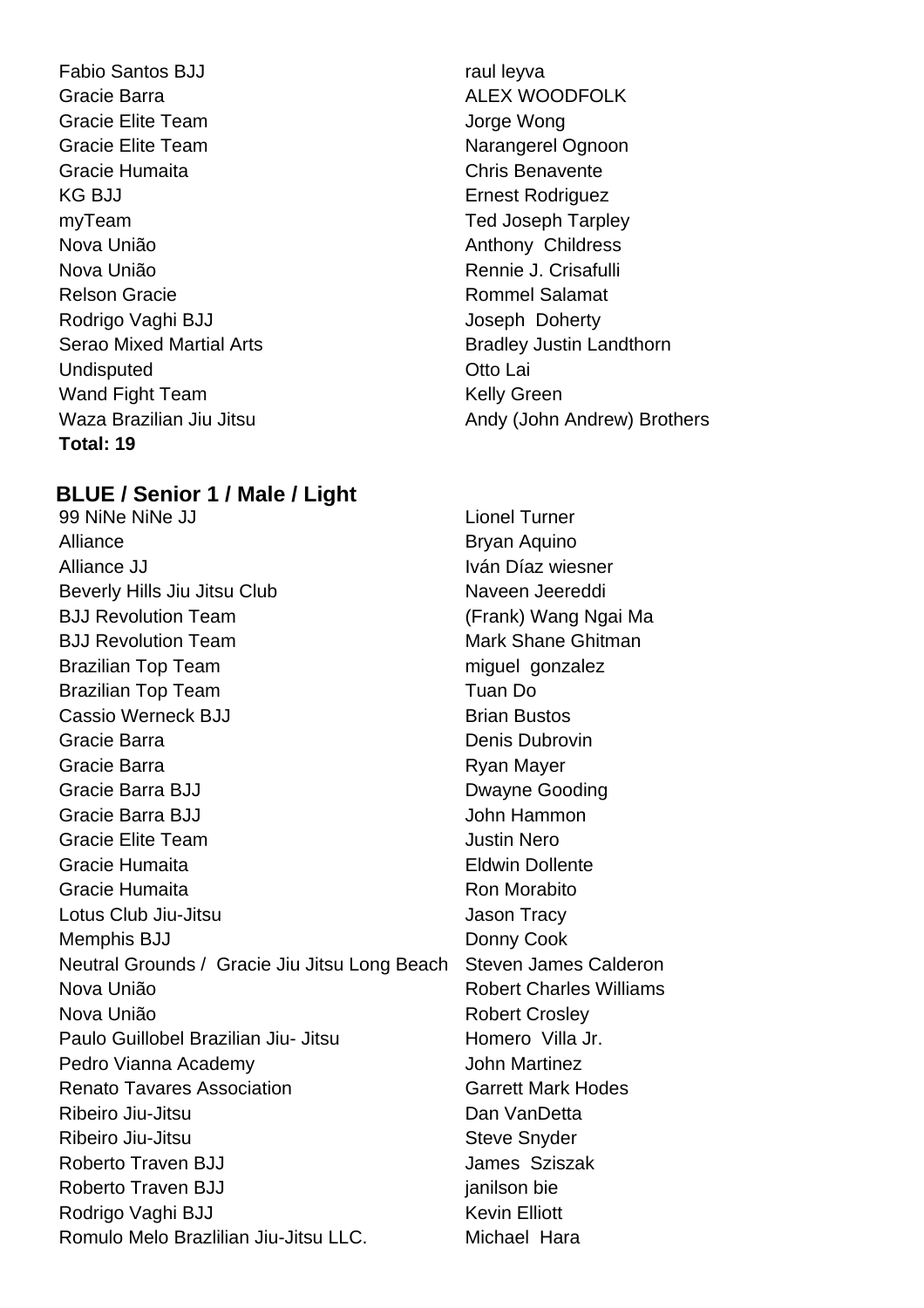Soul Fighters BJJ Dave Smith South BJJ alan cox Tinguinha BJJ academy michael montoya Tinguinha BJJ academy Scott Lowder Yamasaki Academy **Daniel Laender** Yemaso Brazilian Jiu Jitsu **Randy Lacy Total: 36**

#### **BLUE / Senior 1 / Male / Middle**

Academia DF Humberto Carrilho Santos Alliance **Shaun Rackstraw** Alliance JJ Christopher Landolph Alliance JJ **Alliance** JJ **Alliance** JJ **Alliance** JJ **Julio Escobar** Beverly Hills Jiu Jitsu Club jason friesen BJJ Revolution Team **Paul Bernard** CheckMat USA **Anthony Robert Bocanegra** Anthony Robert Bocanegra Clark's University of Martial Arts **Robert Murray** Crosley Gracie Academy **Francisco Ordas Ramirez** Gracie Barra **Craig Sweeny** Gracie Barra **Kristopher Buranasombati** Gracie Barra BJJ Kevin Yang Gracie Elite Team Gerard Cacho Infinite Jiu Jitsu **John Smith** Laselva MMA Greg Andres Nova União **Aaron Rivera** Aaron Rivera Peak Performance **Ryan Hadley** Relson Gracie **Stephen Thai** Ribeiro Jiu-Jitsu **Erik Eliasen** Ribeiro Jiu-Jitsu **Michael Blasi** Rodrigo Vaghi BJJ Aaron Buettner Romulo Melo Brazlilian Jiu-Jitsu LLC. **Gary Hill** Serao Mixed Martial Arts **Martial Arts** Martin Galinski South BJJ Dominic Lorino Tozi Jiu Jitsu Fernando Ximenes Lopes Tribe Jiu-Jitsu Roma Emiliano Alfani University of Jiu-Jitsu Victor Cantu **Total: 27**

# **BLUE / Senior 1 / Male / Medium Heavy**

- Cassio Werneck BJJ Shane Dickson Crispim BJJ BBrothers Ruben Paredes Jr. Gazze Academy **Alfonso Castellucci** Gracie Barra **Daniel Neisingh** Daniel Neisingh Gracie Barra **Danny Sanfellipo** Gracie Barra BJJ Georgi Vezirov Gracie Humaita **Fernando Grijalva**
- Anibal JJ Marcos George de Souza Leao Carlson Gracie Team Baggio (Robert) Brutini (Shouna)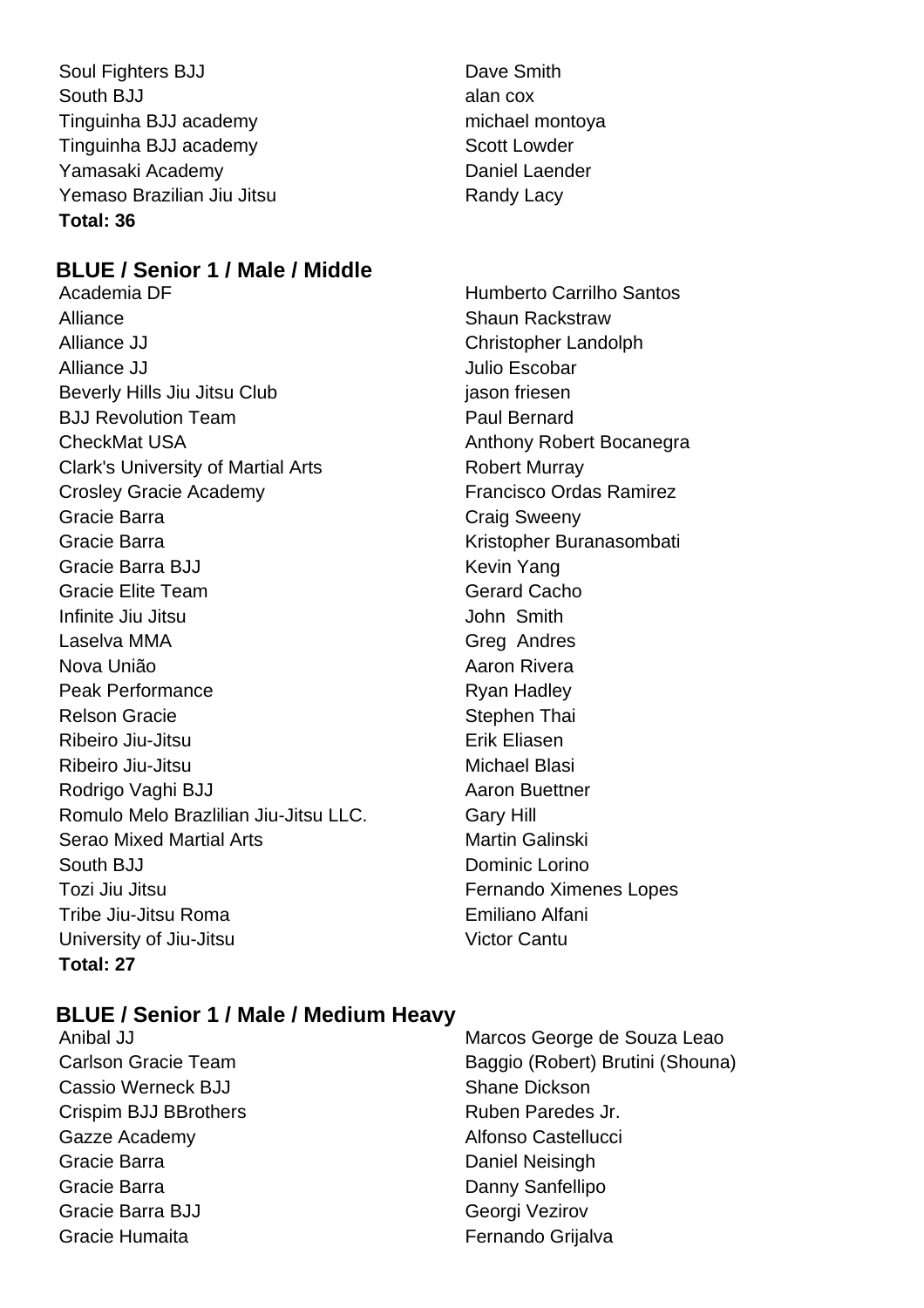Grasco Jiu-Jitsu Academy **Kikuchi Susumu** Icon Jiu-Jitsu Torben Sander Nova União **Brandon Kelly Parongao** Sandro Batata Brazilian Jiu-jitsu - Santa Cruz Orlando Campos Tinguinha BJJ academy Joseph Fabits **Total: 14**

#### **BLUE / Senior 1 / Male / Heavy**

Alliance Scott Holden Balance Matt Thompson BJJ Revolution Team **Dan Miller** BJJ Revolution Team Ricardo Cabrera BJJ Revolution Team - USA Ray Rogers Carlson Gracie Team **James Clark** CheckMat USA Ernesto Guadalupe Martinez C-Quence Brian Miller Gracie Barra **Jeremy Otten** Gracie Barra **ricky** nelson Gracie Humaita **Don Davis** Gracie Jiu-Jitsu Pedro Sauer Team Gregory Allen McDermitt **Total: 12**

#### **BLUE / Senior 1 / Male / Super Heavy**

Alliance Mohamed Jelassi Boran Jiu-Jitsu **Boran Jiu-Jitsu** Peter Baniaga Brazil 021 School of Jiu-Jitsu michael knox Brazilian Top Team Brian Gribben Cleber Jiu Jitsu **Anthony Saunders** Anthony Saunders Gracie Barra **Dale Lowe** Gracie Humaita **Adrian Garcia** Adrian Garcia Gracie Humaita Larry Michael Henry MacKinnon Gustavo Machado BJJ Lawrence Atai Makuakane Jr. Infinite Jiu Jitsu **Gregory Reed** Jiu Jitsu Factory **Martigmum** Martijn Robin Gademan Nova União **Kyle Andrew Curry** Nova União Rudolph G Martinez Jr Prime Jiu-Jitsu Center Timothy Varallo Rodrigo Vaghi BJJ Brian Francis Fitzmaurice Soul Fighters BJJ Connecticut Stephen Makein Travis Lutter Brazilian Jiu-Jitsu Jerry Lair United Brazilian Jiu-Jitsu Cesar Castaneda **Total: 18**

#### **BLUE / Senior 1 / Male / Ultra Heavy**

Alliance Richard Griola Cia Paulista Ezequiel Chao Chong Wang Gracie Barra **Shawn Christopher Limbach** Shawn Christopher Limbach Gracie Elite Team **Elbeg Gungaa**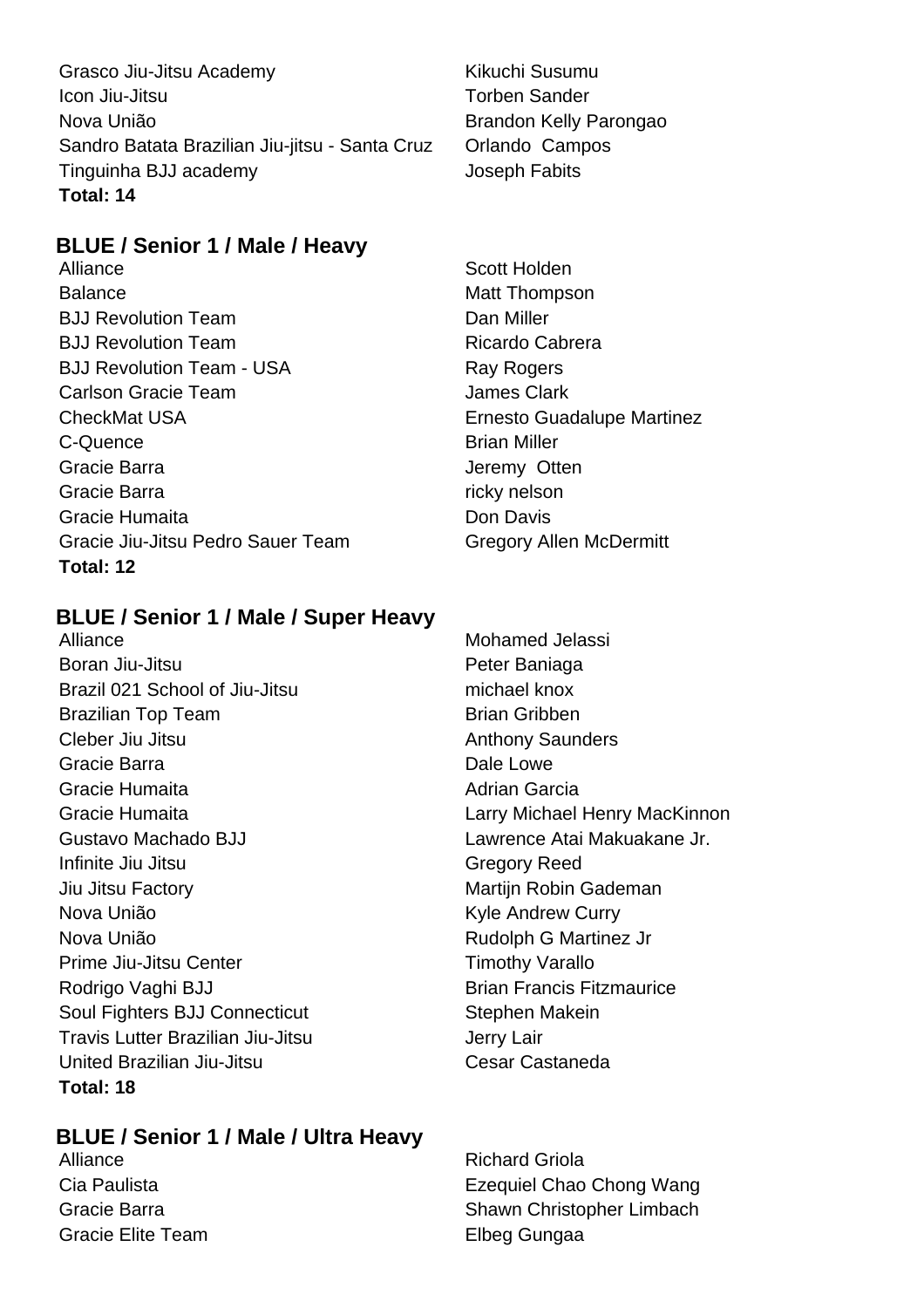| <b>Gracie Elite Team</b> | Erkhembayar Gunaajav  |
|--------------------------|-----------------------|
| Gracie Humaita           | Vijay Hemanchal       |
| Gymnasium                | <b>Artem Mukhin</b>   |
| Gymnasium                | Igor Peplov           |
| Ribeiro Jiu-Jitsu        | <b>Michael Miller</b> |
| Team 3 Fight Academy     | <b>Ronald Short</b>   |
| Total: 10                |                       |

#### **BLUE / Senior 1 / Female / Feather**

| Alliance                          | Gina Sanchez   |
|-----------------------------------|----------------|
| <b>BJJ Revolution Team</b>        | Vera Brown     |
| Carlson Gracie Team               | Jolie Boyle    |
| <b>Renato Tavares Association</b> | chanda vlanich |
| Total: 4                          |                |

## **BLUE / Senior 1 / Female / Light**

Balance Heidi Thompson Cleber Jiu Jitsu Judyann Lee Burgess Laselva MMA **Kendra Maire Sheldon Lay** Ribeiro Jiu-Jitsu **Jennifer Ricci** Jennifer Ricci **Total: 4**

**BLUE / Senior 1 / Female / Middle**

Alliance Marilyn Wong Marilyn Wong Jean Jacques Machado BJJ Yolanda Conforti Pacific Top Team Andrea Pow Roger Machado **Anne Lee Total: 4**

## **BLUE / Senior 1 / Female / Heavy**

Alliance Tanya Pohano Caveirinha Jiu-Jitsu Family USA Erin Loredo **Total: 2**

## **BLUE / Senior 2 / Male / Light Feather**

Cia Paulista USA Christopher Merlo Fabio Novaes BJJ **Enrique Marroquin** Gracie Barra **Gracia** Company and Company and Company and Company and Company and Company and Company and Company and Company and Company and Company and Company and Company and Company and Company and Company and Company Gracie Elite Team Cristinel Tilvar McVicker's Brazilian Jiu Jitsu Mark Huls Nova União internacional de la provincia de la pose varela **Total: 6**

## **BLUE / Senior 2 / Male / Feather**

Association Aranha **PRATS** Olivier Gracie Elite Team **David Petrone** Gracie Humaita **Selwyn Reyes** Selwyn Reyes

Gracie Barra **Michael Chungsik Yun**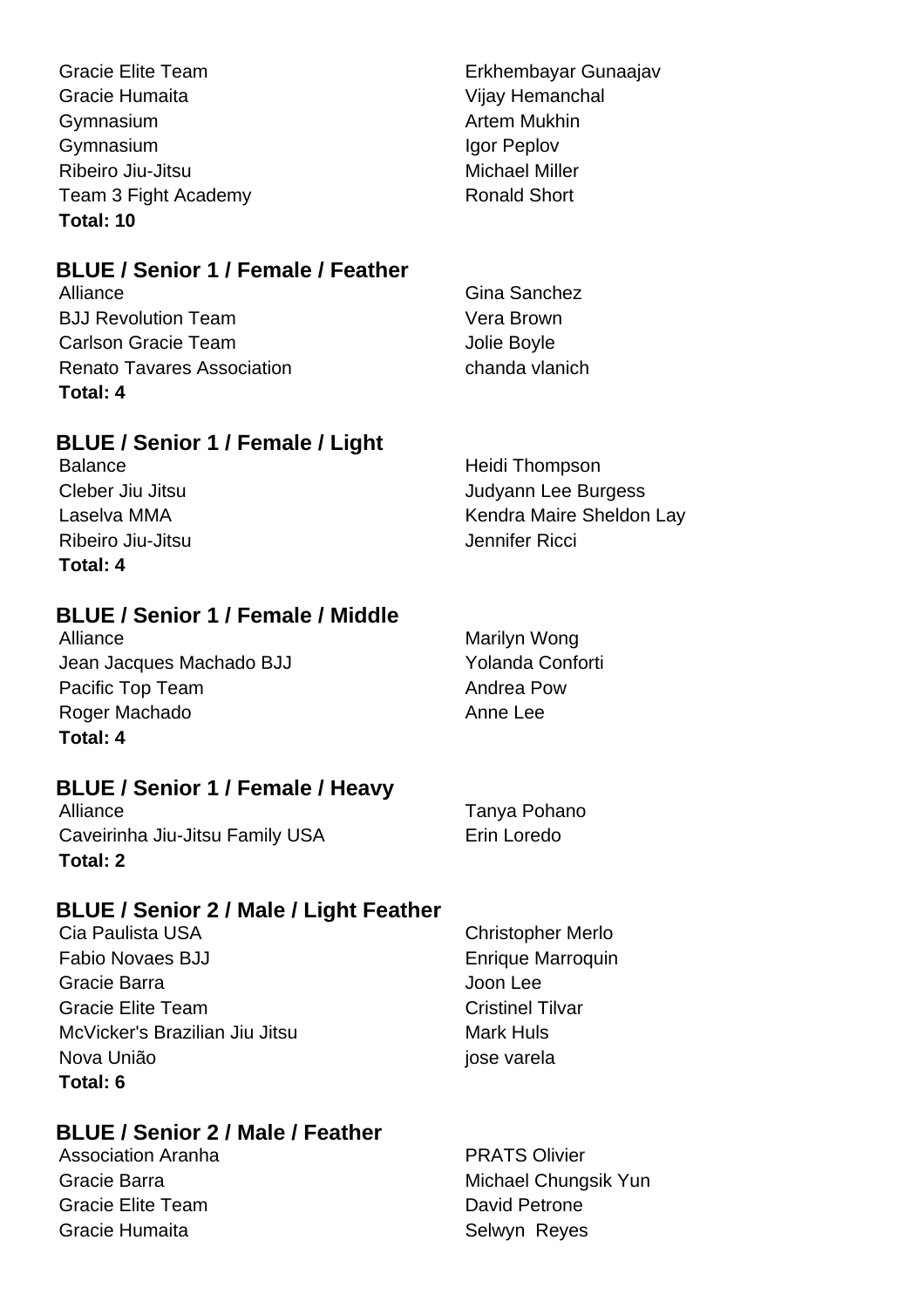Jacksonville Gracie Jiu-Jitsu Leo porras Mikyo Riggs Jiu Jitsu **Example 2018** Eric Smith Street Sports BJJ john gaa Wajutsu Keisyukai Hearts KOJI IWASAKI **Total: 8**

#### **BLUE / Senior 2 / Male / Light**

Alliance Vidal Trujillo Art of Jiu Jitsu Academy Nick Gulo Cassio Werneck BJJ **Ed Van Aelstyn** Cia Paulista USA Tim Higuera Easton BJJ Jake Bell Gazze Academy **Kelly Yokoe Kelly Yokoe** Gracie Barra **Dean Bolte** Gracie Barra **Peter Megow** Peter Megow Gracie Barra BJJ David Soto Gracie Barra BJJ **richard santos** Gracie Elite Team chuck bayles Gracie Humaita Vincent Anzelone Mohler Jiu-Jitsu Chris Carlino RCJ Machado **Michael Ray Torres** Ribeiro Jiu-Jitsu **Anticese State Anticese State Anticese** Jose R. Gonzalez Rodrigo Vaghi BJJ **James Benson** RRA Machado Jiu-Jitsu **Jamal Shofani Total: 19**

#### **BLUE / Senior 2 / Male / Middle**

Alliance Dion Rodrigues Alliance **Oliver** te Wiel Alliance JJ Scott E. Ukeiley Cleber Jiu Jitsu **DANIEL RAMIREZ** Fabricio Werdum JJ Carlos E Hernandez Gracie Barra Ghennadii Fedorceac Gracie Barra BJJ Bobby Walker Gracie Barra BJJ **Example 2018** Eric Matteson Gracie Elite Team **Doripurev Erdenejav** Gracie Elite Team **Rigoberto Aranda** Gracie Tampa South **Peter J Molinelli** Guerrilla Jiu Jitsu **Andrew Keenan** Kioto BJJ John Alfalla Pacific Top Team **John Davies** Peak Performance **Yuri Star** Relson Gracie **Erik Snyder** Erik Snyder Ribeiro Jiu-Jitsu **Internationalista de la contrata de la contrata de la contrata de la contrata de la contrata de la contrata de la contrata de la contrata de la contrata de la contrata de la contrata de la contrata de la** Rodrigo Vaghi BJJ Martin Linscott

Alliance Robert Allen Consulmagno Gracie Elite Team **Gracie Elite Team** Jesus ivan Rodríguez Gutiérrez

Gracie Barra **Demitrius De La Rosa**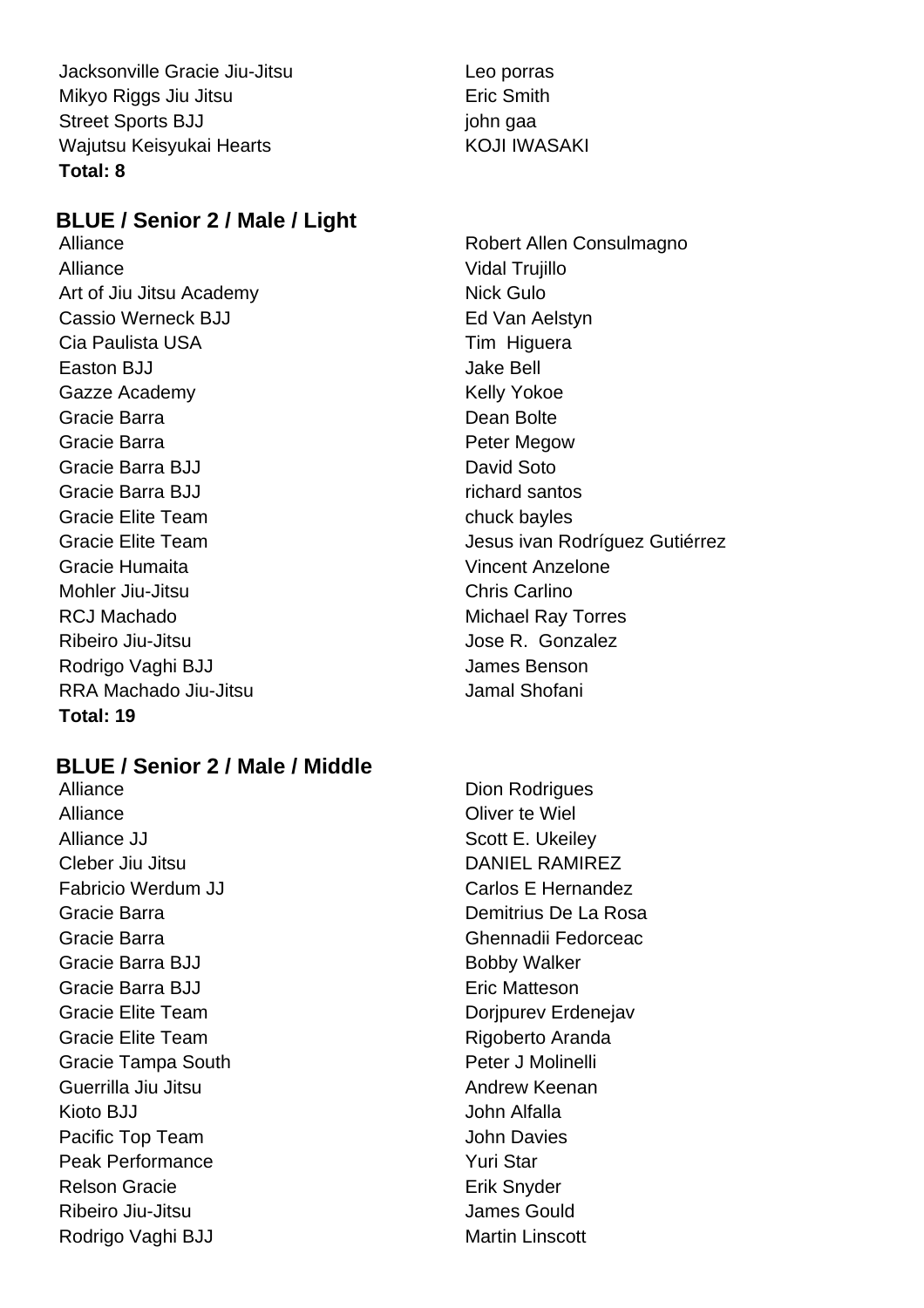#### **Total: 19**

#### **BLUE / Senior 2 / Male / Medium Heavy**

Alliance **Contract Contract Contract Contract Contract Contract Contract Contract Contract Contract Contract Contract Contract Contract Contract Contract Contract Contract Contract Contract Contract Contract Contract Contr** BJJ Revolution Team Ty Valkanas Caique Jiu Jitsu LLC Javier Cardenas Drysdale BJJ Arturo Morales Gracie Barra **Matthew Wade Matthew Wade** Gracie Humaita James J. Sexton Relson Gracie **Shane** Shane Saito **Total: 10**

#### **BLUE / Senior 2 / Male / Heavy**

Alliance Lloyd Handy Caio Terra Association **Ruben Quevedo** Cassio Werneck BJJ Sean McCormick Gracie Elite Team Jaime Mendez Gracie Humaita **Mathias Sundberg** Mathias Sundberg Gracie Jiu-Jitsu Pedro Sauer Team Tom Cutura Guerrilla Jiu Jitsu **Edgar Kenner** Nova União **David Alfon** Purebred Jiu Jitsu Guam **Mark Smith** Mark Smith Romulo Melo Brazlilian Jiu-Jitsu LLC. John Beall The Source MMA Team Malek Rafiq Hariri Triunfo Brazilian Jiu Jitsu **Network Channel Peter Duynstee Total: 12**

#### **BLUE / Senior 2 / Male / Super Heavy**

BJJ Revolution Team Clarence Chaney Cassio Werneck BJJ **Research State State State State State State State State State State State State State State State State State State State State State State State State State State State State State State State State S** Cavalcanti BJJ - Carlson Gracie Las Vegas R. John Carrillo Jr Coachella Valley BJJ Matthew Kozloff Gracie Barra Greg Stringer North Vancouver BJJ Alexander Boldizar Roger Gracie-Vie Academy **Andrew Reeves** Stable Jiu Jitsu **Maria Litting Stable Jiu Jitsu** Marione Tizcareno **Total: 8**

#### **BLUE / Senior 2 / Male / Ultra Heavy**

Cassio Werneck BJJ jaime andrade Elite Mixed Martial Arts **Ray Vera, Jr.** Ray Vera, Jr. Gracie Barra **akos bela mihalyfi** Gracie Barra **Steve Collier** Steve Collier Gracie Barra BJJ **Roderick Valerio** 

Alliance Daniel Lombardo Nova União Gene Edward Nickels Jr Tata Team JJ Rubem Coelho dos Santos Neto

Fight Sports Gary Michael Waskovich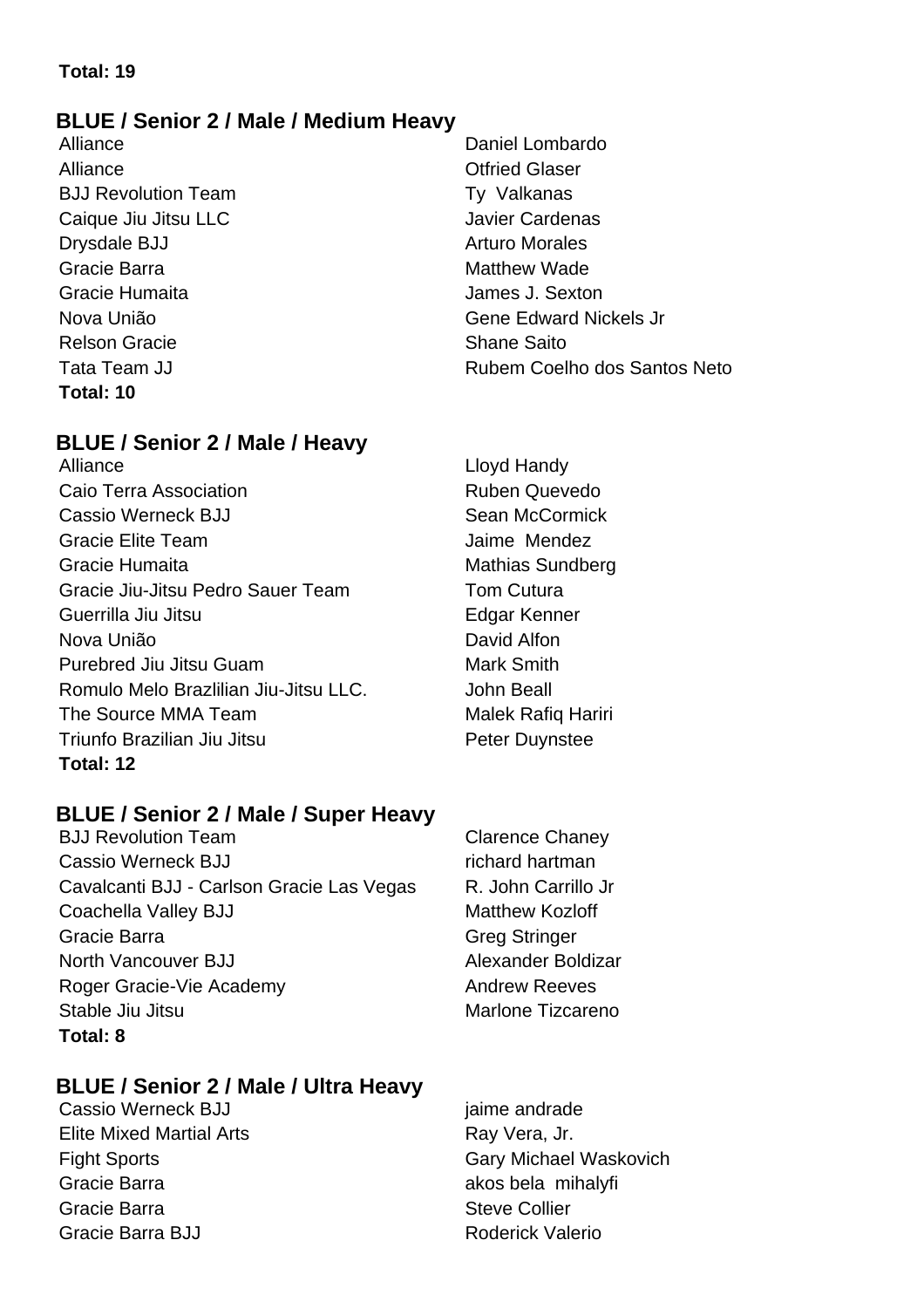Gracie Gym **Mark Sersansie** UFC Gym Vince Lane **Total: 9**

Werdum Combat Team USA Julio Olimpio Melo de Araujo

#### **BLUE / Senior 2 / Female / Light Feather**

**Coalition 95 Coalition 95** Quincy Torres Lotus Club Jiu-Jitsu leslie rials Ribeiro Jiu-Jitsu **Lani Alvarez Total: 3**

#### **BLUE / Senior 3 / Male / Light Feather**

Carlson Gracie Team News 2008 Kevin Rosenthal Carvalho Teixeira **Kirk Leins** Kirk Leins Nova União Yen Chou Joe Chen Ribeiro Jiu-Jitsu Cesar Alvarez Rio Pro Brazilian Jiu Jitsu **Daniel A. Medalie Total: 6**

#### **BLUE / Senior 3 / Male / Feather**

Alliance Derek Arculli Coalition 95 **Reuben Torres** Reuben Torres Jean Jacques Machado BJJ JAMES MORALES Precision Jiu-Jitsu **Lee Link** Ribeiro Jiu-Jitsu Lawrence Gerard Almeda Ribeiro Jiu-Jitsu **Ribeiro Aliancese European European Rainier Burgos** Yamada Dojo **tanabe osamu Total: 7**

#### **BLUE / Senior 3 / Male / Light**

Fabio Novaes BJJ Mark Andrew Ferran Bond Gracie Barra **Nurul Ali** Gracie Barra **Tom Richards** Gracie Barra BJJ **Michael John Johnstone** Gracie Elite Team **Hiroshi Matsui** Ribeiro Jiu-Jitsu **Galimeiro III e a contra Contra Contra Contra Contra Contra Contra Contra Contra Contra Contra Contra Contra Contra Contra Contra Contra Contra Contra Contra Contra Contra Contra Contra Contra Contra Con** Romulo Melo Brazlilian Jiu-Jitsu LLC. Tze Yee Szeto Shebaro Jiu Jitsu mike corich Soul Fighters International gilbert valenzuela UFC Gym **Richard Goodwin Total: 10**

#### **BLUE / Senior 3 / Male / Middle**

99 NiNe NiNe JJ kenneth janowiak Carvalho Teixeira Manny Ortiz Gracie Barra **Andrew Bruce Andrew Bruce** Gracie Elite Team Gracie Elite Team

Barbosa JJ e MMA **Fernando de Almeida Schmidt**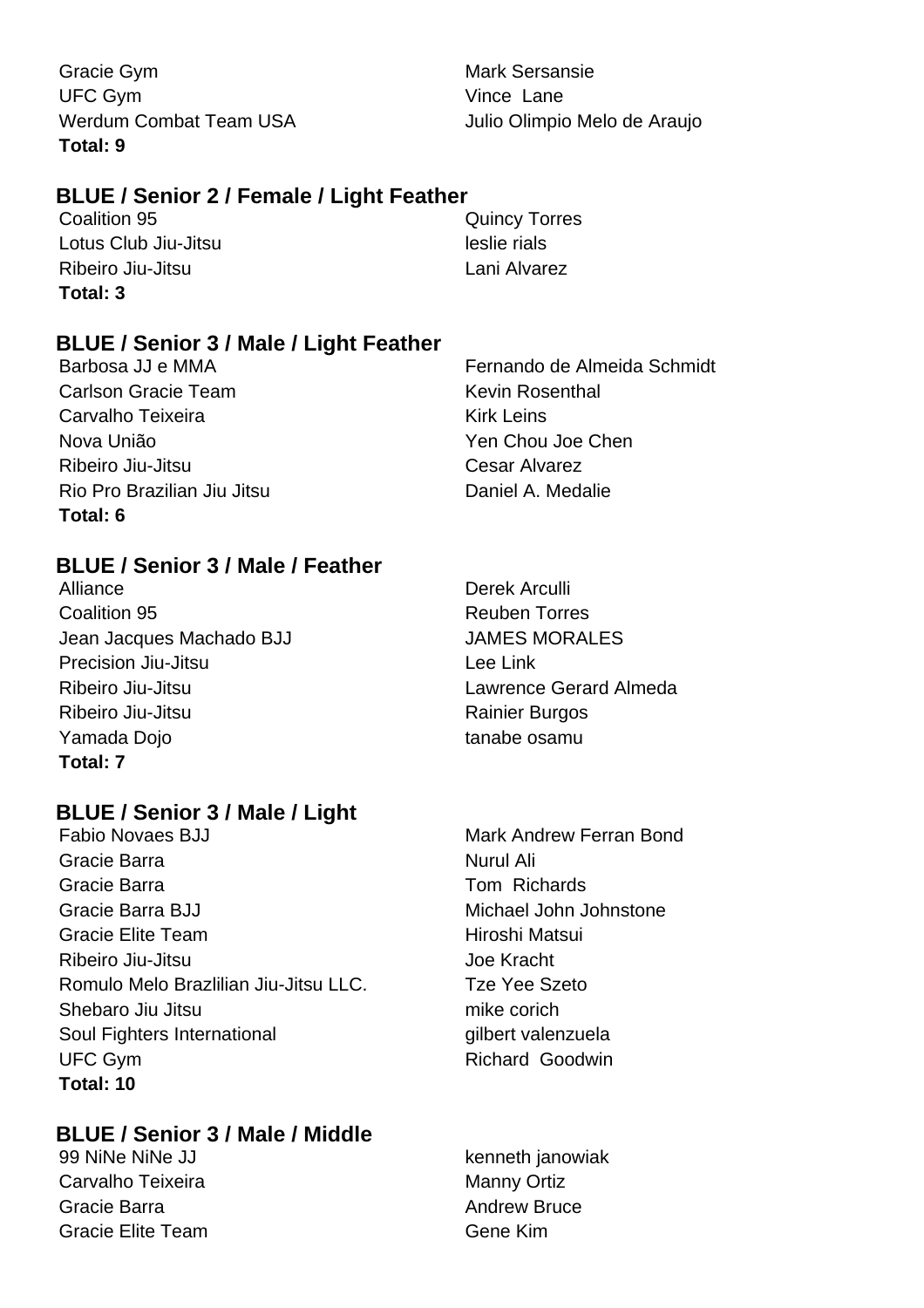Gracie Humaita **Gracie Humaita** Jeff Pardeck Nova União Charles Edward Cash Ribeiro Jiu-Jitsu **Thomas D** Craig Total MMA Studio (BTT Orange County) John von Aspen Travis Lutter Brazilian Jiu-Jitsu Greg work and the Unit of the Unit of the Unit of Travis Lutter Brazilian **Total: 9**

#### **BLUE / Senior 3 / Male / Medium Heavy**

Ace Jiu-jitsu **Todd Smith** CheckMat USA **Alvin VILLALUZ** CheckMat USA **Henok Getahun** Dartanian Jiu-Jitsu **Rick Fineman** Gracie Barra **Robert Gleckman** Gracie Elite Team Matt DiNofia Gracie Humaita **Rod Karmenzind Jr.** Rod Karmenzind Jr. Nova União **Paul Joseph Moriarty** Romulo Melo Brazlilian Jiu-Jitsu LLC. Aldo Gomez **Total: 9**

#### **BLUE / Senior 3 / Male / Heavy**

Brasa Scott Roffers Cleber Jiu Jitsu tim irving Gracie Humaita **Lincoln Green Jr** Lotus Club Jiu-Jitsu Clement Clement Clement Clement Clement Clement Clement Clement Clement Clement Clement C Nova União **Nova União** Robert Lindsay Ribeiro Jiu-Jitsu theodore linn **Total: 6**

#### **BLUE / Senior 3 / Male / Super Heavy**

A-Team Jiu Jitsu **Fran McGrath** Fabio Santos BJJ Romeo De Los Reyes Gracie Barra Julian Santana Gracie Barra **Mike Gottesman** Renato Tavares Association in the state of the season is also hess Ribeiro Jiu-Jitsu **Anthony Ricci Anthony Ricci Anthony Ricci** Travis Lutter Brazilian Jiu-Jitsu **Frank Knoop Total: 7**

#### **BLUE / Senior 3 / Male / Ultra Heavy**

- Gracie Barra **Gracia** Gracie Barra John Gauntt Gracie Barra BJJ christopher zurga Gracie Barra BJJ **Tim Mahota** Kaijin Martial Arts **Erik Hansen** Rodrigo Vaghi BJJ Paul Slater **Total: 7**
- Cleber Jiu Jitsu Michael Blosser Gracie Barra **Timothy John Dodson**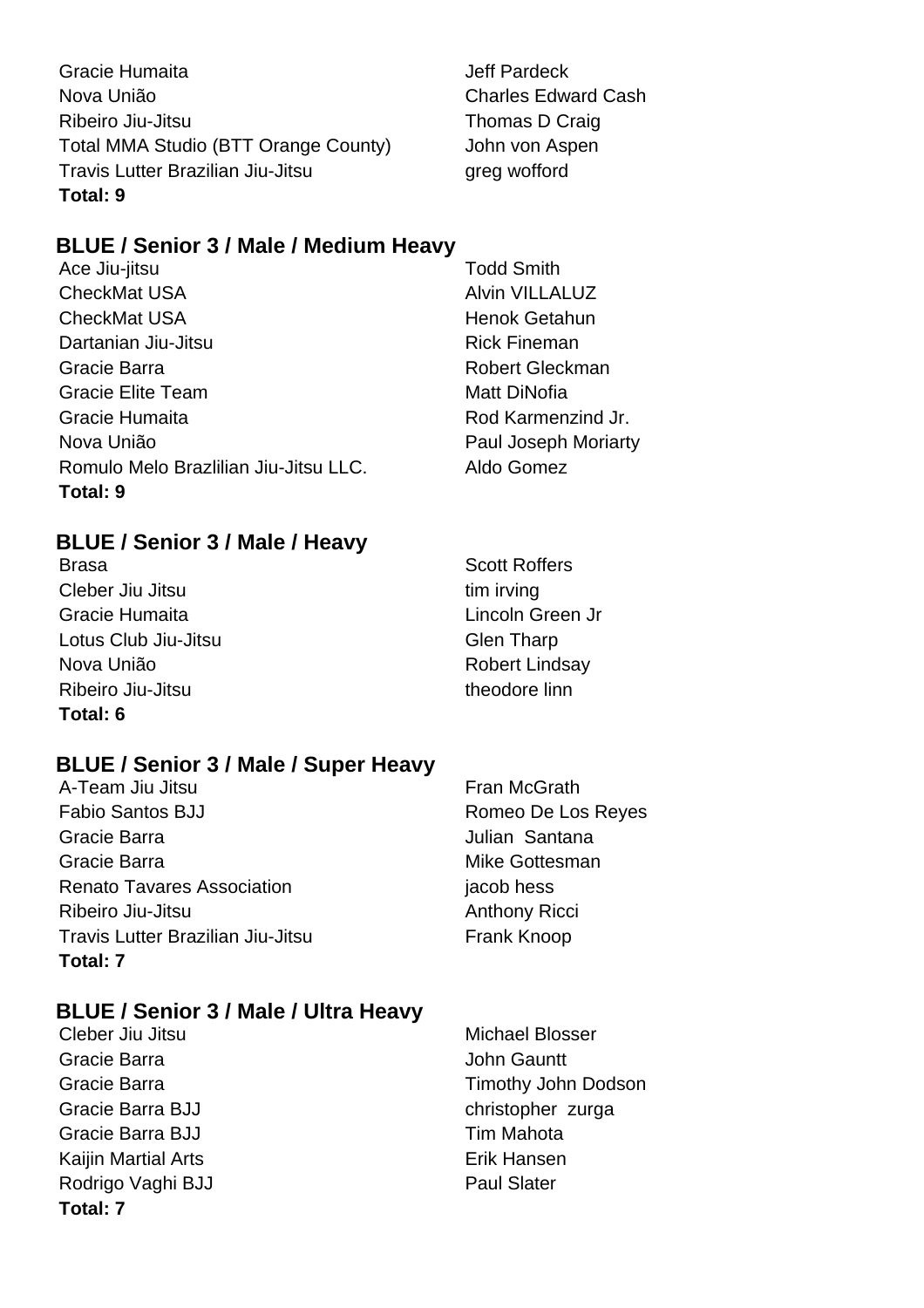#### **BLUE / Senior 3 / Female / Light**

**Total: 2**

Coalition 95 Karen Peters Nova União **Aristea Kinney** 

#### **BLUE / Senior 4 / Male / Feather**

American Top Team charles willen Infinite Jiu Jitsu **Daniel Cullen Daly** Nova União **Pablo Luis Arroyo Total: 4**

Alliance Levon Alexanian

#### **BLUE / Senior 4 / Male / Light**

CheckMat USA mike vafadar Marra Senki Brazilian Jiu Jitsu Academy LLC Evans Ross Ribeiro Jiu-Jitsu **Dennis Dearie Total: 3**

#### **BLUE / Senior 4 / Male / Middle**

Gracie Elite Team **Legal Contract Contract Contract Contract Contract Contract Contract Contract Contract Contract Contract Contract Contract Contract Contract Contract Contract Contract Contract Contract Contract Contract** Gracie Humaita **March Davis** March Davis Guerrilla Jiu Jitsu **David Swain** Heroes Martial Arts **Rodante Sagisi** Rodante Sagisi **Total: 4**

#### **BLUE / Senior 4 / Male / Medium Heavy**

| <b>Brazilian Top Team</b> | James Colleran            |
|---------------------------|---------------------------|
| Gracie Barra              | Gordy Flam                |
| Gracie Barra              | Marco Antonio Araujo Pena |
| Ribeiro Jiu-Jitsu         | Joao Carlos Silva         |
| Total: 4                  |                           |

#### **BLUE / Senior 4 / Male / Heavy**

**Total: 2**

Coalition 95 **Arthur Cantu** Gracie Barra **Robert Steven Stanfill** 

#### **BLUE / Senior 4 / Male / Super Heavy**

RRA Machado Jiu-Jitsu and a steven page Serao Mixed Martial Arts **Eugene Robinson** Tinguinha BJJ academy Ken Johnston **Total: 3**

**BLUE / Senior 4 / Male / Ultra Heavy**

Gracie Barra **Gracia** Service Barra John Barrera **Total: 1**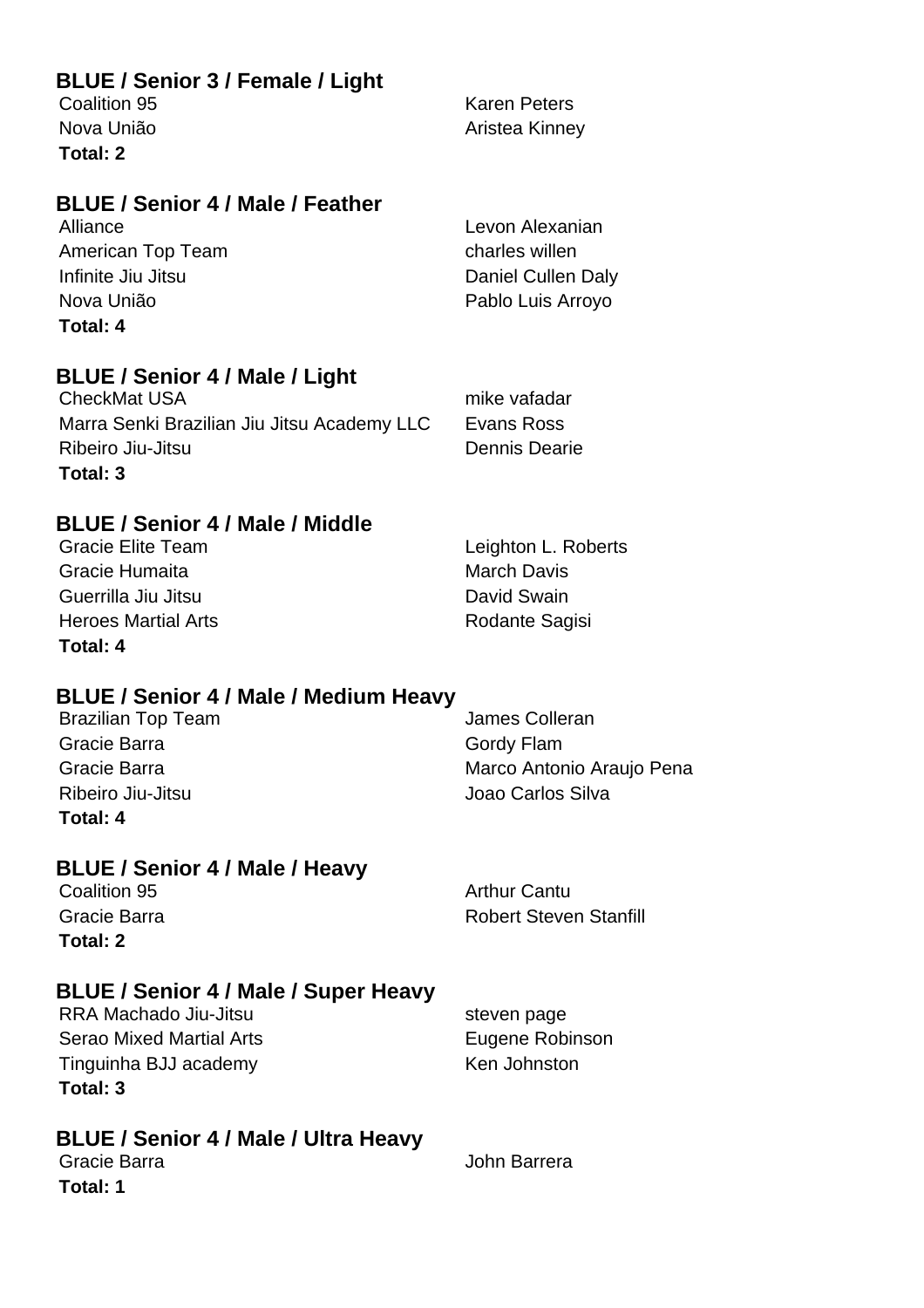| <b>BLUE / Senior 5 / Male / Feather</b><br>Gracie Barra<br>Total: 1                                                                                                                                                                                                                          | <b>Steve Somerman</b>                                                                                                                                                                                                                           |
|----------------------------------------------------------------------------------------------------------------------------------------------------------------------------------------------------------------------------------------------------------------------------------------------|-------------------------------------------------------------------------------------------------------------------------------------------------------------------------------------------------------------------------------------------------|
| <b>BLUE / Senior 5 / Male / Light</b><br><b>CheckMat USA</b><br>Total: 1                                                                                                                                                                                                                     | <b>Steve Needleman</b>                                                                                                                                                                                                                          |
| BLUE / Senior 5 / Male / Medium Heavy<br>Babalu's Iron Gym<br>Coachella Valley BJJ<br>Total: 2                                                                                                                                                                                               | <b>John Crawford</b><br><b>Paul Richard Boughey</b>                                                                                                                                                                                             |
| BLUE / Senior 5 / Male / Heavy<br><b>Gracie Elite Team</b><br>Ribeiro Jiu-Jitsu<br><b>Total: 2</b>                                                                                                                                                                                           | <b>ROBERT VANN</b><br><b>Shane O'Neill</b>                                                                                                                                                                                                      |
| BLUE / Senior 5 / Male / Super Heavy<br><b>Creighton Mixed Martial Arts Academy</b><br>Total: 1                                                                                                                                                                                              | <b>Timothy Matthew Kennedy</b>                                                                                                                                                                                                                  |
| BLUE / Senior 5 / Male / Ultra Heavy<br><b>Gracie Barra Downers Grove</b><br>Total: 1                                                                                                                                                                                                        | Salim Jamil Fakhoury                                                                                                                                                                                                                            |
| PURPLE / Master / Male / Rooster<br><b>BJJ Revolution Team</b><br><b>Gracie Elite Team</b><br>Max Jiu Jitsu Academy & Yoga Studio<br>Nova União<br>Total: 4                                                                                                                                  | Jordan Allen<br>Darren Ng<br>Masaji Kawamura<br>Shawn Suga                                                                                                                                                                                      |
| PURPLE / Master / Male / Light Feather<br>Alliance<br>Alliance<br>Alliance JJ<br>Alliance JJ<br>Carlos Sapao BJJ<br>Gracie Barra<br>Gracie Barra<br><b>Gracie Elite Team</b><br>Infinite Jiu Jitsu<br><b>Rebellion Academy</b><br><b>Tatu BJJ</b><br>Yemaso Brazilian Jiu Jitsu<br>Total: 12 | Michael Hansen<br>Omar Kaoud<br>John Tan Lieu<br>sam yang<br><b>Mozart Gutierrez</b><br>Gordon Kimura<br>victor modesto maldonado<br><b>Martin Romualdez</b><br><b>Wesley Beachdorph</b><br><b>William Baldwin</b><br>Derek English<br>Donny Le |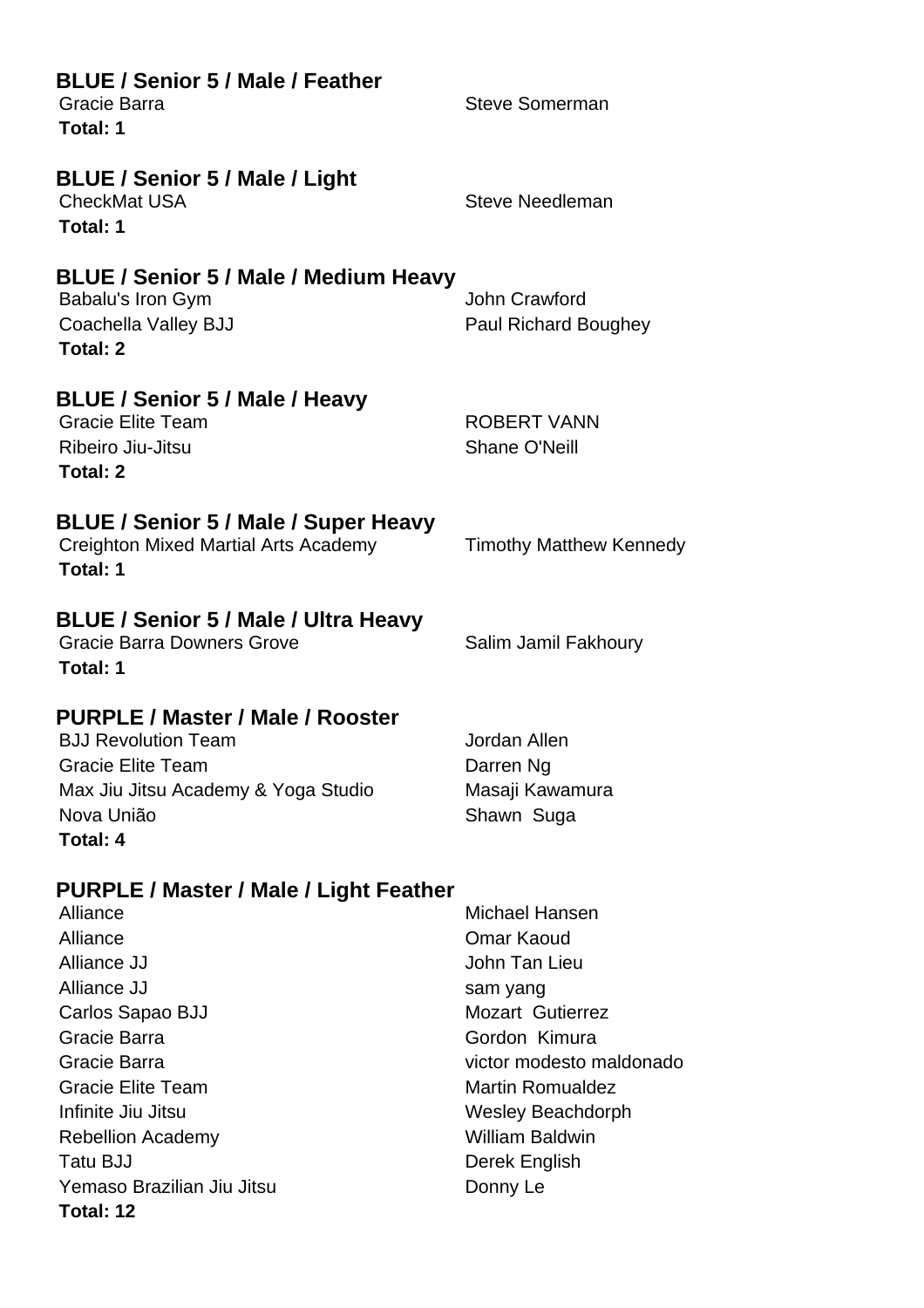#### **PURPLE / Master / Male / Feather**

AB Team **Robert Arnold** Alliance Aaron Ito Alliance **Ram Ananda** American Top Team Chris Navarro Atos Jiu-Jitsu **Gustavo Fonseca** Cassio Werneck BJJ claudio silva CheckMat USA Danny Tran Cia Paulista USA iesus moreno Coachella Valley BJJ Michael Meade Dynamic Mixed Martial Arts **cedric co ling** Gracie Barra Christian Cruz Gracie Elite Team **Matthew Jakob Reid** Matthew Jakob Reid Gracie Elite Team **Richard Humphrey** Jean Jacques Machado BJJ Joseph Marcos Matador Mixed Martial Arts **Gregory A.Denikian** Nova União **Vin Abadie** Nova União **Nova União** Wyman Chu Nova União USA **Alex Arguello** Nova União USA quan Ortega Paragon BJJ Academy **Juan Covarrubias** Renato Tavares Association in the second viosh littleton Ribeiro Jiu-Jitsu **Aron** Goldsman Ribeiro Jiu-Jitsu **Jonathan Kim** South Valley Jiu Jitsu **Fernando** Arreola Street Sports BJJ- Sherman Oaks Phil Vo Tozi Jiu Jitsu **patrick** lane Undisputed in the set of the sprying sprying is a set of the sprying sprying is a set of the sprying sprying spry **Total: 27**

#### **PURPLE / Master / Male / Light**

AB Team augusto basilio BJJ Revolution Team vusuke hayashi Cassio Werneck BJJ **Anthony Kim** Anthony Kim **CheckMat CheckMat Louie Moreno** CheckMat USA Johnny Morgan CheckMat USA Kris Gonzalez Coachella Valley BJJ Jason Sant Gracie Barra **Dave Droogleever** Gracie Barra **Jimmie Garcia** Gracie Humaita **Royce Ross Bui** Gracie South Bay **Daniel Barthololmew** Guerrilla Jiu Jitsu Jackson Jared Thompson Helio Soneca BJJ Michael Robinson

Alliance **Mauricio Andrade Silva Filho** Check Mat Brasil Ricardo Almeida Crissiuma de Figueiredo Cia Paulista Gabriel Luiz de Souza Spedini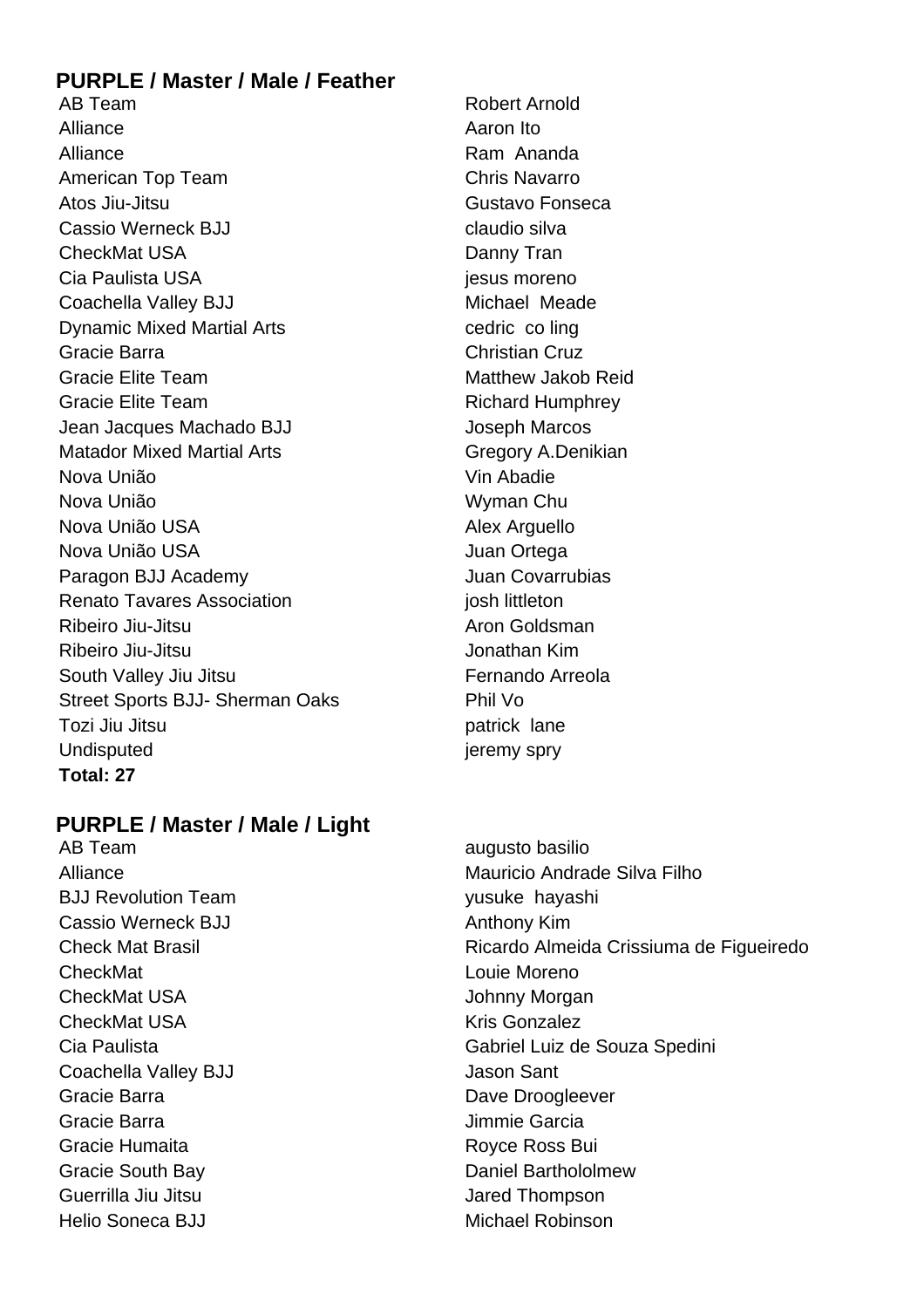Infinite Jiu Jitsu **Bill Everhart** Kaijin Martial Arts **Article Strutter Accord Accord Article Article Article Accord Article Article Article Article Article Article Article Article Article Article Article Article Article Article Article Article Article Art** Kaijin Martial Arts Tu Vu Kron Gracie Jiu Jitsu **Angelo Costa** Laselva MMA **Daniel Joseph Morgan** Nova União William Edward Morrow Peak Performance Nick Clark Precision Jiu-Jitsu **Ryan Mackin** Primal Training Center Craig Straub Relson Gracie **Alika Dayton** Ribeiro Jiu-Jitsu **Albert Rios** Ribeiro Jiu-Jitsu **Jed Dulaney** Roberto Traven BJJ **Paris Stanford** Samuel Puccio BJJ Diego Villacis Soca Brazilian Jiu-Jitsu **Thomas DeVivo** Soul Fighters BJJ **ROBERTO MARTINEZ** TAC Team B.I.I Paul Stout Undisputed **Jeremy Vargas** University of Jiu-Jitsu Carlos Henrique Duarte **Total: 36**

#### **PURPLE / Master / Male / Middle**

Alliance GREG SIRICO Alliance Liban Akil Alliance International **Patrick D. O'Halloran** Alliance JJ james garcia Alliance JJ Markus Schmidt Anibal JJ **Anibal JJ** Andre Rodrigues Hardy Boran Jiu-Jitsu **Shane Timothgy** Shane Timothgy Brazilian Top Team Chris W Piscione Brazilian Top Team **Derek Ward** Cassio Werneck BJJ **Jack Noble** Clovis Silva Jiu-Jitsu Academia jamieson romney Coachella Valley BJJ Steve J Hargett GF Team vandro A. espurio Gracie Barra Charbel Rowda Gracie Barra **Gracia Gracie Barra Community Contract Community** JEROME L. MARTINEZ Gracie Barra America scott mulder Gracie Barra BJJ Dane Keoke Grace Gracie Barra BJJ huerre Gracie Barra International **Clayton Cole Manson** Gracie Barra International **Gracie Barra** International Gracie Elite Team Carlos Emmanuel Barrios Gracie Elite Team Richard Nero Guerrilla Jiu Jitsu Jack Denda Marra Senki Shon Yukinori Diaz Muller BJJ **Nuller BJJ Lates Taylor** 

Mauro Sergio BJJ Cesar Ivan Perez Astudillo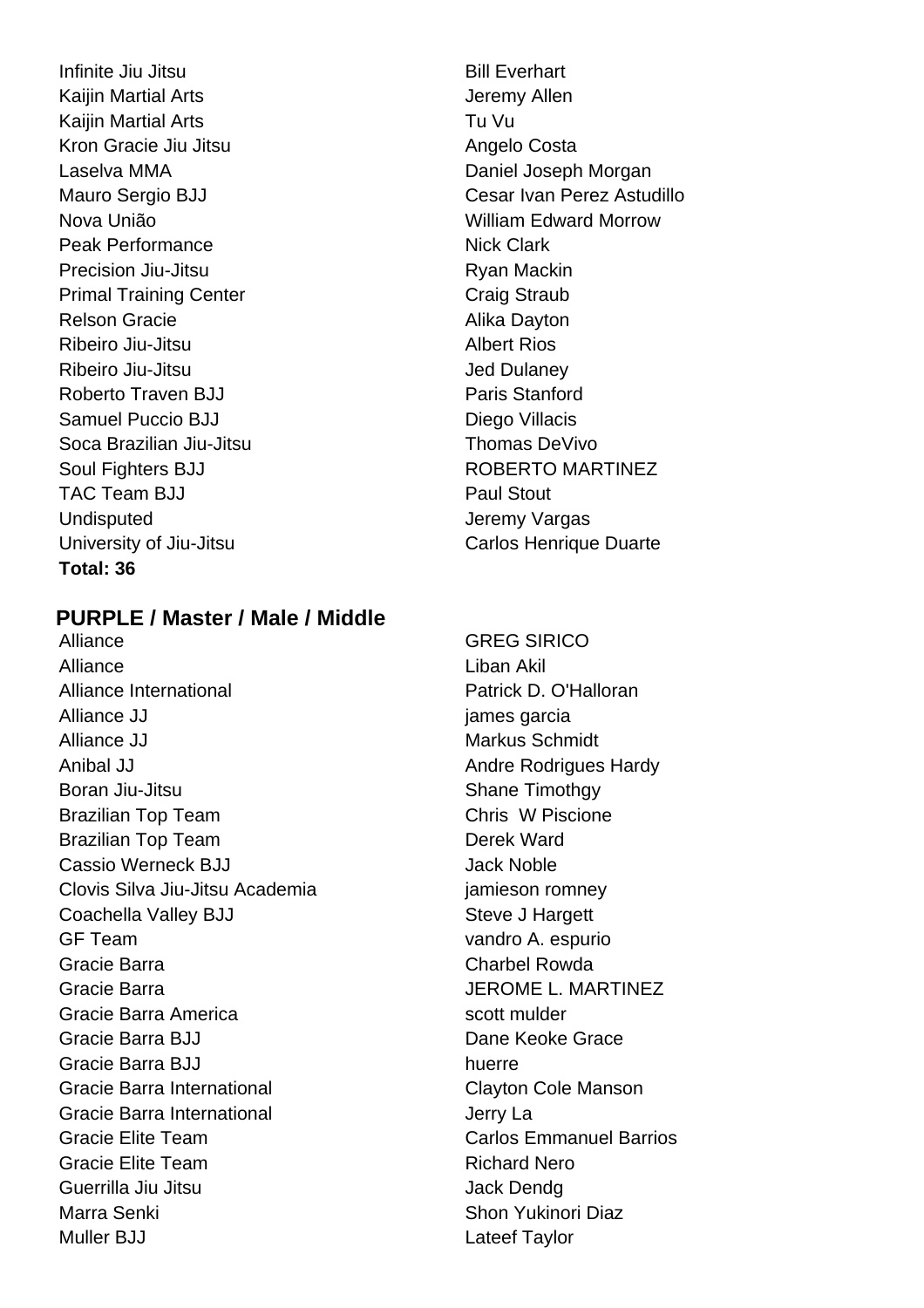- Nova União **Edison Lopez** Nova União Jason Estep Nova União USA Robert McKinley Hairston Purebred Jiu Jitsu Guam **Larron Gandaoli** Renzo Gracie LA **William Jay Shimerman** Ribeiro Jiu-Jitsu **Nicholas Albeiro Anticholas Shawn Patrick Emhe II** Rickson Gracie Jiu-Jitsu **Juan Sanchez** The Arena Kiel Reid Travis Lutter Brazilian Jiu-Jitsu Brandon Liebel Undisputed Dan Brecht Unified Jiu Jitsu **Angel Cicero** Angel Cicero Yamasaki Academy **Howal Blanco Palma** Yamasaki Academy Jeffrey Huang **Total: 38**
- 

#### **PURPLE / Master / Male / Medium Heavy**

Brazilian Top Team Adam Nadow Brazilian Top Team Brian V. Viglione **CheckMat USA** Dave Tabancura Fabio Novaes BJJ John Ebanks Fratelli Leteri Brazilian Jiu Jitsu **Mirko Fischietti** Gracie Barra **christopher banta** christopher banta Gracie Barra **Gil Garza** Gil Garza Gracie Elite Team Gracie Elite Team Gracie Elite Team peter svec Gracie Humaita **Ahmed Chaarani** Gracie Humaita **Andrei Tarasenco** Andrei Tarasenco Guerrilla Jiu Jitsu **Albert Aguirre** Albert Aguirre Guerrilla Jiu Jitsu Jacques Hagen JCBJJ Robert Copeland Lotus Club Jiu-Jitsu **Stuart Hoisington** Mongolian BJJ BOLDERDENE ODSUREN North Vancouver BJJ Andrew Thistle Nova União Jason Palmer Nova União Nathan Hallford Peak Performance **David Matthews** Renato Tavares Association **Luke Woodard** Ribeiro Jiu-Jitsu **Devin Roan** Ribeiro Jiu-Jitsu **Antica Acceptus International Accepto Accept** Joseph Kingsley Ribeiro Jiu-Jitsu International iason willman Yemaso Brazilian Jiu Jitsu Michael Martin **Total: 26**

Association Aranha **Tuffou P. Jacques Guillaume** 

#### **PURPLE / Master / Male / Heavy**

American Top Team Andrew Buckley Brasa Warrior International ANDY KAZIK

Alliance Michael Carnes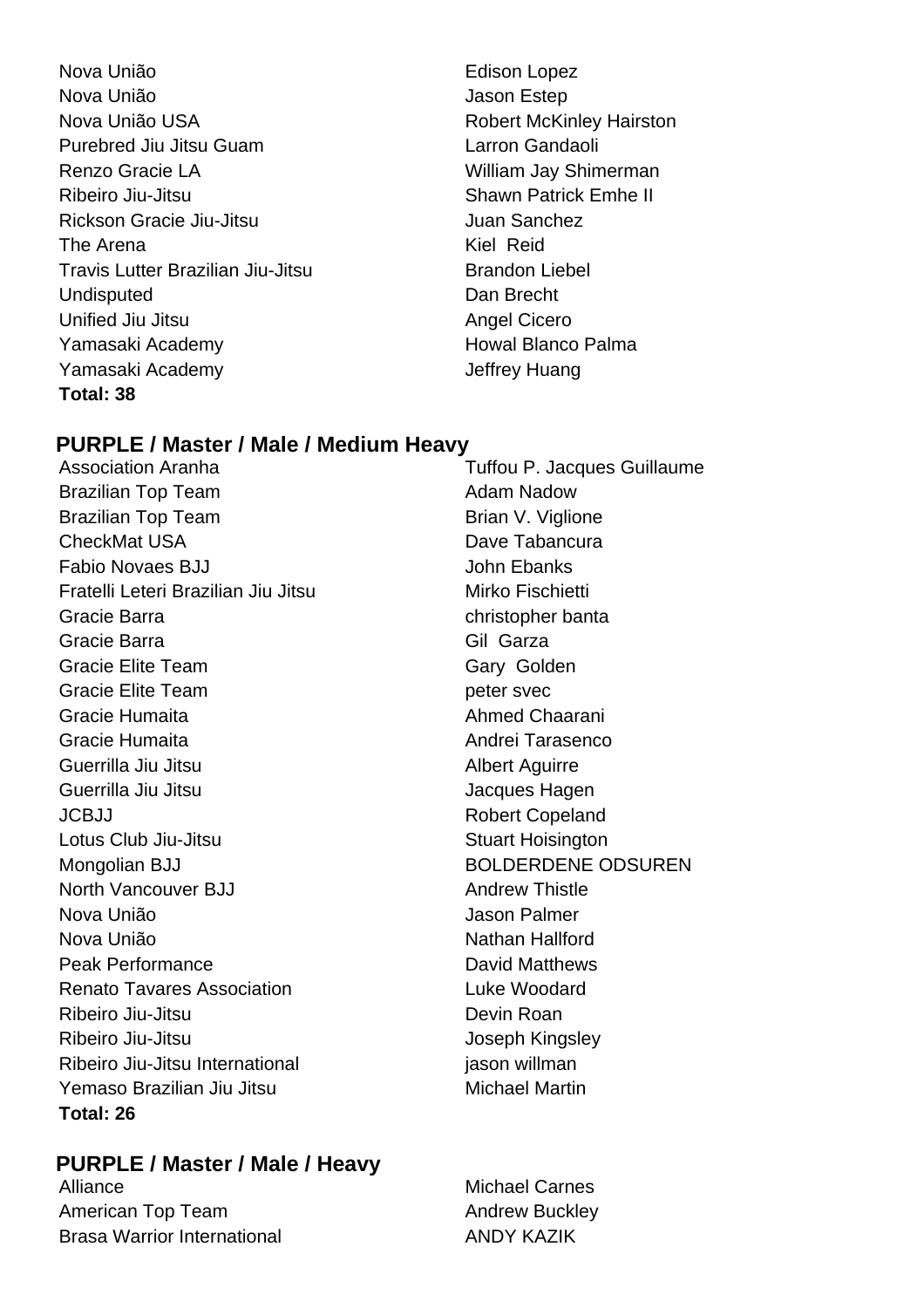Brazilian Top Team Jaysen Baxter CheckMat USA **Anthony Williams** CheckMat USA Scott Clark GF Team Reed Shelger Gracie Barra **Gracia** Contract Contract According Maime Dietz-Velez Gracie Barra **Thomas Rampley** Gracie Elite Team Michal Orzel Relson Gracie **All Accords** Creating Muslim Nihei Ribeiro Jiu-Jitsu BRIAN MENDEZ Ribeiro Jiu-Jitsu David Marson Roy Dean Academy **Byron Higinbotham** UFC Gym **Michael Bridges Total: 17**

Drysdale BJJ geoffrey Christensen Gracie Barra BJJ Diego Garcia de Paredes

#### **PURPLE / Master / Male / Super Heavy**

- Anchorage Brazilian Jiu Jitsu **Isaac Kolesar** CheckMat USA **CheckMat USA** Justin woodward Countryside Brazilian Jiu-Jitsu **Adam A Albrecht** Gracie Elite Team **Jerome Smith** Impact Jiu Jitsu Chris Hutt Paragon BJJ Academy Carlos Angel Lopez Ribeiro Jiu-Jitsu KAZUMASA SAKAKIBARA Ribeiro Jiu-Jitsu **Ransenrodrigues Rodrigues** Roberto Traven BJJ **Daniel Priebe** Rodrigo Pinheiro BJJ Raynald Raynald Raynald Raynald Raynald Raynald Raynald Raynald Raynald Raynald Raynald Ray **Total: 10**
- 

#### **PURPLE / Master / Male / Ultra Heavy**

Gladiator BJJ Kym Sturdivant Gracie Barra Justin Predmore Jean Jacques Machado BJJ Guilherme Spitali Jean Jacques Machado BJJ Nick Ross LCCT USA **Disk and COVID-19 COVID-19 COVID-19 COVID-19 COVID-19 COVID-19 COVID-19 COVID-19 COVID-19 COVID-19 COVID-19 COVID-19 COVID-19 COVID-19 COVID-19 COVID-19 COVID-19 COVID-19 COVID-19 COVID-19 COVID-19 COVID-19 COVID** Lotus Club Jiu-Jitsu Owen Arth Nova União DEREK BOHI Ribeiro Jiu-Jitsu James Ian Harris Ribeiro Jiu-Jitsu **John Woods** Zingano Brazilian Jiu-Jitsu **Ruben Alexander Morgan Total: 11**

BJJ Revolution Team Michael Alexander Quintero

#### **PURPLE / Master / Female / Light Feather**

Alan Belcher MMA Club Ann Sanford Gracie Elite Team **Gracie Elite Team** Jyn Aguas Romualdez Nova União **Nova União** de Antica e a Sunguista de Sunguista de Sunguista de Sunguista de Sunguista de Sunguista de Sunguista de Sunguista de Sunguista de Sunguista de Sunguista de Sunguista de Sunguista de Sunguista de Su

Gracie Humaita Christina Lynn Winograd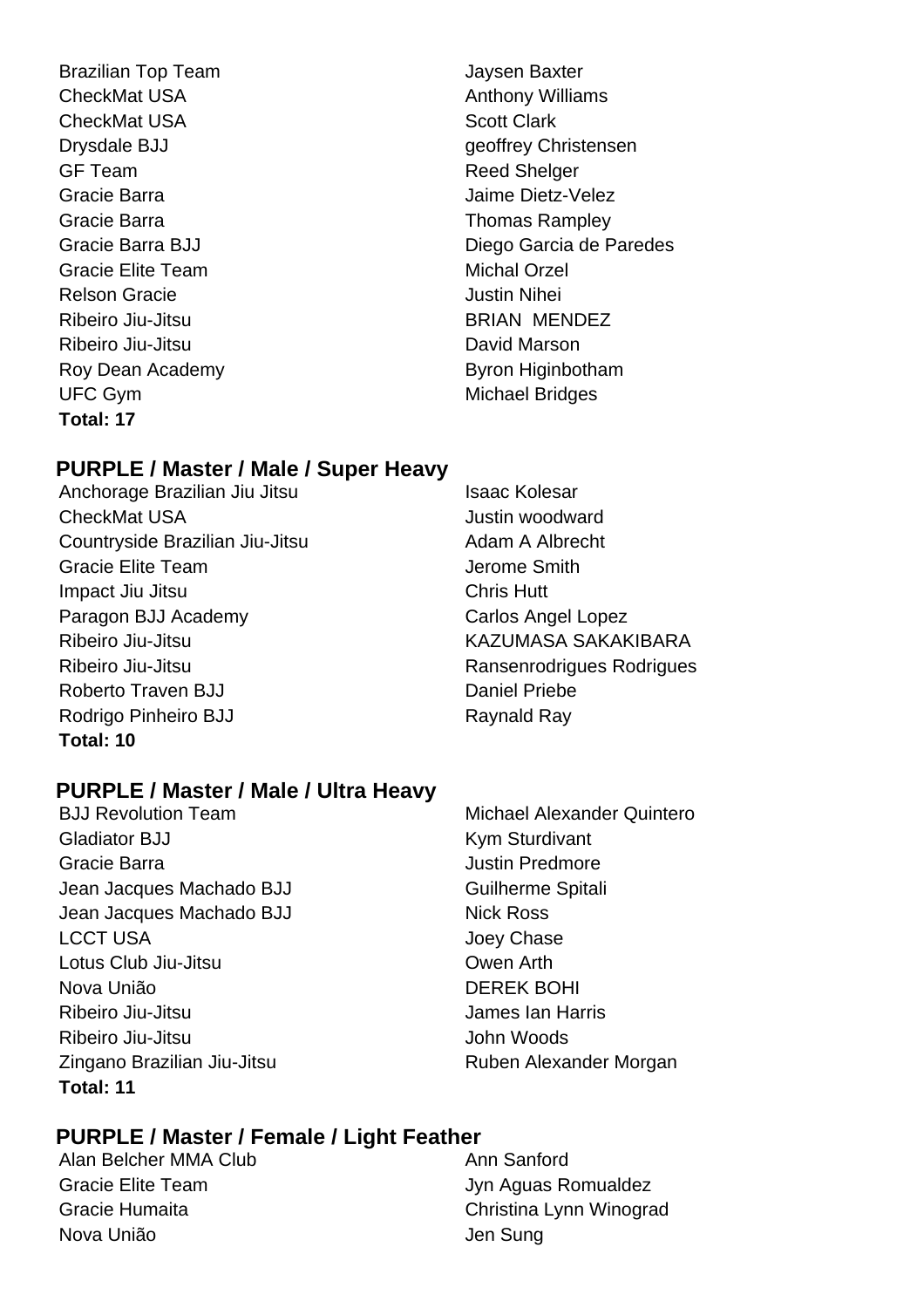#### **Total: 4**

#### **PURPLE / Master / Female / Feather**

Alliance **Gabriela Muller** Gracie Barra **Marie Fanton** Marie Fanton Gracie Barra **Nalei Edwards** Cracie Barra Nalei Edwards Gracie Humaita **Jessie Chen** Renato Tavares Association Melissa Bentley Ribeiro Jiu-Jitsu **Internationalista de la contrata de la contrata de la contrata de la contrata de la contrata de la contrata de la contrata de la contrata de la contrata de la contrata de la contrata de la contrata de la Total: 6**

#### **PURPLE / Master / Female / Light**

Brazilian Top Team Melissa Faith Davis Gracie Humaita in the settlement of the settlement of the settlement of the settlement of the settlement of the settlement of the settlement of the settlement of the settlement of the settlement of the settlement of the se Ribeiro Jiu-Jitsu angie pereira **Total: 5**

Lótus Club Erica Alicia Santana do Nascimento Nova União Sarah Johnel Black

#### **PURPLE / Master / Female / Middle**

Alliance Marie Bober Cleber Jiu Jitsu Marion Reneau Gracie Humaita **Rachel Poirot** Rachel Poirot JCBJJ Vivian Freitas **Total: 5**

Gracie Barra Elizabeth Kolanowski

#### **PURPLE / Master / Female / Medium Heavy**

BJJ Revolution Team Tesa Ho Gracie Elite Team **Emmie Quetulio Total: 2**

#### **PURPLE / Master / Female / Heavy**

Gracie Barra **Angelena Ormonde** Impact Jiu Jitsu **Hillary VanOrnum** Renato Tavares Association **Case** Jennifer Case Ribeiro Jiu-Jitsu **Amanda Hodson Total: 4**

#### **PURPLE / Senior 1 / Male / Rooster**

Alliance HECTOR VASQUEZ Body of Four BJJ/MMA Michael Aviado Dethrone Base Camp **Abel Santos** Abel Santos Jiu-Jitsu Foundation **Kevin Wayne Harris** Kevin Wayne Harris **Total: 4**

#### **PURPLE / Senior 1 / Male / Light Feather**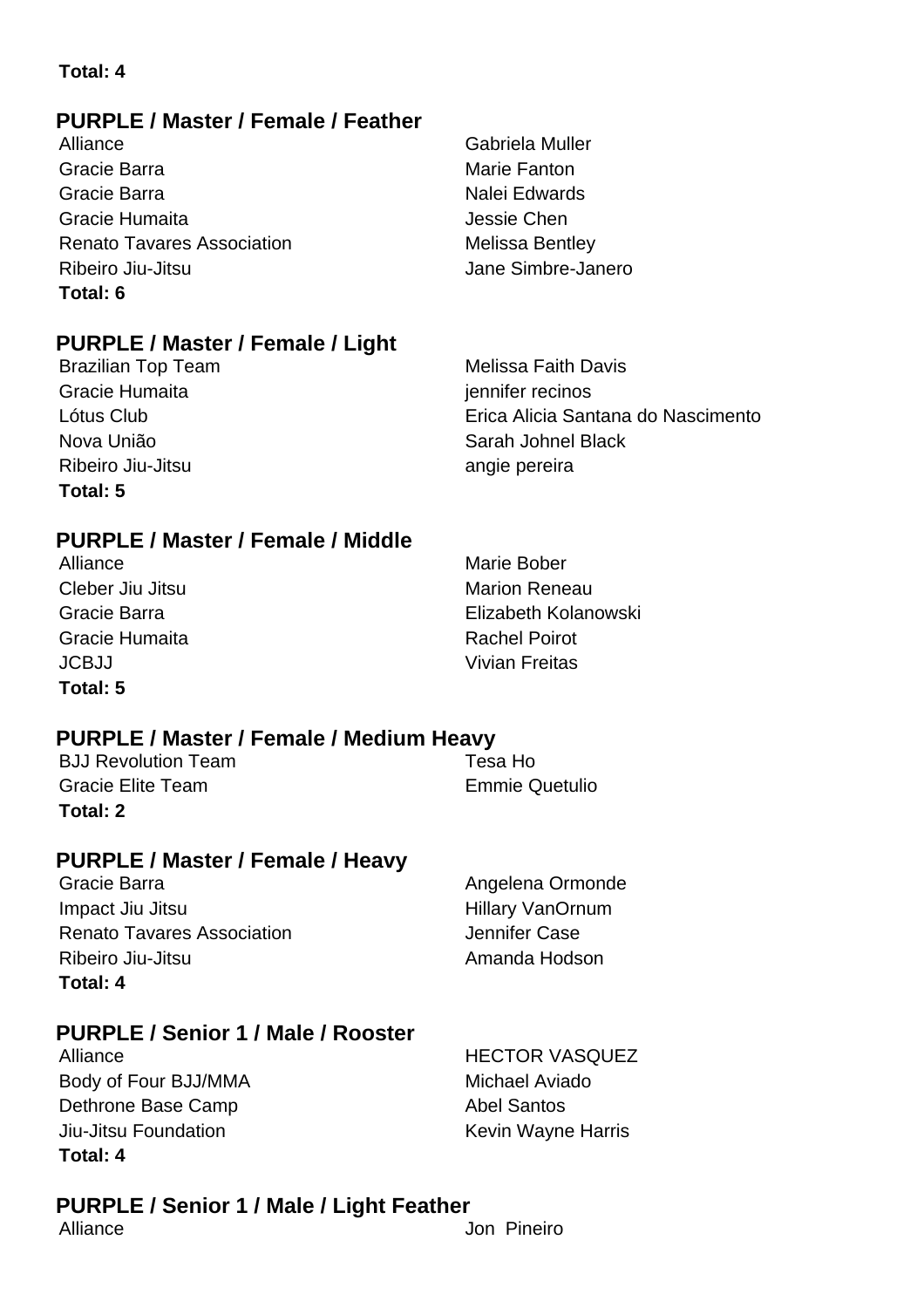Carlson Gracie Team **Hoc Do** CheckMat International Enrique Villasenor Sarvide Figueroa Academy of Brazilian Jiu-Jitsu Kory V paredes Gracie Barra **Gracia** Series and Texas and Jeff Macatangay Lotus Club Jiu-Jitsu Juan Avila Total MMA Studio (BTT Orange County) Oscar Aguirre **Total: 7**

#### **PURPLE / Senior 1 / Male / Feather**

BJJ Revolution Team Jason Contreras Brazilian Jiu-Jitsu United in the state of the season matherley Carlson Gracie Team Chris Bonfoco Coalition 95 **Aaron Matinez Aaron Matinez** Combat Sports Boston Nakia L. McCauley Gazze Academy **francisco** flores Gracie Humaita **Gracia** Glenn Santos Gracie Humaita Michael Manosca Mauro Sergio BJJ **Jorge Calvo Lon** Paragon BJJ Academy **Jose Adame** Relson Gracie **And Ack Structure Control** Dack Notebaert Ribeiro Jiu-Jitsu tyrone angolia Rodrigo Vaghi BJJ **Nagyida State Alan Thompson** Roger Gracie-Vie Academy **State Accident** Joe Notebaert Tinguinha BJJ academy **Angel Lopez** Angel Lopez **Total: 16**

#### **PURPLE / Senior 1 / Male / Light**

Alliance **Scott Boudreau** Alliance JJ Helton Roberto de Almeida Alliance JJ **Alliance JJ Alliance JJ John Thomas Sorrell** Atos Jiu-Jitsu and Die Binh Le BJJ Revolution Team and the Stewart Stewart BJJ Revolution Team Marcelo Pinto Queiroz BJJ Revolution Team - USA enrique ochoa BJJ Revolution Team - USA Richard Mendoza Brasa **Brasa** Robert Schuster Carlson Gracie Team **Robert Grant** Cassio Werneck BJJ **Anthony Paonessa** Gracie Barra **David Veloria** David Veloria Gracie Barra Joel Oliveros Gracie Temecula / Humaita international property in the line of property in the line of the line of the line o Gracie Temecula / Humaita **Gracie Temecula / Humaita** Josh Parkinson Jacksonville Gracie Jiu-Jitsu douglas newbern Joe Gemma Joe Gemma Joe Gemma Joe Gemma Joe Gemma Joe Gemma Joe Gemma Joe Gemma Joe Gemma Joe Gemma Joe Gemma Joe Gemma Joe Gemma Joe Gemma Joe Gemma Joe Gemma Joe Gemma Joe Gemma Joe Gemma Joe Gemma Joe Gemma Joe Gemma Jo Ribeiro Jiu-Jitsu **Ty Raymond Smyth** Testai Brazilian Jiu Jitsu Vlad Teplitskiy

Alliance Alessandro Mendez

Alliance Giovanni Espinosa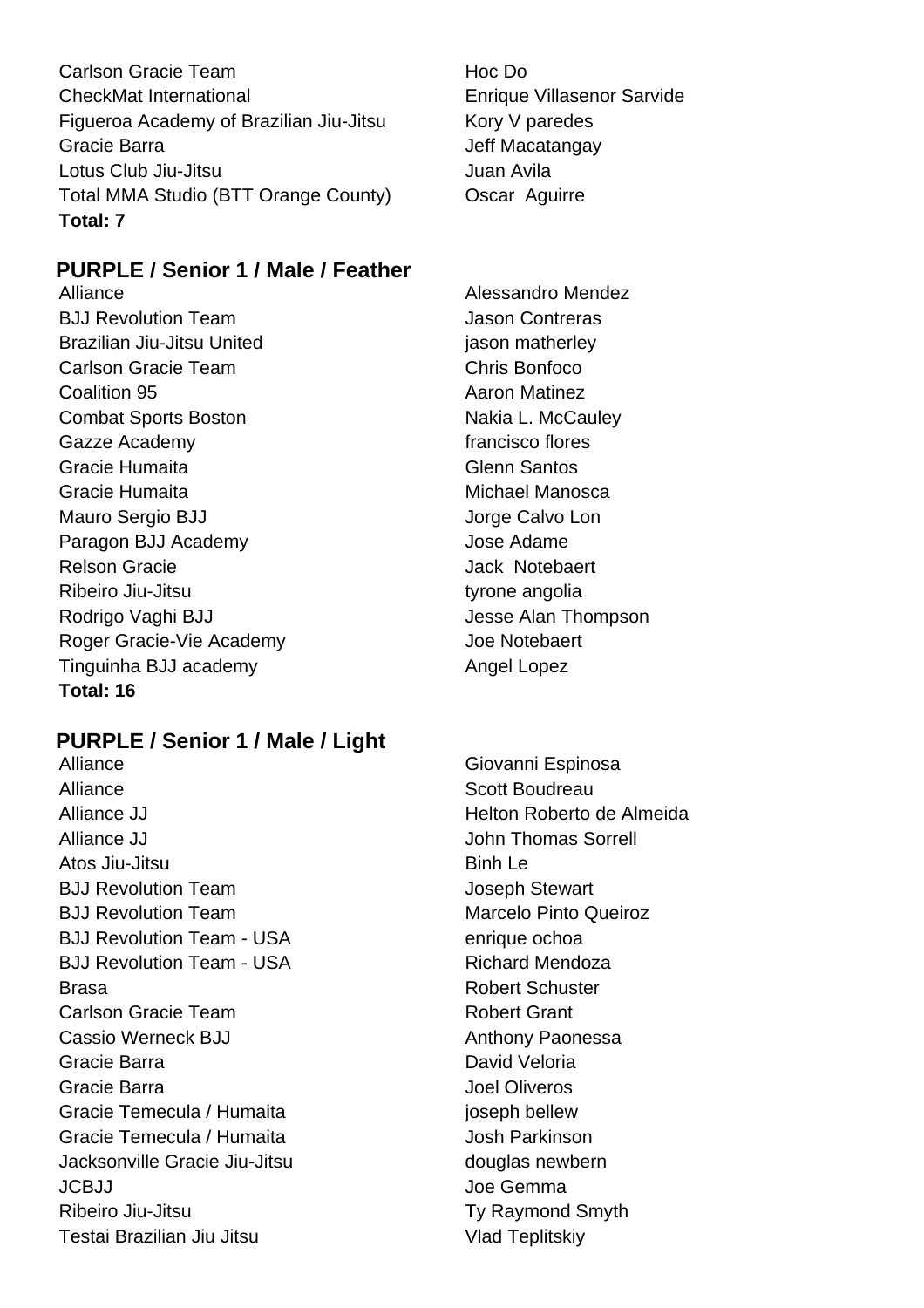#### **PURPLE / Senior 1 / Male / Middle**

Alliance Dane Christian Barlow Alliance Spiros Huhn Art of Jiu Jitsu Academy David Kirschenbaum Caio Terra Association **Mario Gaxiola** Mario Gaxiola Carlson Gracie Team Steven Kim CheckMat USA CheckMat USA CheckMat USA Coalition 95 Jaime Iracheta Fifty/50 Jiu-Jitsu Phillip Brown GF Team California **Andrew Kuiland** Gracie Barra Leonard Oliveira da Silva Gracie Barra **William Commet and Commet and Commet and Commet and Commet and Commet and Commet and Commet and Commet and Commet and Commet and Commet and Commet and Commet and Commet and Commet and Commet and Commet and Co** Gracie Humaita **TROY MERRELL** myTeam Benoit Auvray Octagon MMA Loronz MArion Peak Performance CHRISTIAN DURAN Soca Brazilian Jiu-Jitsu Mauricio Gaida Street Sports BJJ Alejandro Lucas Testai Brazilian Jiu Jitsu Eryn Michael Hardwick Yemaso Brazilian Jiu Jitsu **Richard Selmar Bothun Total: 19**

#### **PURPLE / Senior 1 / Male / Medium Heavy**

Alliance Toby Eric Marroquin Brazilian Top Team **Raymond Mugica Sr.** Raymond Mugica Sr. CFS BJJ Corey Donoghue CheckMat USA **Angelo** sabadin C-Quence Jason Hartman De La Riva Jiu-Jitsu USA **Paul Domenech** Gracie Barra **Michael Hagl** Michael Hagl Guerrilla Jiu Jitsu **Elton Tootle** Impact Jiu Jitsu **K.C. Thompson** Nova União david glenn barnes jr. Peak Performance **Chuck Adam** Peak Performance **Internal Contract Contract Contract Contract Contract Contract Contract Contract Contract Contract Contract Contract Contract Contract Contract Contract Contract Contract Contract Contract Contract Contra** TAC Team BJJ Alex Leykikh Yamasaki Academy **Ronde' Murphy** Ronde' Murphy **Total: 16**

#### **PURPLE / Senior 1 / Male / Heavy**

CheckMat USA **Frank Moreno** 

Alliance Roberto Bernardes Monteiro Laselva MMA Ernest Matthew Sheldon Lay

Alliance **Alliance** Alliance **Alliance** Alexandre Balaton Prandini CheckMat USA Greg Scott Thompson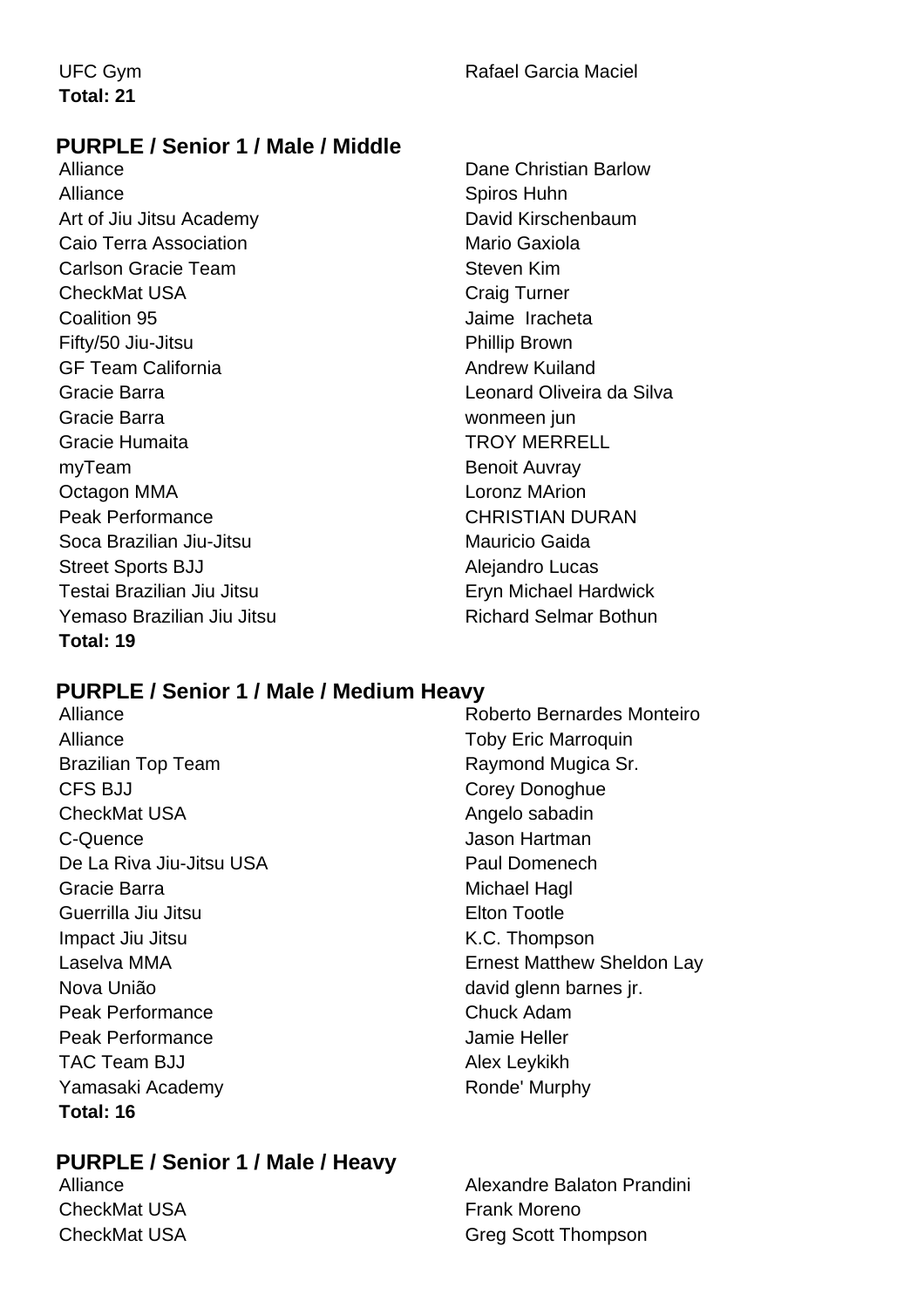- Fabio Santos BJJ Miguel Rodriguez Gracie Elite Team **Daniel Ripper** Daniel Ripper Gracie Elite Team **Frank Munoz** Gracie Humaita **Brian Imholz** Gracie Temecula / Humaita Nickolas Flinga NW Jiu Jitsu Academy **Jake Burroughs** Ribeiro Jiu-Jitsu **Ribeiro Alianza, alianza eta alianza eta aliarrata eta aliarrata eta aliarrata eta aliarrata Total: 11**
- Maromba Jiu-Jitsu Christian José de Oliveira Macedo

#### **PURPLE / Senior 1 / Male / Super Heavy**

Alliance Troy Ribuca Carlson Gracie Team Selwyn Jason Bell Cascao BJJ Las Vegas **Darrell Zachary Payne** Drysdale BJJ Bradley Steinborn Fight Sports **Ryan Johnson** GF Team Joel McClain Gracie Barra **Gracie Barra** Jesse Brown Guerrilla Jiu Jitsu Jamison Cummings Roberto Traven BJJ Gewinner Garrison **Total: 9**

#### **PURPLE / Senior 1 / Male / Ultra Heavy**

Alliance **Oliver Fischer** Brazilian Top Team **Ed Kogan Elite Mixed Martial Arts** Shannon Smith Fight Sports **Fight Sports Justin brunet** Gracie Barra Johnny Rodriguez Gracie Humaita **Guy E. Knowles** Team Jucao USA Nels R. Larson **Total: 7**

#### **PURPLE / Senior 1 / Female / Light Feather**

| Total: 2       |                    |
|----------------|--------------------|
| Gracie Humaita | <b>Tracy Leung</b> |
| 90/EIGHT BJJ   | Lisa Pages         |

#### **PURPLE / Senior 2 / Male / Light Feather**

Gracie Barra **Sop Mu Huh** Sop Mu Huh Gracie Barra **Tommy Montova** Gracie Elite Team **Execute Elite Team** Eric Stepner Paraestra Osaka Yasuto Taniwaki **Total: 4**

#### **PURPLE / Senior 2 / Male / Feather**

American Elite MMA David McCrary Art of Jiu Jitsu Academy Steven Burke

Alliance Gordon Chan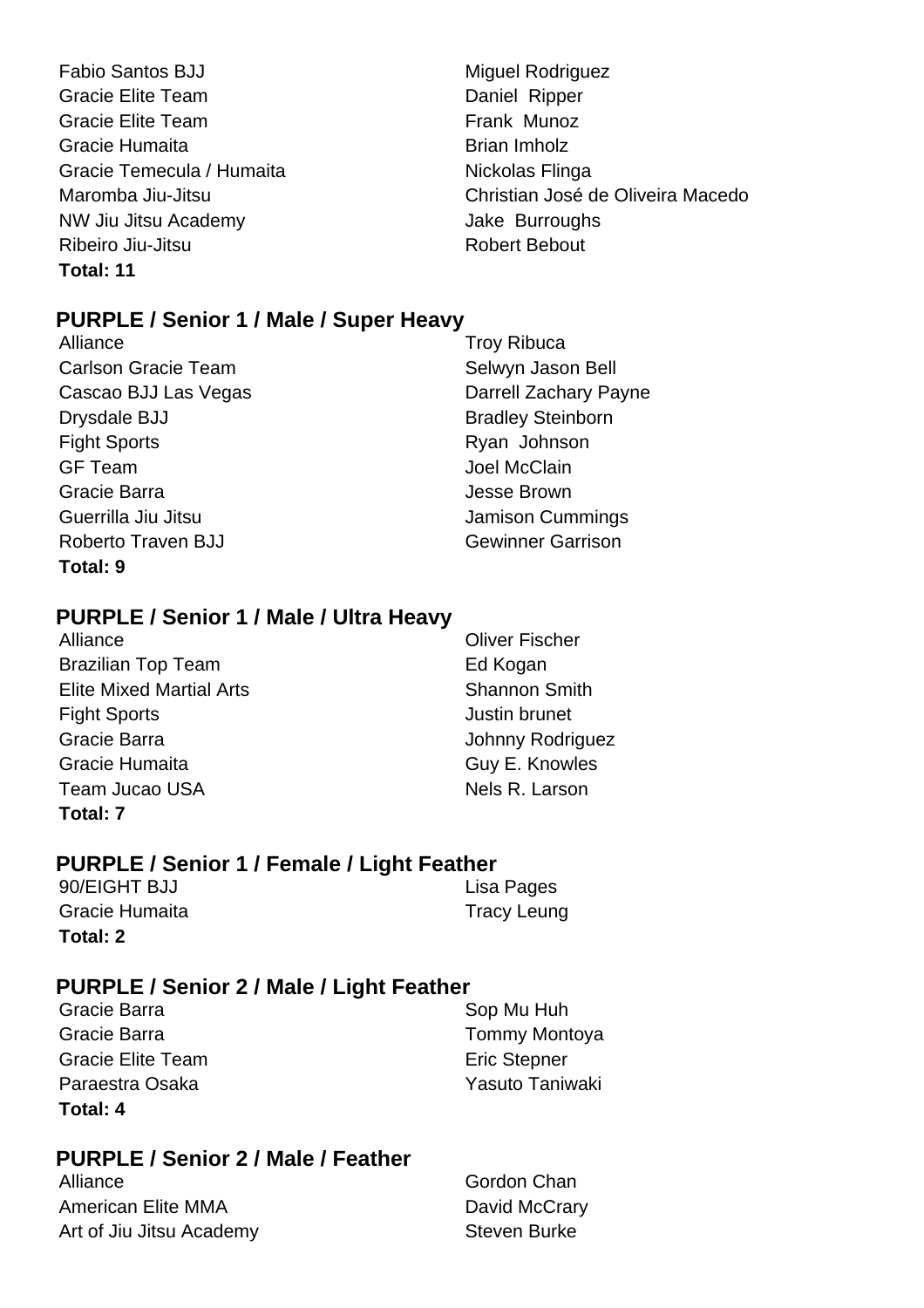Brazil 021 School of Jiu-Jitsu Cyrus Valete Brazilian Top Team marries and mario bautista CheckMat USA **Edward Costales** De Souza Dojo **Trevor Birmingham** Elemental Brazilian Jiu-Jitsu Tom Herbstritt Gracie Barra **Yauheni Muzyrou** Nova União **Heath Flicker** Primal Training Center **Louis Song** Relson Gracie **Van Hyperson** Jun Hyodo Soca Brazilian Jiu-Jitsu Wilber Espinoza Spartan BJJ Panama Aldo Aramayo **Total: 14**

#### **PURPLE / Senior 2 / Male / Light**

Action and Reaction Mixed Martial Arts Pascal Helou Alliance **Blaine Lacanaria** Alliance Ryan Haney **Coalition 95 Thomas Tupper, Jr.** Thomas Tupper, Jr. Gracie Barra Maxen Antenor Gracie Elite Team steven fage Gracie Humaita **Erwin Mendiola** Lotus Club Jiu-Jitsu David Kim Nexus Martial Arts & Fitness John Murphy North Vancouver BJJ Carlo Carpio Nova União **Alan Lista** Ribeiro Jiu-Jitsu **Alberto** Cruz Ribeiro Jiu-Jitsu qreg tyson **Total: 13**

#### **PURPLE / Senior 2 / Male / Middle**

Alliance nadir khelifi BJJ Revolution Team michael lascarez Bonsai JJ - USA Marcelo Corpuz Cleber Jiu Jitsu **Excess** Eric Fees GF Team Jonaci R Dasilva Gracie Barra in the state of the state of the state of the state of the state of the state of the state of the state of the state of the state of the state of the state of the state of the state of the state of the state o Gracie Barra **Manny Gaitan** Manny Gaitan Gracie Barra BJJ **Todd Aimer** Kioto BJJ Michael Falco **Total: 10**

Alliance **James Lechleider** 

#### **PURPLE / Senior 2 / Male / Medium Heavy**

CheckMat USA George Arbis GF Team California **Dana Riddle** Gracie Barra **Emmanuel Gallegos** Gracie Barra Peter Peissard

Brazilian Jiu Jitsu Bolzano A.S.D. Massimiliano Sbergia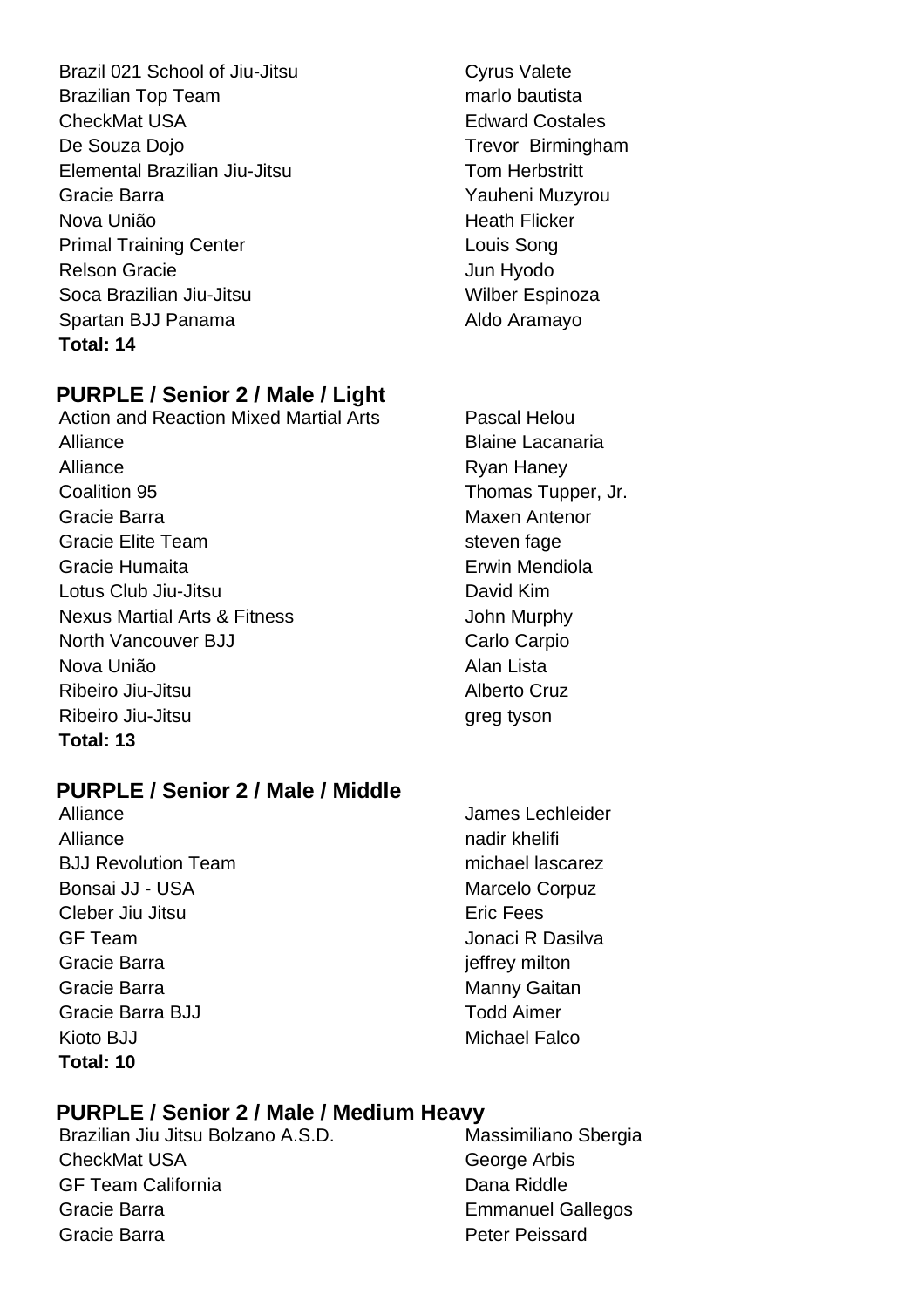Gracie Barra BJJ **John Williar Sheetz** Gracie Barra International Greg Jones Gracie Elite Team Cornell VLijter Gracie Elite Team **Rommel Martinez** North Vancouver BJJ Roey Kestelman Ribeiro Jiu-Jitsu **patrick scott** Rio Pro Brazilian Jiu Jitsu **Laccessity Larry Levi Lewis Jr.** Unified Jiu Jitsu **daniel Reilly Total: 13**

#### **PURPLE / Senior 2 / Male / Heavy**

- Boran Jiu-Jitsu **KELLY CHICOINE** CheckMat USA and the USA John Diedenhofen CheckMat USA Shawn Wallace **Combat Base UK Phillip David Ounsley** Fifty/50 Jiu-Jitsu **Harold van Berkel** Gracie Barra Edward McGowan Jiu-Jitsu Foundation **Robert Poling** Robert Poling Kioto BJJ erik desmond Kioto BJJ Gregory Pasquale Rodrigo Vaghi BJJ kurt richardson Travis Lutter Brazilian Jiu-Jitsu **Brian Ray Richardson Total: 12**
- 

Check Mat Brasil Roberto Octavio Dutra Rodrigues Neto

#### **PURPLE / Senior 2 / Male / Super Heavy**

- Caique Jiu Jitsu LLC David Todd Jr Gracie Barra **Reginaldo Cardoso Liani** Gracie Barra **Sándor Fekete** Gracie Barra BJJ **Astier Sébastien** Gracie Barra BJJ **Robert Smith** Gracie Elite Team Terry Thompson Nova União establecer contra un secondo escottive de secondo escottive de secondo escottive de secondo escotti Raul Castillo BJJ Mark Simonson Rodrigo Vaghi BJJ Rob Ayres Shebaro Jiu Jitsu **Brian Ray Ingram** Travis Lutter Brazilian Jiu-Jitsu Charles Burgess **Total: 11**
- 

#### **PURPLE / Senior 2 / Male / Ultra Heavy**

Ace Jiu-jitsu **Philip Allen** Alliance John Canestaro BJJ Revolution Team michael zeid Coalition 95 Ed Solis Gracie Barra **Aimoku Nahulu** Gracie Barra **Maurice Moreno** Soul Fighters International **Soul Fighters** International José Félix Ramajo Blanco **Total: 7**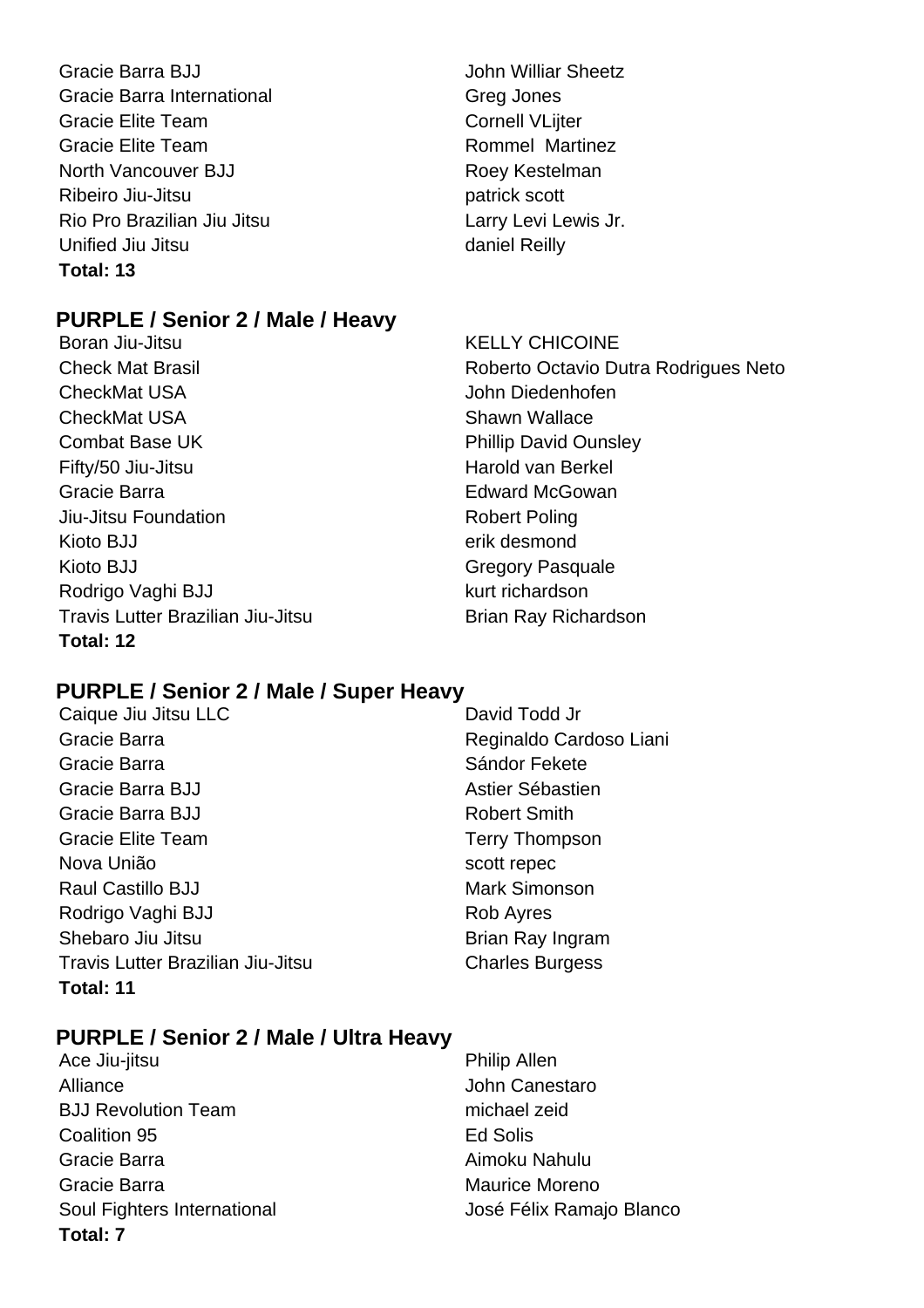#### **PURPLE / Senior 2 / Female / Feather**

Gracie Barra Knoxville **Danielle Cherdak Total: 1**

#### **PURPLE / Senior 2 / Female / Light**

Alliance Lola Newsom Brasa Northwest Austin Texas **Kat Harrison** Fabio Santos BJJ **Donna Andreas** Gracie Barra **Kelli M** Rossow Impact Jiu Jitsu **Impact Jiu Jitsu** Tracy Chapman Kaijin Martial Arts **Denise Henry Total: 6**

#### **PURPLE / Senior 2 / Female / Heavy**

**BJJ Revolution Team leah mancillas Total: 1**

#### **PURPLE / Senior 3 / Male / Light Feather**

| Kioto BJJ             | joseph lutrario  |
|-----------------------|------------------|
| Mikyo Riggs Jiu Jitsu | Peter Fugazzotto |
| Total: 2              |                  |

#### **PURPLE / Senior 3 / Male / Feather**

**Coalition 95** Brian Pacis Gracie Jiu-Jitsu Pedro Sauer Team Kelly Johnson Guerrilla Jiu Jitsu James Morgan Lotus Club Jiu-Jitsu david petelo Nova União **James Anthony Devito Jr.** James Anthony Devito Jr. Unified Jiu Jitsu **Jerry Meissner Total: 6**

#### **PURPLE / Senior 3 / Male / Light**

Gracie Elite Team said khatib Gracie Humaita **Mark Spray** Mark Spray Ribeiro Jiu-Jitsu **Darryl Anthony Silva** Team Royce Gracie **andrew culbreth Total: 4**

#### **PURPLE / Senior 3 / Male / Middle**

Brazil 021 School of Jiu-Jitsu Marc Allen Moskowitz Fight Sports Tony Schneider Jean Jacques Machado BJJ Jules Teffaha **Total: 3**

#### **PURPLE / Senior 3 / Male / Medium Heavy**

Cabeção Team  $\qquad \qquad$  Jimmy Mooney Gracie Elite Team **Paulo Braga** 

Anibal JJ Jailton Gomes de Oliveira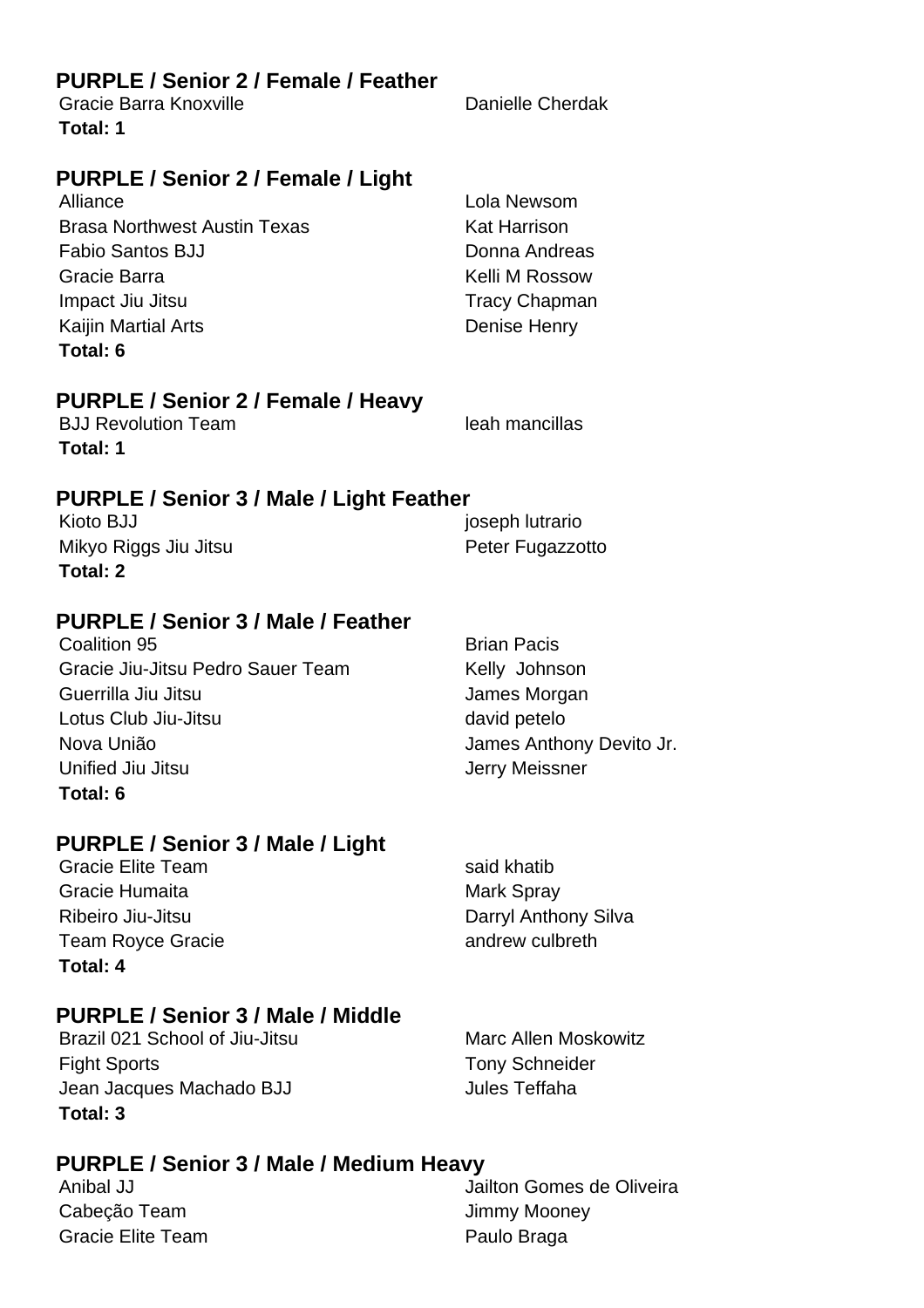Gracie Elite Team **Rusty** steele Lotus Club Jiu-Jitsu **Scott Lopez** Scott Lopez Ralph Gracie OC **Jeff Rohn** Ralph Gracie OC Vincent H. Perez Ribeiro Jiu-Jitsu **Internationalista de la contrata de la contrata de la contrata de la contrata de la contrata de la contrata de la contrata de la contrata de la contrata de la contrata de la contrata de la contrata de la Total: 8**

#### **PURPLE / Senior 3 / Male / Heavy**

Alliance **Thomas Pitts** American Top Team Nelly Corder American Top Team Wellington **Fig. 10** John Ivaniszyn **BJJ Revolution Team Aubrey Kellum** BJJ Revolution Team Fabricio Poigin Brazilian Top Team Gary Love Gracie Elite Team John Stewart JCBJJ Michael Fred Martin Rodrigo Vaghi BJJ Richard Fererro **Total: 10**

American Top Team charles mcguire (repetido 35037)

#### **PURPLE / Senior 3 / Male / Super Heavy**

C-Quence Allen Wrench Fabio Novaes BJJ Brian Germain Gracie Humaita **DeJuan Robinson** Team Jucao USA Bryan Simms **Total: 5**

Brazilian Power Team **International State Search Arizolates** José Luís Tavares Gonçalves

#### **PURPLE / Senior 3 / Male / Ultra Heavy**

| Total: 4                            |                      |
|-------------------------------------|----------------------|
| <b>Team Quest MMA &amp; Fitness</b> | <b>Bruce Elliott</b> |
| Gracie Temecula / Humaita           | philip ortiz         |
| <b>Brazilian Top Team</b>           | Victor I. Bazzani    |
| <b>Brazilian Top Team</b>           | John Petrie Jr.      |

#### **PURPLE / Senior 3 / Female / Middle**

Cia Paulista Canada **Debra Lynn Taylor Total: 1**

#### **PURPLE / Senior 4 / Male / Feather**

CheckMat USA Misha Groysman Millennia MMA Leonard David Christian Ribeiro Jiu-Jitsu **Frank Miranda Total: 3**

#### **PURPLE / Senior 4 / Male / Light**

Atos Jiu-Jitsu Glen Yoshio Isobe Brasa DAVID CLARK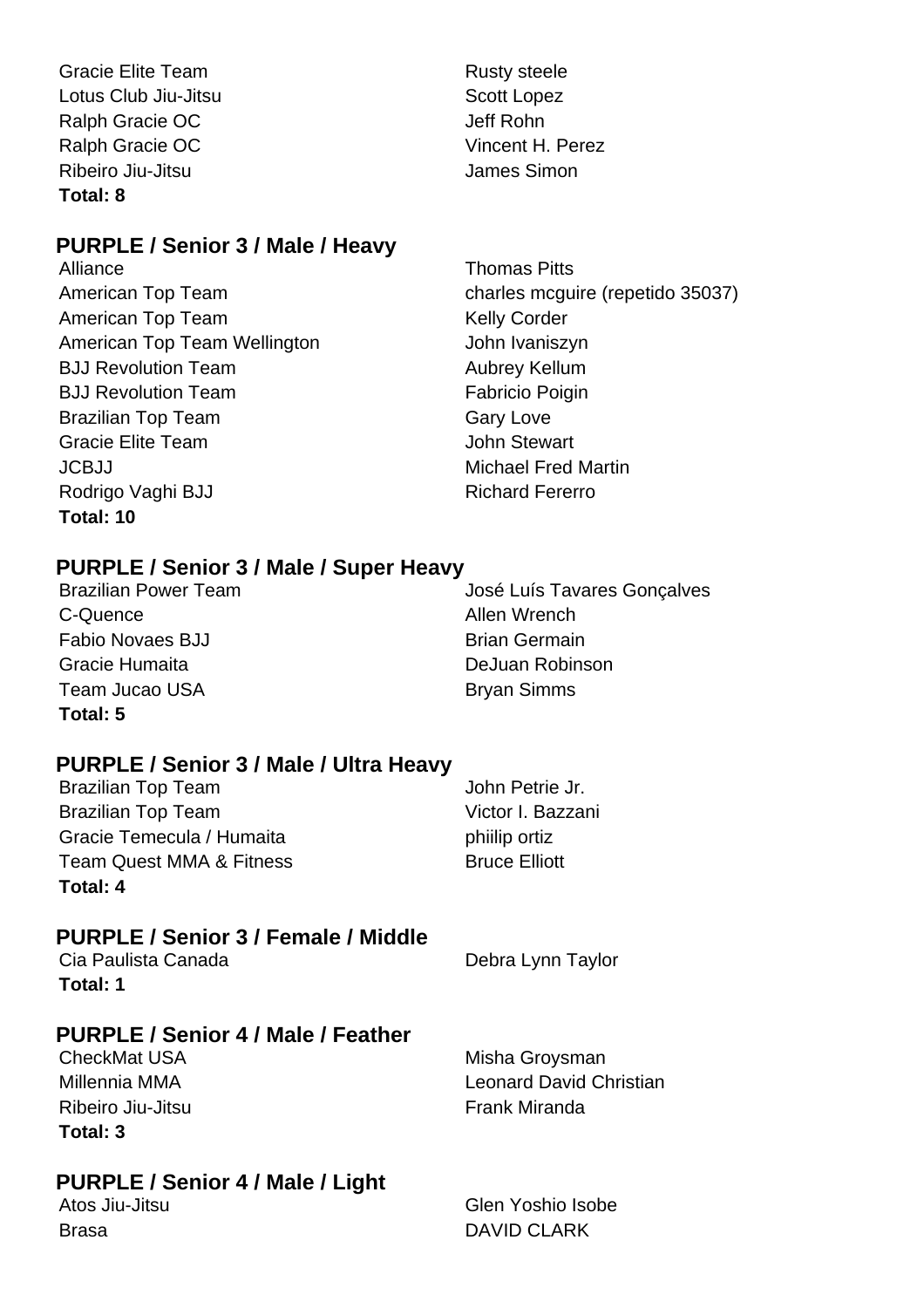Brazilian Top Team john manzi NW Jiu Jitsu Academy **Perry Bateson Total: 4**

#### **PURPLE / Senior 4 / Male / Middle**

Gracie Barra Lubor Jarolimek Nova União Joseph Mark Solorio Team Quest MMA & Fitness Thomas R. Palmer **Total: 4**

Gracie Barra John William Schwabacher

#### **PURPLE / Senior 4 / Male / Medium Heavy**

| American Top Team | Nikolay Fedorov      |
|-------------------|----------------------|
| Combat Base       | Mark Kelland         |
| Gazze Academy     | <b>Hugh Rochford</b> |
| Total: 3          |                      |

#### **PURPLE / Senior 4 / Male / Heavy**

De La Riva Jiu-Jitsu USA Gay Elgin Cobham Gracie Barra **Merle Goff** Unified Jiu Jitsu Glen Larsen **Total: 3**

#### **PURPLE / Senior 4 / Male / Ultra Heavy**

| Cia Paulista Canada | John Harold MacDonald |
|---------------------|-----------------------|
| Evolve BJJ          | <b>Charles Hewitt</b> |
| Gracie Barra        | <b>Ricky Tubbs</b>    |
| Nova União          | Douglas Muhle         |
| Total: 4            |                       |

#### **PURPLE / Senior 5 / Male / Light**

| Luis Palhares     | stan mabry  |
|-------------------|-------------|
| Rodrigo Vaghi BJJ | David Clare |
| Total: 2          |             |

#### **PURPLE / Senior 5 / Male / Middle**

Fabio Prado BJJ **Jim Nations Total: 1**

#### **PURPLE / Senior 5 / Male / Medium Heavy**

Gracie Barra **David Eric Loyst** David Eric Loyst Unified Jiu Jitsu **Bryan** Bryan Sonntag **Total: 2**

# **PURPLE / Senior 5 / Male / Heavy**

**Total: 1**

Ronald Leon Weber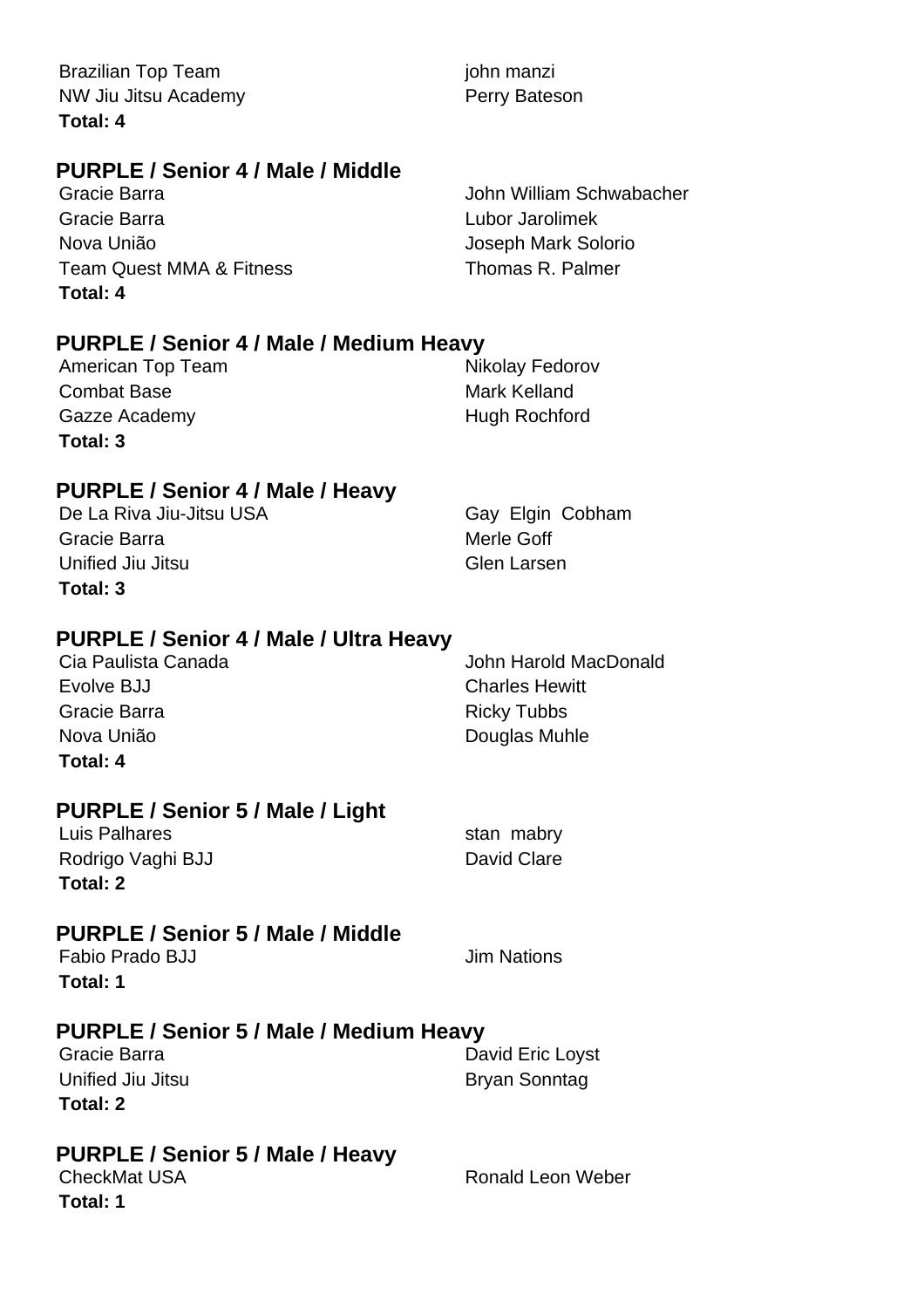#### **PURPLE / Senior 5 / Male / Ultra Heavy**

Roberto Traven BJJ James Peter Briggs **Total: 1**

#### **BROWN / Master / Male / Rooster**

**Total: 2**

**BROWN / Master / Male / Light Feather**

Ribeiro Jiu-Jitsu Don Kim **Total: 5**

**BROWN / Master / Male / Feather**

Brazilian Jiu-Jitsu United Jason W. Melton Brazilian Power Team Nuno Manuel N. F. Martins Fredson Paixao BJJ Las Vegas Alberto Del Campo Gracie Barra **Davide Berardi** Núcleo JJ Marcos Roberto da Cunha Paragon BJJ Academy **Federico** Reyes Ribeiro Jiu-Jitsu Brendan Vincent Guccione Ribeiro Jiu-Jitsu **Michael J** Melki Team Predador Jiu-Jitsu **Roberto Retto Chacon** Tinguinha BJJ academy Jeffrey Nolasco Undisputed Sergio Ernesto Hernandez Waza Brazilian Jiu Jitsu Nicholas P. Wilson **Total: 14**

#### **BROWN / Master / Male / Light**

Big Brothers Thienvu Tran Cassio Werneck BJJ Merrick Steven Hamilton CheckMat USA **Arturo Marcos Ramirez** GF Team Joao Paulo Meira Cruvinel Gracie Humaita **Andrew L. Brackin** Gracie Humaita **Matthew Tomewo Taira** Matthew Tomewo Taira Gracie Humaita USA James Vinston Nival Gracie Humaita USA **Shawn Earon Woods** Shawn Earon Woods Jean Jacques Machado BJJ Dragos George Burecu Jean Jacques Machado BJJ **Ian Mckee Elliott** 

C-Quence **Enrique Pedro Lopez III** C-Quence **C-Quence Ronald Stephen Henderson Jr.** 

Gracie Barra **Robert Lee Tymoczko** Nova União Luis Felipe Ninja de Moraes Pinto PSLPB Cicero Costha **Rodrigo Pinheiro Barbi** Ribeiro Jiu-Jitsu **Andre Luiz Cecilio Roriz Pontes** 

Academy of Combative Arts Timothy Edward Shirley Nova União **Nova União** e a constructiva e sergio Alexandre L Capella Junior

American Top Team Andam J Henkel Gracie Barra **Gracia** Controllering and the United States of Joshua Michael Trapesonian Impacto Japan B.J.J. Carlos Augusto Da Silva Kimura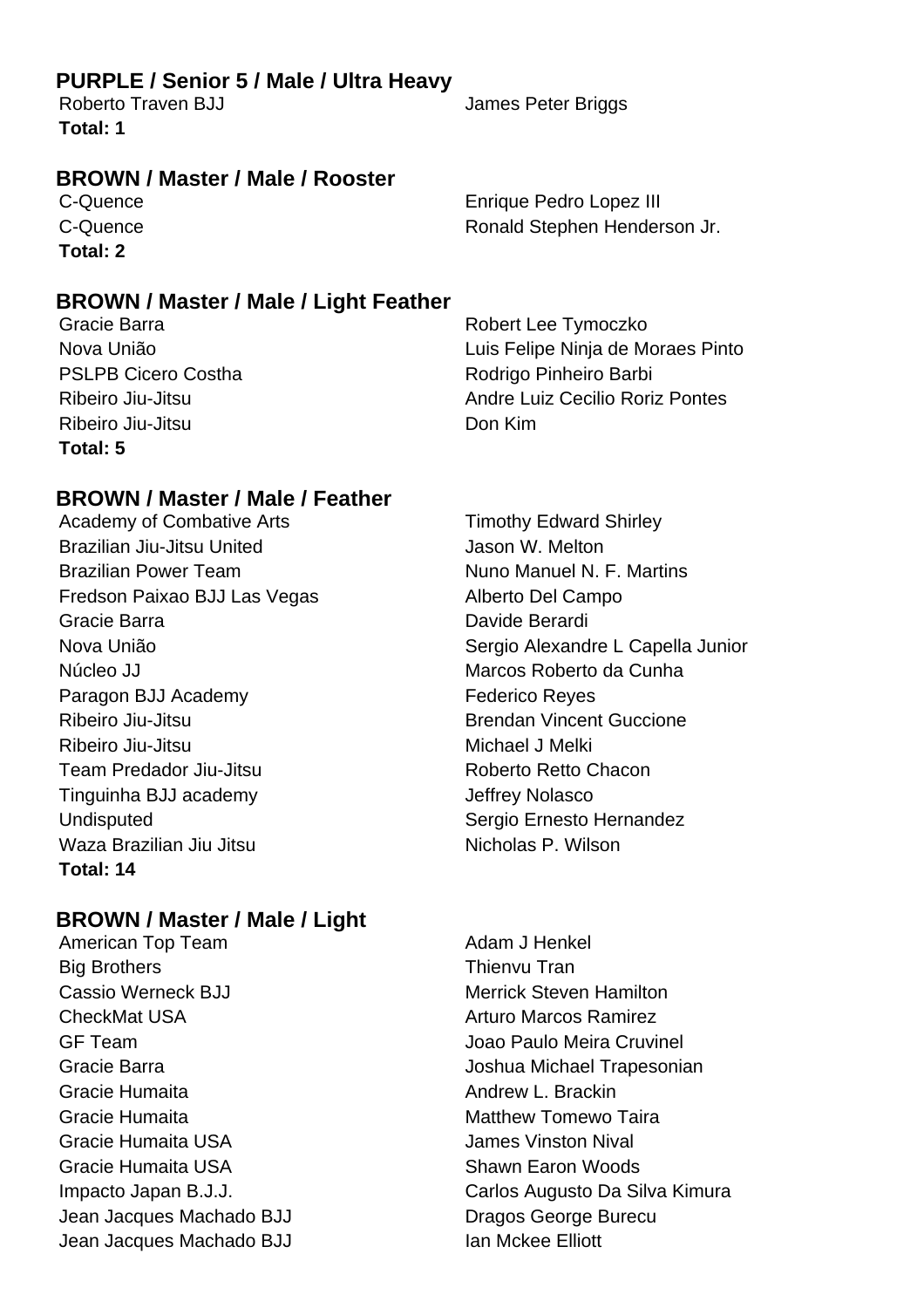João Roque JJ Paulo Ramos Coelho Neto Lotus Club Jiu-Jitsu Claudio Aracadio Rios Marcus Aurélio Team **International de Luporini Sao Paulo** Johann Irving Luporini Sao Paulo Nino Schembri Team Young Gi Roh Paragon Brazilian Jiu Jitsu Austin **Robert Mark Dembeck** Paragon Brazilian Jiu Jitsu Corpus Christi Francisco Ramos Renato Tavares Association **Comarch Comarch** Comar French Renato Tavares Association Thomas John Tomlin Team Redzovic **Contract Contract Contract Contract Contract Contract Contract Contract Contract Contract Contract Contract Contract Contract Contract Contract Contract Contract Contract Contract Contract Contract Contract Total: 22**

#### **BROWN / Master / Male / Middle**

Big Brothers **Levi Habid Sadr** BJJ Revolution Team **Cristiano Morais E** Silva Brasa Levi Quint Lenon Caio Terra Association **Marco Luiz Zulauf** CheckMat USA Gregory Lionel Anderson Cia Paulista Vinicius Morad da Mata Barreto Gracie Barra **Michael Jordan Krider** Michael Jordan Krider Gracie Barra **Nicholas Patrick Bova** Nicholas Patrick Bova Gracie Barra BJJ Gottrell W King Jr. Gracie Elite Team **Michael Henry Tousignant** Gracie Elite Team **Munkhbayasgalan Dorjderem** Gracie Humaita **Mark A Commean** Lótus Club Alexandre Lucato Custódio McCall MMA **Alvin Alphonse Tillman Jr** Alvin Alphonse Tillman Jr Nova União **Nova União** Cody Dean Criqui Nova União **Nova União** Rafael Carneiro de Miranda RFLX Training Center Lafayette **Ryan Samuel Walden** Ribeiro Jiu-Jitsu **Anthony M. Crites** Ribeiro Jiu-Jitsu Eric Bernardo Calderon Linares Rodrigo Pinheiro BJJ Anthony Paul Erard Sakora Jiu-Jitsu Mark Hidalgo SAS Team USA Eric T. Ramsey Vicente Jr. Team Christopher Matthew Bower Warrior Way Joshua Bagalay Xande Jiu Jitsu Michael Sean Fernandez **Total: 28**

Barbosa Equipe 2 Cleber Aparecido Izidro Souto Coalition 95 Rafael Eboli Azevedo da Paixão Spartan BJJ Panama Miguel Rodolfo Espino Barañano

#### **BROWN / Master / Male / Medium Heavy**

Carlson Gracie Team Noe Flores

Carlson Gracie Team Gabriel Guijarro Mieres Cia Paulista **Marcelo Ferreira Miranda Bispo** Crosley Gracie Academy James Timothy Freeman Jr. Fight Sports Francisco Tupinambas Martins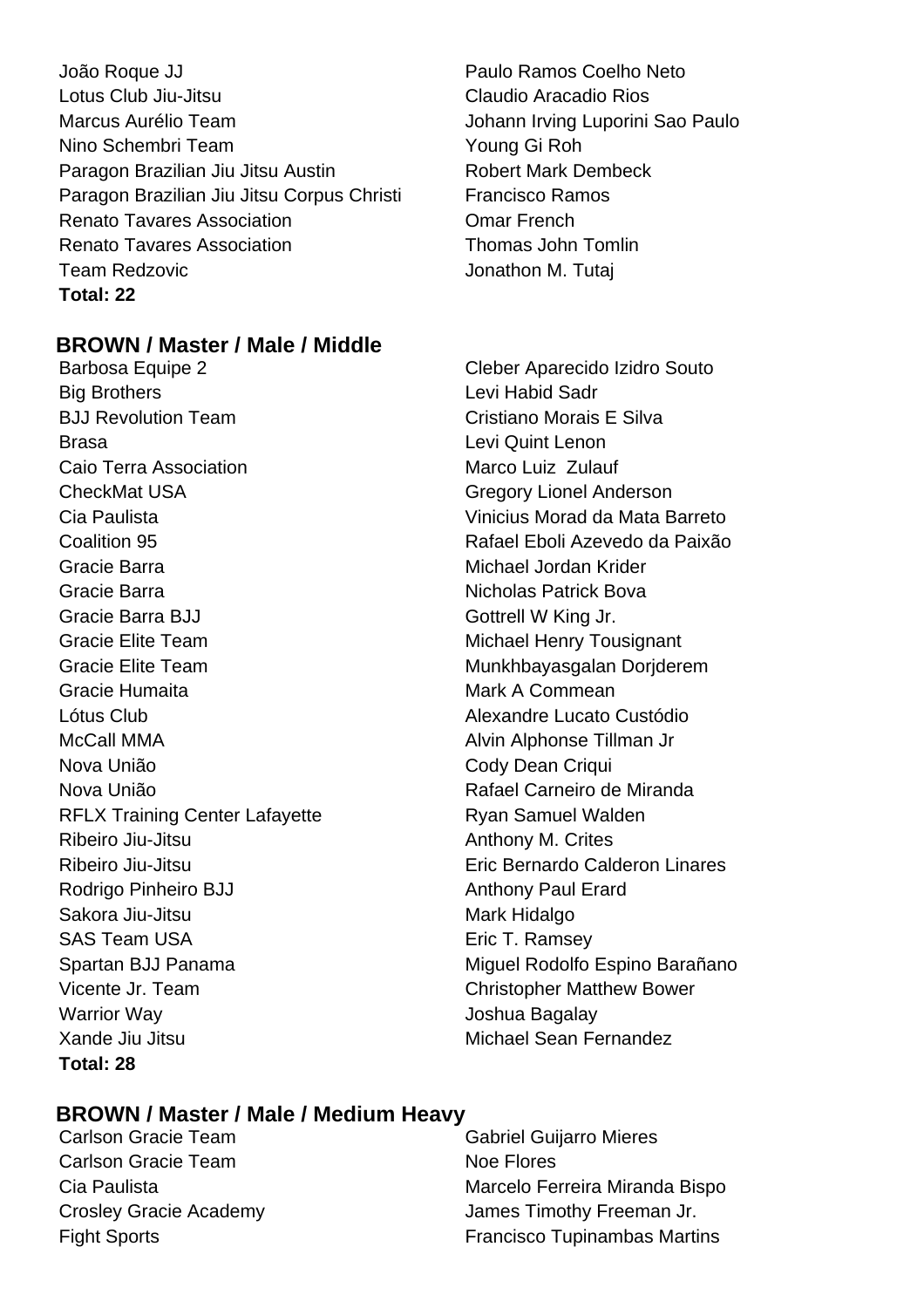Gracie Barra **Michael Stephen Colon** Icon BJJ Abel Rocha Marull Lotus Club Jiu-Jitsu **Andrew J Gardineer** Relson Gracie **Benjamin James Nelson** Ribeiro Jiu-Jitsu Julius Villanueva Ribeiro Jiu-Jitsu **Nicholas Shiloh John Roberts** Ribeiro Jiu-Jitsu International **Ribeiro II** Robert Francis **Total: 13**

#### **BROWN / Master / Male / Heavy**

Alliance Thiago Aparecido do Monte Cassio Werneck BJJ John Carlos Garcia III Cassio Werneck BJJ Michael Donald Uhlinger Jr Fabio Santos BJJ Jonathan Tkach GF Team Luke Zachrich GF Team California **Dat Nguyen** Dat Nguyen Gracie Barra **Gracia A Hendricks** Joshua A Hendricks Gracie Barra Justin Lawrence Tevis Gracie Elite Team **Iuri Oliveira Villas Boas** Gracie Elite Team **Jack R** Grantham Gracie Humaita Carlos Cabrera Jean Jacques Machado BJJ Samuel Joseph Campanella III Killer Bees BJJ College **Anthony Ward Mitchell** O.C. Carlson Gracie Academy Donald Thomas Bailey Ribeiro Jiu-Jitsu **Eric Rene Marentette Total: 15**

WinnerJJ João Cosme de Oliveira Júnior

#### **BROWN / Master / Male / Super Heavy**

Ann Arbor Jiu-Jitsu **Ann Arbor Jiu-Jitsu Rodger Abdul-Latif Ketchman** Cia Paulista USA **Miguel Charles Altamirano** Gracie Barra **Louis Mario Villarreal** Heroes Martial Arts Konstantin N Skachkov Soul Fighters BJJ Connecticut **Soul Example 3 Joshua E Owen Total: 5**

#### **BROWN / Master / Male / Ultra Heavy**

Emirates Jiu-Jitsu Center **Pablo Tees Leite** GF Team California **Andrew Paul Goodman** Gracie Barra **Hector Tapia Jr. Hector Tapia Jr.** Marcelo Cavalcanti BJJ **Marcelo Cavalcanti BJJ** Jessie Eugene Cannon II Nova União **Bradley Gene Barnes** Valente Jiu Jitsu Academy Timothy M. Ewing **Total: 7**

Alliance **Thomas Anthony McMahon** 

# **BROWN / Master / Female / Feather**

Cristina Maria Zakka Brandão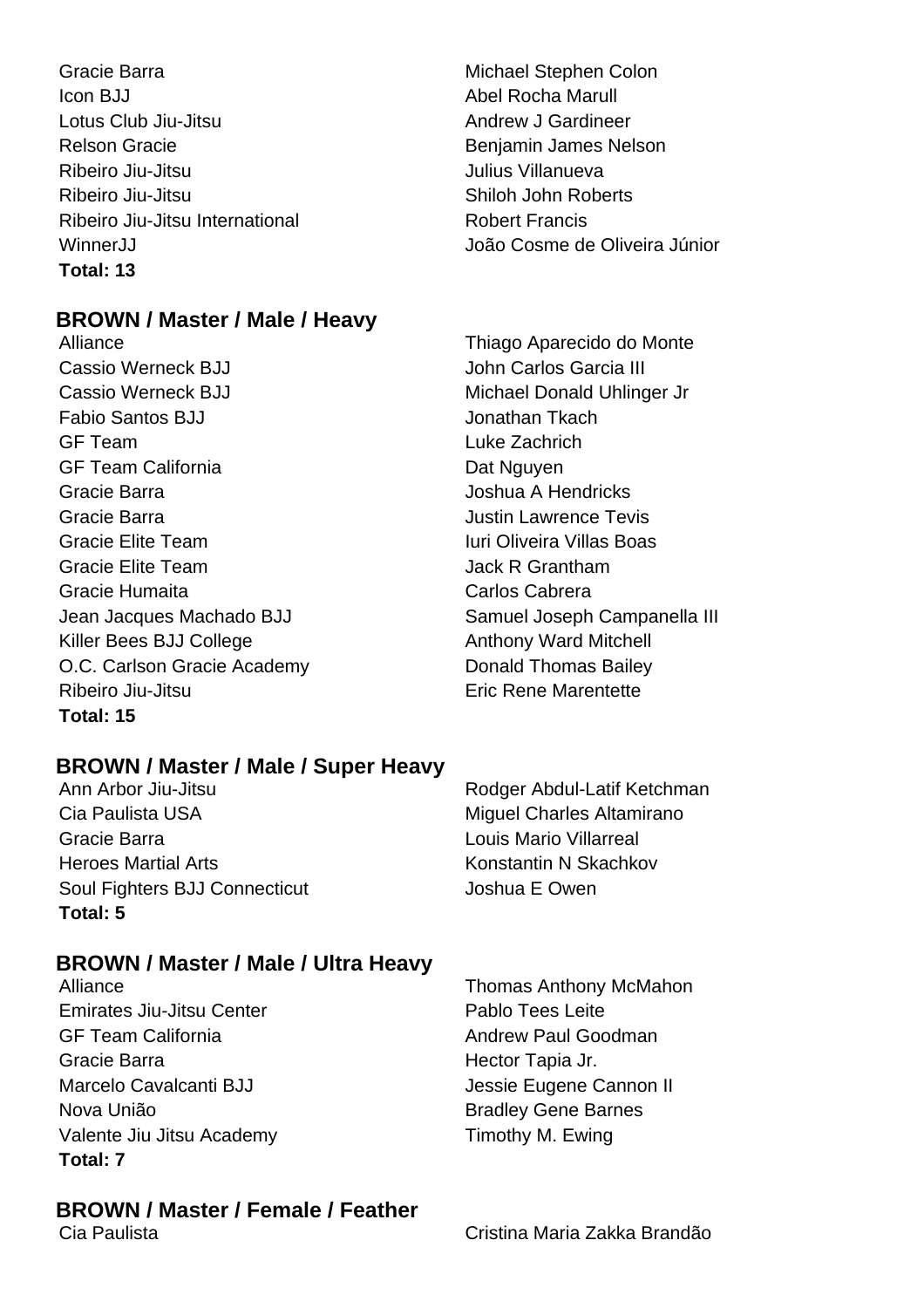**Total: 3**

#### **BROWN / Master / Female / Light**

**Peak Performance Community Community** Kristine Felts **Total: 5**

Brazilian Top Team **Kristen Marie Davidson** Fabio Santos BJJ Jessica Kathleen Martin Gracie Elite Team Melissa Anne Bardfield Ka-Mole Jiu-Jitsu Melissa Kanani Ragasa

#### **BROWN / Master / Female / Medium Heavy**

Jean Jacques Machado BJJ Jill Marie Baker **Total: 1**

#### **BROWN / Senior 1 / Male / Rooster**

Jean Jacques Machado BJJ Luis Ignacio Reyes Suita Jiu-Jitsu **Xukio Takehira Total: 4**

Atos Jiu-Jitsu Yahya Abdul Khaliq Afenir Nova União Emmanuel Evor Guevarra Jr

#### **BROWN / Senior 1 / Male / Light Feather**

**Total: 1**

Big Brothers Vasile Ciocoiu

#### **BROWN / Senior 1 / Male / Feather**

Brazilian Top Team Alexandre Ballesteros Charles Gracie Academy Napoleone Carlo Valero Gracie Barra **Eddy Olandi** Gracie Elite Team **Randall Clayton Spence** Guerrilla Jiu Jitsu Javier Ramon Gonzales Kochi Road Runners Takaaki Teraishi Relson Gracie **Richard W. Foster II** Roberto Traven BJJ Koon Ting Lau Vieira BJJ Vidiver Figueroa Vazquez **Total: 13**

#### **BROWN / Senior 1 / Male / Light**

Barbosa Equipe 2 Eduardo Regis Lopes de Freitas Best Way BJJ / American Top Team Boston Marcio silva Big Brothers **David Charles Reeves** BJJ Revolution Team Gregory Bryson

Association Aranha **Luis Alfonso Lopez Quinones Toledano** Gracie Elite Team Tedpatrick Valenzuela Vida Nova União Claudio Batista Rocha Santos Renzo Gracie Mexico Elias Herman Salas Martinez

Cia Paulista USA Gegi Van De Walker Ribeiro Jiu-Jitsu **Margaret Angela Disimone**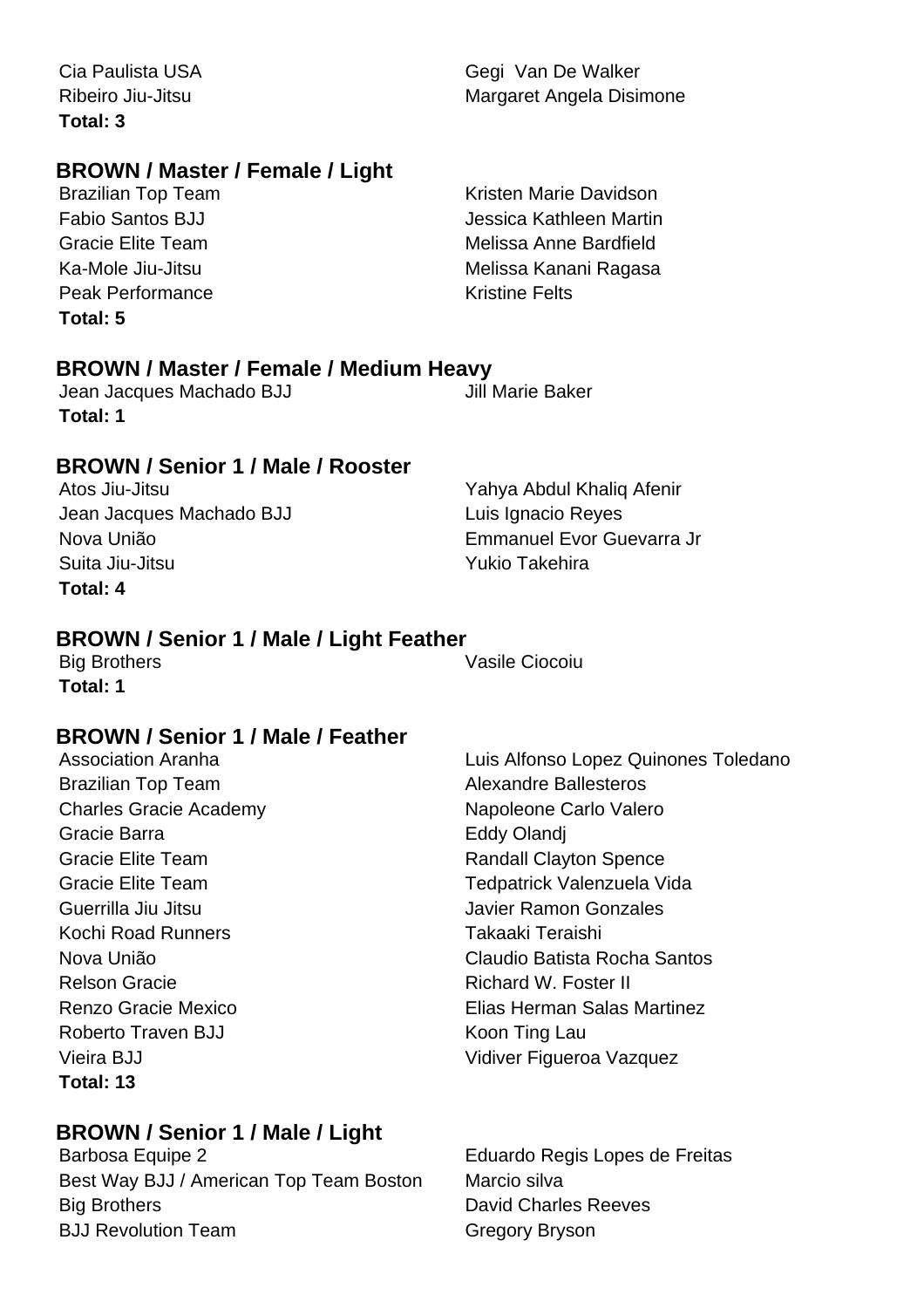Caio Terra Association **Access 10 Caio Terra Association** Aaron Joseph Zaballos Carlson Gracie Team **Carlson Critical** Criando Alonso Gracie Barra **Steven Darryl Kinnison** Steven Darryl Kinnison Nova União Gabriel Hernandez Paraestra Koiwa **Shigeyoshi Horikomi** Shigeyoshi Horikomi Paragon BJJ Academy Manuel Paul Marquez Top Brother Mexico Angel Gomez Rocha **Total: 18**

#### **BROWN / Senior 1 / Male / Middle**

- Art of Jiu Jitsu Academy Christopher Francis Ruotolo BJJ Revolution Team Marc Daniel Emmons BJJ Revolution Team **Paul Thomas** Brasa Christian Montes Brazilian Jiu-Jitsu United Tracy Keith Barber Clark's University of Martial Arts **Dustin Ellis Twedt** Drysdale BJJ Michael Ceijas-Raid Gracie Barra **Gracia Jeremiah Warren Matthews** Great Grappling Brazilian Jiu Jitsu **John James Piper** Ribeiro Jiu-Jitsu Jesse Sunderman Ribeiro Jiu-Jitsu **Nicholas Shannon D** Sofield Ribeiro Jiu-Jitsu International **International** Jose Alencar Sá Team José da Silva Mota Neto The Source MMA Team Zaid Musa Khurma Vicente Jr. Team Casey Leonard **Total: 17**
- Brasa Ulric Szabo Cleber Jiu Jitsu **Michael Chester Natta Jr.** Michael Chester Natta Jr. Easton BJJ Vellore Francisco Caballero Gracie Barra **Cardona Cardona Cardona Cardona Cardona** Gracie Elite Team Crelson Barros Mousinho Ribeiro Jiu-Jitsu **Marcelo Camargo Bizerra** Yamasaki Academy Talal Sulaiman Alrasheed

Gracie Barra **Alexander Anel de Gracia Gaubeca** Valente Jiu Jitsu Academy Leonardo Enrique Gonzalez Mendieta

#### **BROWN / Senior 1 / Male / Medium Heavy**

Balance **Shimon Akiva Kafka** Carlson Gracie Team Thomas Joseph Cronin Jr CheckMat USA Christian Jose Hernandez Frota Team Nogueira **Stefan Rüegg** Stefan Rüegg Gracie Barra **Ferrid Kheder Ferrid Kheder** Gracie Barra **Gracie Barra** Joe E Ennis Gracie Barra BJJ Mario Michael Juswanto LCCT USA Filipe Leonardo de Castro Barbosa Lotus Club Jiu-Jitsu Coby Parmenter McVicker's BJJ Joshua William Webb Peak Performance **Matthew Shaw Waltmon**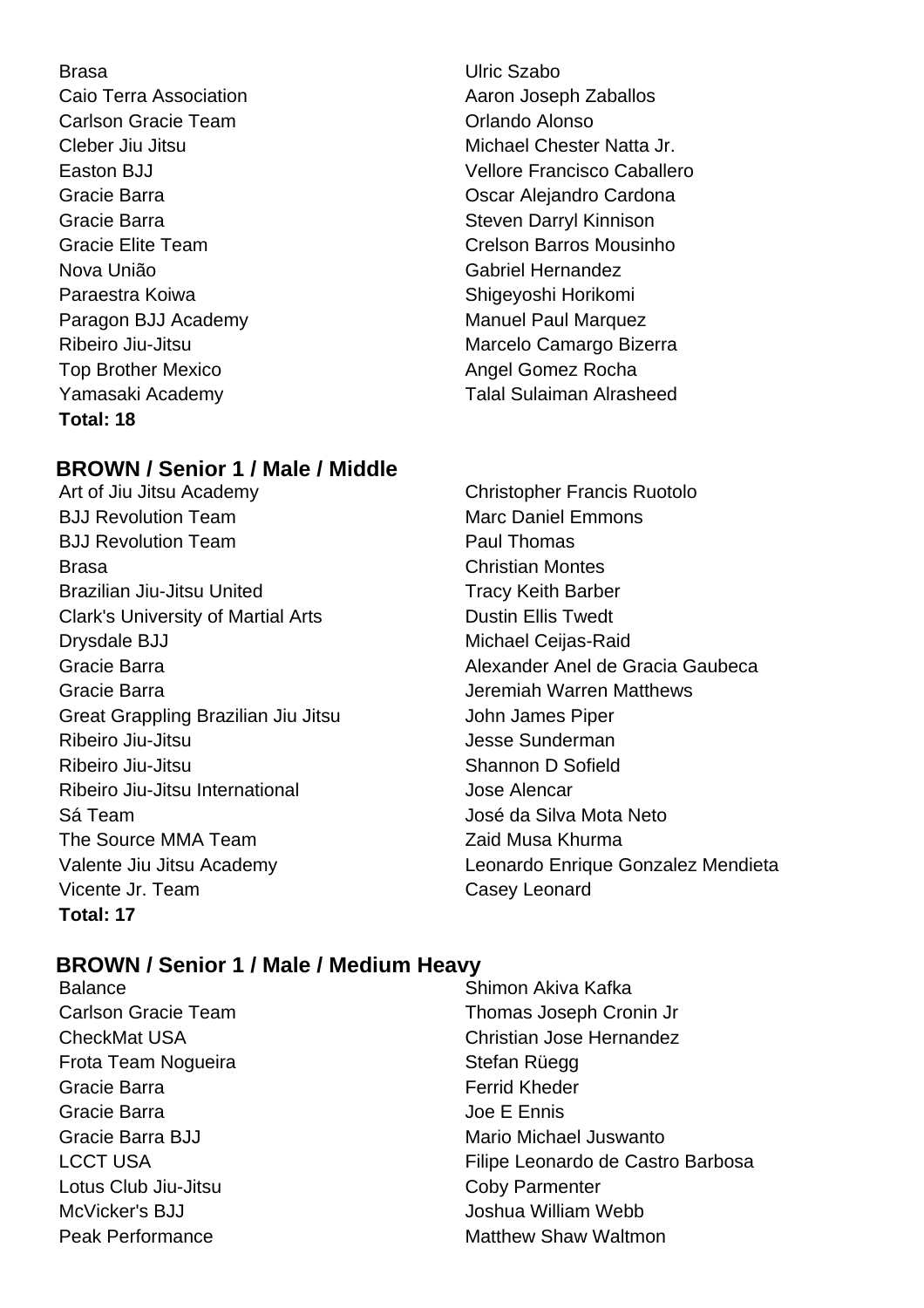#### **Total: 11**

#### **BROWN / Senior 1 / Male / Heavy**

Cia Paulista USA Christopher Joseph Latino Evolution Martial Arts / Arts Martiaux Evolution Jason M. Motard Fight Sports Leon Barrocas Gracie Barra **Michael Lee Truitt** Gracie Barra **Ryan Edward Mikita** JCBJJ Renato Veiga de Freitas Jean Jacques Machado BJJ Greg Hamilton Ribeiro Jiu-Jitsu **International European Acceptomatic Contract Contract Accept Matthew Nunes** Roberto Traven B.I.I Andrew Robert Mora TAC Team BJJ **EXECUTE:** Eric H Silverman TAC Team BJJ **Joseph Oppedisano Total: 12**

Alliance Marcio Monteiro Fernandes Campos

#### **BROWN / Senior 1 / Male / Super Heavy**

Alliance **Russell Alexander Hough** Alliance Teo Anton Viitala Barbosa Equipe 2 **Antonio Francisco Cordeiro Roza** BJJ Revolution Team Leonardo Reis Filiplic Neutral Grounds / Gracie Jiu Jitsu Long Beach George Exiquio Rodriquez RCJ Machado **Matthew Jason Reed** Rodrigo Pinheiro BJJ Agustin A. Donis Rodrigo Vaghi BJJ **Anthony A. Carlson** Team Royce Gracie Team Tosh Cook **Total: 9**

#### **BROWN / Senior 1 / Male / Ultra Heavy**

CheckMat USA William A. R. Chubbs Clube de Jiu-Jitsu Pit Bull - San Diego Rafael Davis Gracie Humaita **Paul Oakes** Ribeiro Jiu-Jitsu Geoffrey Mikeal Obst Ribeiro Jiu-Jitsu **Galimeiro III e a contra de la contra Contra Contra Contra Contra Contra Contra Contra Contra Contra Contra Contra Contra Contra Contra Contra Contra Contra Contra Contra Contra Contra Contra Contra Cont** Ricardo "Rey" Diogo BJJ Eric Anthony Patt **Total: 6**

#### **BROWN / Senior 1 / Female / Light Feather**

**Coalition 95** Coalition 95 Unpluged Kokubunji Shiho Yaginuma **Total: 2**

#### **BROWN / Senior 1 / Female / Middle**

| <b>Fabio Santos BJJ</b> | Deborah Ann Clem      |
|-------------------------|-----------------------|
| Gracie Humaita          | Ronda K. Andrews-Rosa |
| Total: 2                |                       |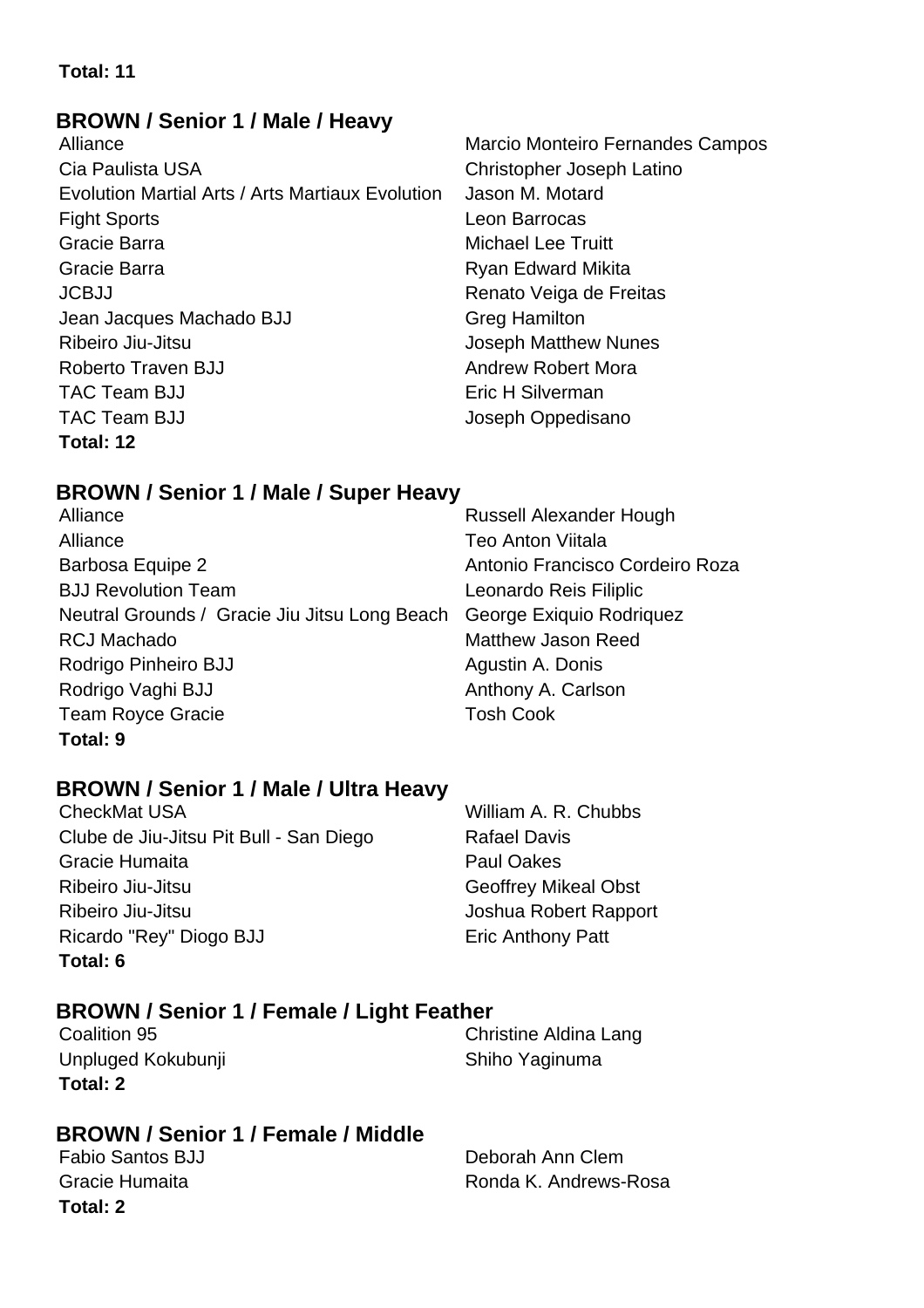#### **BROWN / Senior 2 / Male / Light Feather**

Grasco Jiu-Jitsu Academy **Yasuo Matsumoto Total: 2**

#### **BROWN / Senior 2 / Male / Feather**

Cobra Kai Jiu Jitsu **David Bazan** LCCT USA James A. Peterson **Total: 3**

#### **BROWN / Senior 2 / Male / Light**

Academy of Combative Arts Kham Kone Ngondara American Top Team **Roger Lee Scott** Brazilian Top Team **Douglas Martinez** Fit 21 Plinio Cervi de Campos Vieira Gracie Elite Team Daryl Jay Fort Jean Jacques Machado BJJ Neal Edward Bernardino Memphis BJJ Burge C Franks Purebred Jiu Jitsu Guam Mark C. Pangilinan Ribeiro Jiu-Jitsu Shawn Bodio **Total: 9**

#### **BROWN / Senior 2 / Male / Middle**

Big Brothers Travis Jefferson Mcilvenna Cassio Werneck BJJ Jordan Todd Robinson CheckMat USA Jose Antonio Gonzalez **Coalition 95 Coalition 95** John Anthony Villarruel Drysdale BJJ Larry J. Glines Gracie Barra **Antonio Alvarado** Gracie Humaita Joao Pierre Vieira Gracie Jiu-Jitsu Pedro Sauer Team Thao Dinh Le Gracie Temecula / Humaita Robert A Monge North Texas MMA Christopher Earl Hoddy Renato Tavares Association **Edwin L Cosler III** Yemaso Brazilian Jiu Jitsu Marcus Boness **Total: 13**

Alliance Seena Ebrahim Abdulla Monfaradi

Ribeiro Jiu-Jitsu **Ribeiro II** Raqota Tyson Berger

Alliance **Daniel Anthony Sweeney** 

#### **BROWN / Senior 2 / Male / Medium Heavy**

Brazil 021 School of Jiu-Jitsu Saad Al-Aziz Brazilian Top Team Brett Kenneth Collins Gracie Barra Garrett Johnson Glava Gracie Barra **Rocco S. Basile** Gracie Barra BJJ Derek M. Simonds Gracie Elite Team Thorin Ryan **Total: 7**

Paragon BJJ Academy Raymond Joseph Arensdorf Jr.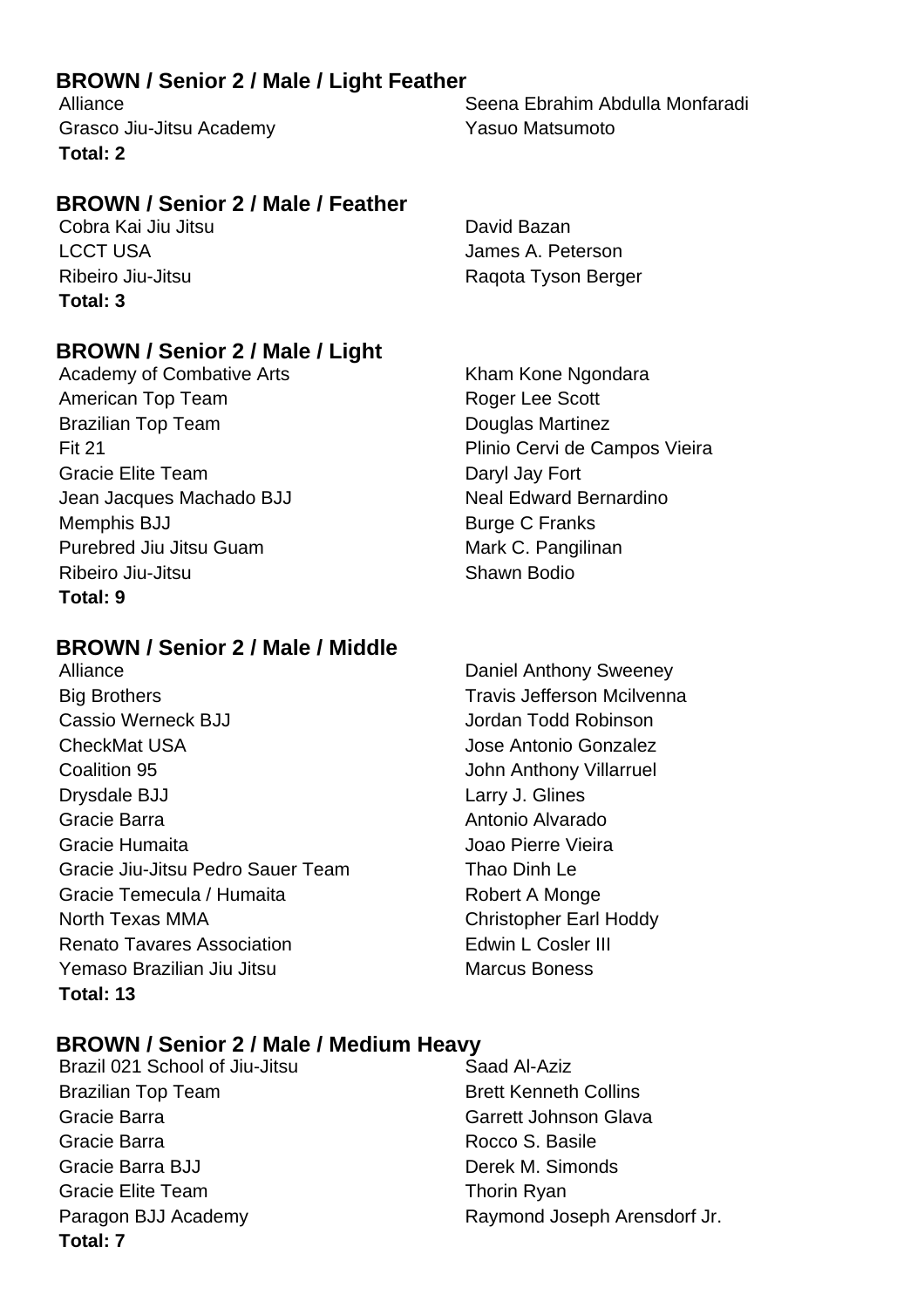#### **BROWN / Senior 2 / Male / Heavy**

Alliance **David John Knowles** BJJ Lifestyle Academy Richard A Graeff II BJJ Revolution Team Gustavo Barroso Clube de Jiu-Jitsu Pit Bull - San Diego Michael Allen Young Gazze Academy William Michael Dunn Gracie Barra **Robert Zeps** Robert Zeps Team Tooke Mixed Martial Arts **Miguel Angel Castro Total: 7**

#### **BROWN / Senior 2 / Male / Super Heavy**

BJJ Revolution Team **Harlan David Berk** Cia Paulista Canada **Steven Bartley** Steven Bartley **Coalition 95 Coalition 95** John Charles Tole Complete Martial Arts Regina **Daryl Sveinson** Gracie Barra **Shawn Price Kennedy** Shawn Price Kennedy Team Link **Example 2018** Eric Marandino **Total: 6**

#### **BROWN / Senior 2 / Male / Ultra Heavy**

Brazil 021 School of Jiu-Jitsu Jesus Orlando Santiago CheckMat USA **Keyin James Gonzalez** CheckMat USA **Ralph Jason Holmes** Ralph Jason Holmes Claudio Franca Valdemar DaRocha Cleber Jiu Jitsu Niels Sondergaard Burgess Lotus Club Jiu-Jitsu Michael John Baltierra Neto Gomes BJJ Brett A Snyder Renato Tavares Association Michael Taylor Brown **Total: 8**

#### **BROWN / Senior 3 / Male / Feather**

Gracie Barra **Kevin Dean Brown** Gracie Barra **Michael Martin Westcott Gracie** Barra Michael Martin Westcott Jean Jacques Machado BJJ Patrick Akio Higa Roberto Traven BJJ Peter M Caragher **Total: 4**

#### **BROWN / Senior 3 / Male / Light**

Gracie Humaita **Todd Ray Uhls** Marra Senki William C Waller III Team Link Brian D. Ellis **Total: 9**

BJJ Revolution Team Alex Vinicius Aguiar Brazilian Top Team Marco Antônio Neves de Lima CheckMat USA John Michael Williams Gracie Barra **Roberts Roderic Sean Roberts** Lotus Club Jiu-Jitsu **Vicente Sobreira Rodrigues** Nova União **Nova Eugene Heilman**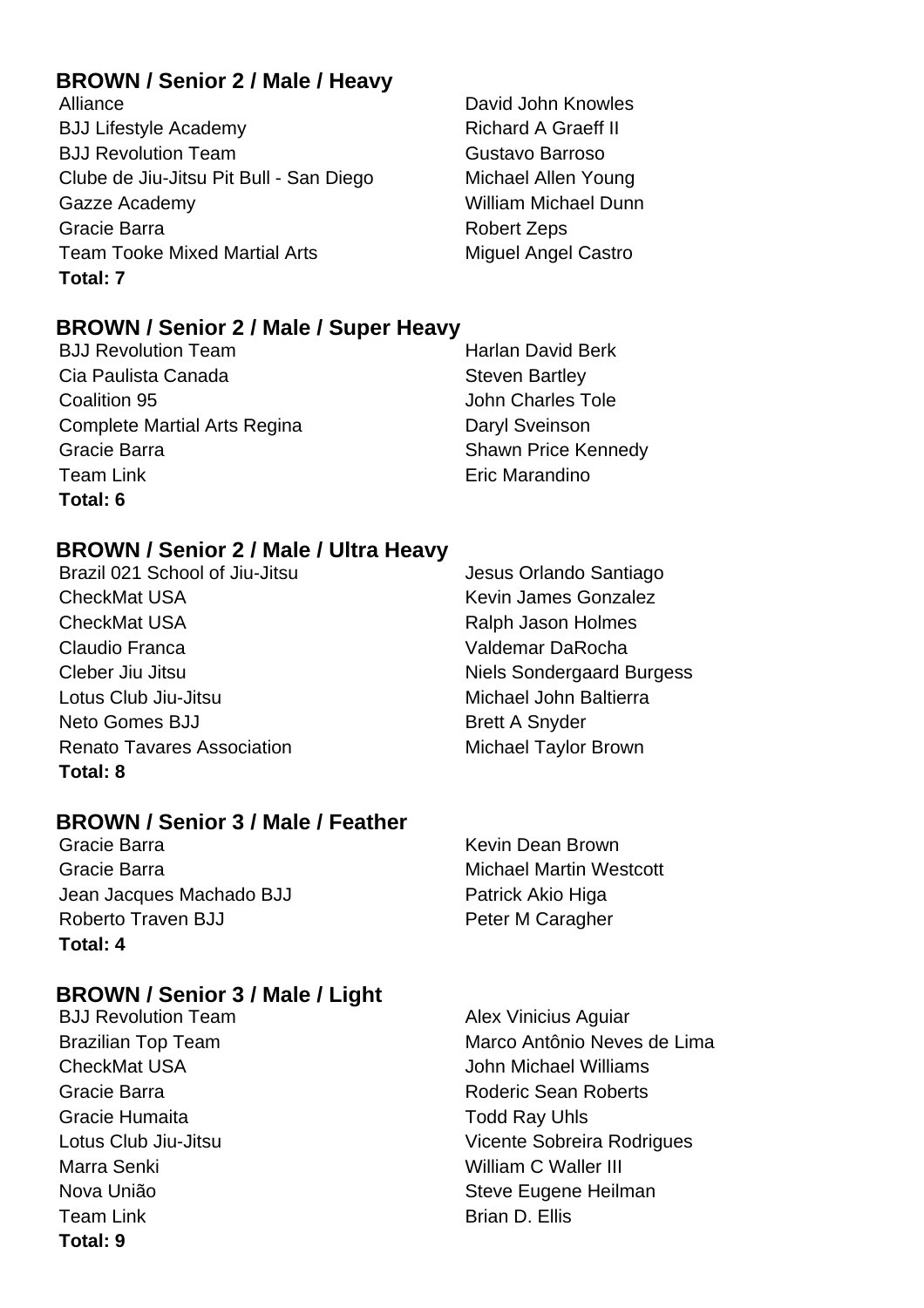#### **BROWN / Senior 3 / Male / Middle**

Gracie Barra **Gracia** Selby **Gracia** Selby **James Craig Selby** Gracie Barra James Richard Simpson Gracie Humaita **Dale Allen Kersting** Tinguinha BJJ academy Dean Oscar Rivero **Total: 5**

Dartanian Jiu-Jitsu Damian Alfonso Robertiello

#### **BROWN / Senior 3 / Male / Medium Heavy**

| Total: 4            |                      |
|---------------------|----------------------|
| Ribeiro Jiu-Jitsu   | John David Emmett    |
| C-Quence            | Kevin Malcolm Graham |
| Cobra Kai Jiu Jitsu | <b>Paul Kuvelis</b>  |
| Carlos Sapao BJJ    | <b>Kevin Bellard</b> |

#### **BROWN / Senior 3 / Male / Heavy**

Gracie Humaita **Gary Anthony McCracken** Jean Jacques Machado BJJ Bryan Genesse **Total: 2**

#### **BROWN / Senior 3 / Male / Super Heavy**

CheckMat USA **Alex Todorovich Total: 2**

Alliance **Brian William Lewis** 

#### **BROWN / Senior 3 / Male / Ultra Heavy**

| <b>Gracie Elite Team</b> | Eric Hutchings               |
|--------------------------|------------------------------|
| Tatu BJJ                 | <b>Timothy G Burns</b>       |
| Yamasaki Academy         | <b>Bradley Jay Sosnowsky</b> |
| Total: 3                 |                              |

#### **BROWN / Senior 4 / Male / Light**

**Total: 1**

Task Behring Task Behring Task Behring Task Behring Jean-Luc Ernest Canovas

#### **BROWN / Senior 4 / Male / Middle**

Gracie Barra **Thomas Duane Dwyer** Cracie Barra Rodrigo Vaghi BJJ Matthew C. Lippold Soca Brazilian Jiu-Jitsu Joseph Thompson Tri-Force Gotanda **Hideyuki Ohnaka Total: 4**

#### **BROWN / Senior 4 / Male / Medium Heavy**

Alliance Bob Plaszcz **Coalition 95 Coalition 95** Thomas Edward Rumsey **Total: 3**

Jean Jacques Machado BJJ Vyacheslav Vladimirovich Petuhov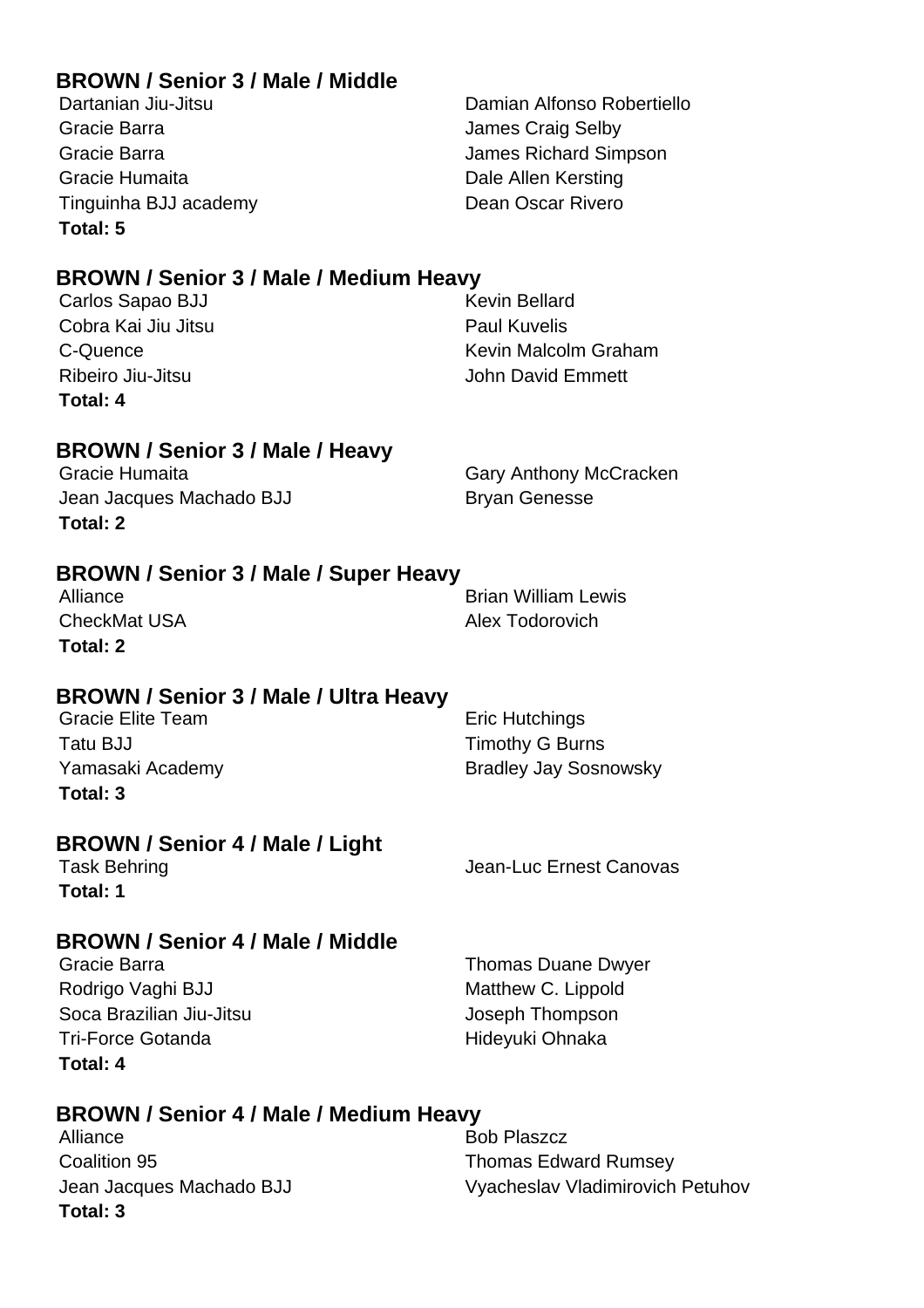#### **BROWN / Senior 4 / Male / Heavy**

Atos JJ USA Clift Roy Hunt **Total: 3**

Gracie Elite Team Thomas Gerald Haselton Nova União Pedro Ubaldo Diaz

#### **BROWN / Senior 5 / Male / Light**

**Total: 3**

Gracie Barra **Britannia Britannia a Britannia Bryan Jun Nakagawa** Gracie Elite Team **Kenneth Wayne Cameron** Guerrilla Jiu Jitsu **Carlo Communist Controller Allen Kingsbury** 

# **BROWN / Senior 5 / Male / Medium Heavy**

**Total: 2**

**Edward Balcewich** SAS Team USA Michael James Atkin

#### **BLACK / Master / Male / Rooster**

Gracie Barra **Brandon Mullins** Brandon Mullins Grappling Unlimited William Earl Hagerty **Total: 6**

Alliance Fabbio Passos de Alencar BJJ Revolution Team Alex Gonzaga da Silva Nova União **Marcelo da Silva Pereira** Ribeiro Jiu-Jitsu **Raul Gomes Marcello** 

#### **BLACK / Master / Male / Light Feather**

De La Riva JJ Daniel Campos Oliver Fratelli Leteri Brazilian Jiu Jitsu Marcel Sasso de Oliveira Nova União Thiago Otávio Cecchi Paraguassu Paragon BJJ Academy Milton Carlos Bastos P. do Nascimento Rodrigo Pinheiro BJJ Daniel Pinheiro Breves SAS Team USA Daniel Beleza G. de Andrade Tozi Jiu Jitsu Ricardo Loureiro de Oliveira **Total: 7**

#### **BLACK / Master / Male / Feather**

Alliance Jimmy C Tang BJJ Revolution Team and the state of the John A. Ramirez Damm Fight Japan **International Institute Communist Communist Communist Communist Communist Communist Communist Communist Communist Communist Communist Communist Communist Communist Communist Communist Communist Communist** Gracie Barra **Diogo Alves Ferreira** 

Academia Pitbull **Academia Pitbull** Rodrigo Alcantara Siqueira Association Aranha **National Sergio Calderon Gonzalez** B.I.I Revolution Team Andre Carvalho Monteiro Carvalho Teixeira **Vallee Carvalho Teixeira** Julio Felix Ha Chin Lang Coalition 95 Steven Lars Vanderlipe Cocos GF Team Denilson de Carvalho Pimenta Gracie Barra BJJ **Alejandro Siqueira Doudement**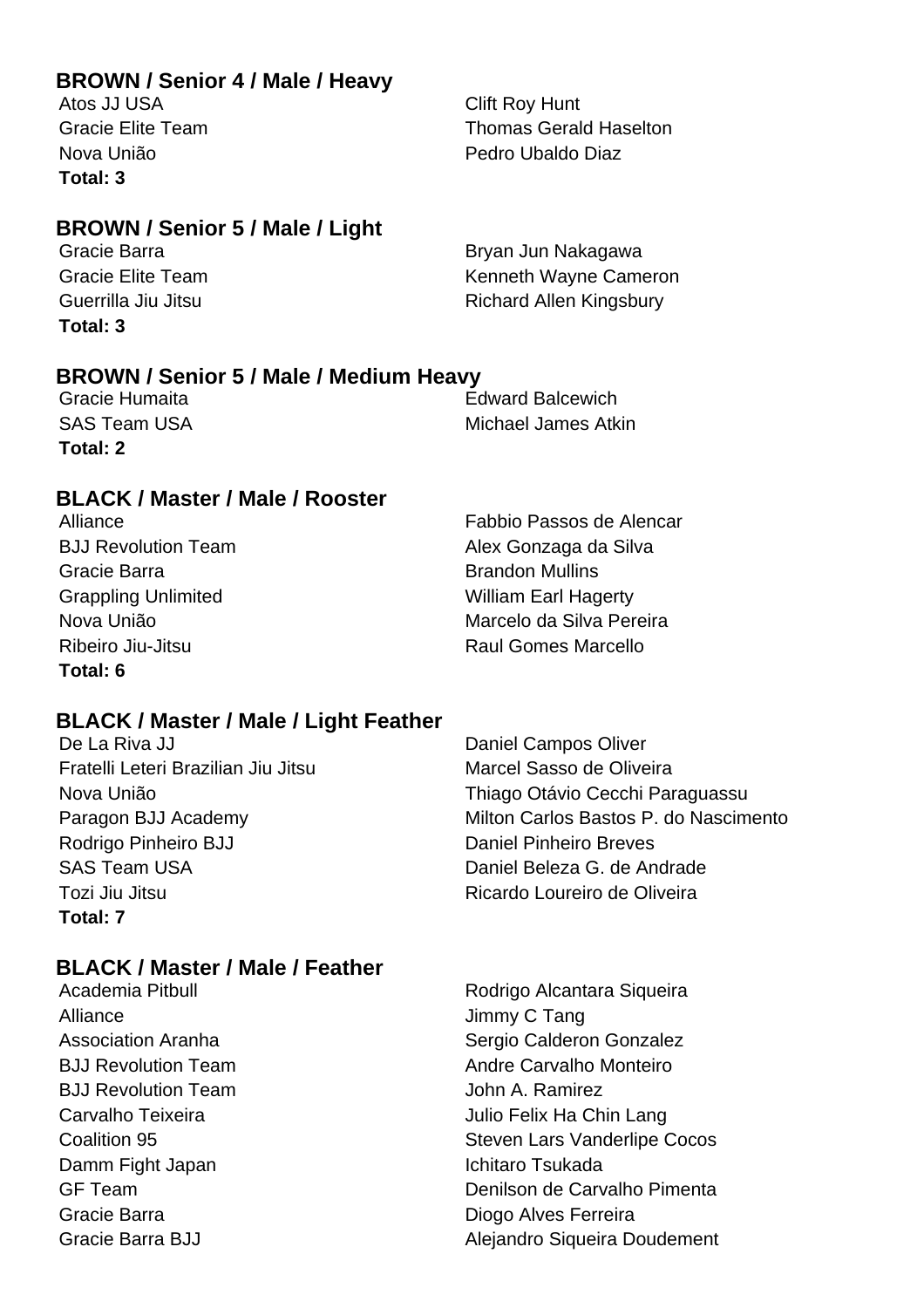Gracie Barra International Tomas Andrew Barlow Gracie Elite Team **Gracie Elite Team** Jimmy Alejandro Jarquin Hong Kong Jiu-Jitsu Makoto Aramaki myTeam Mario Sergio Yokoyama Nova União **André Motta Marques** Nova União **Nova União** Diego de Araujo Saraiva Renato Tavares Association **Factal Accord Property** Jason D Bircher Roger Machado **Kahlil Moreland Total: 21**

# Gracie Barra BJJ **Rafael Delfini Regina Ferraz** LCCT USA Thiago Gonçalves Monteiro Veiga

#### **BLACK / Master / Male / Light**

Alliance Gabriel Matos Leite American Top Team **Zachary Clint Lenon** Association Aranha **Begoin Laurent Olivier** Association Aranha **Executer 1** Eric Dominique Satge Carlson Gracie Team **Figure 2018** Florentino Martinez Jr. CheckMat USA Christopher Kenneth L Gutierrez Clark's University of Martial Arts **Shami Joseph Baudichon** GF Team Theodoro Gabriel Canal Almeida Gracie Barra Rafael Sánchez Villanueva Gracie Elite Team **Alexander Vamos** Impacto Japan B.J.J. Rogerio Yoski Suto Jean Jacques Machado BJJ Raphael Guidotti Carrão Nova União Christopher Westfall Núcleo JJ **André Cristofoli** Ribeiro Jiu-Jitsu **Fletcher Stephen Linton Jr.** Sul JJ Caxias do Sul Mateus Bernardi Rizzon TAC Team BJJ David G Reilly Tatu BJJ Bradley James Souders Team Royce Gracie **Access 12 Contract 12 Contract 12 Contract 12 Contract 12 Contract 12 Contract 12 Contract 12 Contract 12 Contract 12 Contract 12 Contract 12 Contract 12 Contract 12 Contract 12 Contract 12 Contract 12 C Total: 20**

#### **BLACK / Master / Male / Middle**

Carlson Gracie Team Jeston John Pages Cassio Werneck BJJ Nathan Alan Burnette Gracie Barra Bruno Almeida Alves

Yemaso Brazilian Jiu Jitsu Marcos Alejandro Pagliere - Torregrosa

Alliance **Paul Elliot Schreiner** Atos JJ International **Rodrigo Benedito Caporal** Barbosa Jiu Jitsu **Adriano Ferreira Araujo e Silva** Barbosa Jiu Jitsu **Cyrus Alexandre C. do Nascimento** Brazilian Top Team Leonardo Ferreira Soares Carlson Gracie Team Carlos Frederico Rodriguez **Competition Bruno Oscar Silva Marchi** Fight Sports Denis Mitchel Batista Pinto GF Team Daniel Ramos da Silva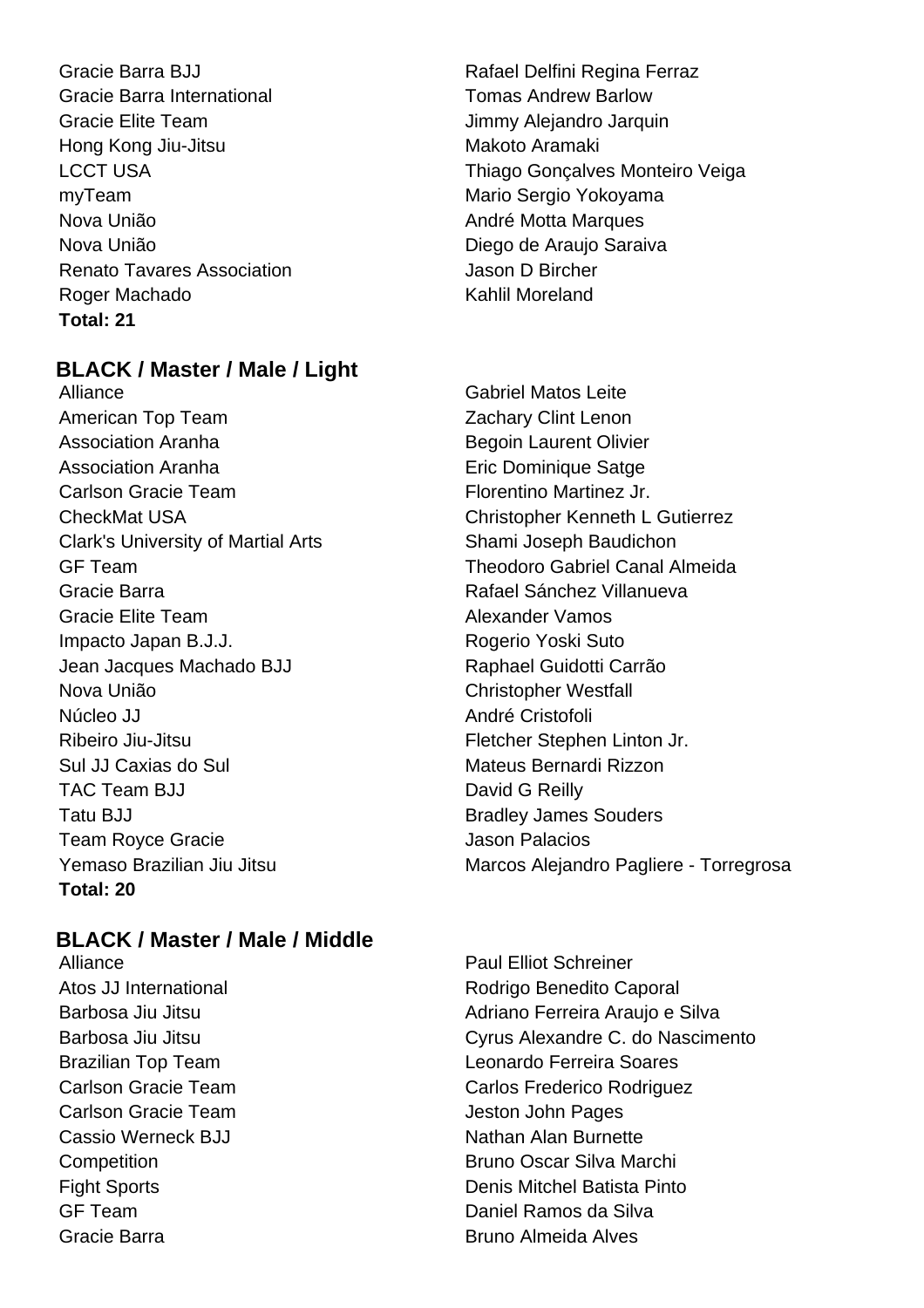Gracie Barra **Bruno Franco Fernandes Bruno Franco Fernandes** Gracie Barra America Juan Pablo Garcia Molina Gracie Barra BJJ **Matthew James Callaghan** Gracie Elite Team **Marco Labati Teixeira** Impact Jiu Jitsu **Armand Auguste Debruge** Nova União Christopher R. Atkins Nova União Eduardo D Barros Paragon BJJ Academy Michael Lance Glynn SAS Team **Fabio Lopes Araujo** Soul Fighters BJJ Connecticut Rafael Monteiro Barbosa **Total: 25**

Gracie Barra BJJ **Rodrigo Vieira de Andrade Costa** Paragon BJJ Academy **Alex Martins Do Nascimento** UFC Gym Erico Francisco Alves Monteiro

#### **BLACK / Master / Male / Medium Heavy**

Atos Jiu-Jitsu Airton Alves de Andrade Barbosa Jiu Jitsu **Thiago Ferreira de Araujo e Silva** Brazilian Top Team **Diego Gamonal Nogueira** Brazilian Top Team **Cambran Comar Sabha** CheckMat Andre Franco dos Santos CheckMat USA **Sergio William Machado** Sergio William Machado GF Team **GE Team** Robson de Lima Rodrigues Gracie Barra Alexandre Ferreira Santos Gracie Elite Team Newton Dias Casemiro Gracie Humaita **Gracia Accessoria de Cracia** Joao Paulo Faria Gracie Humaita **Rodrigo Pinheiro Breves** Gracie Humaita USA Aurelio da Silva Zorzi Indiana Brazilian Jiu-Jitsu Academy James H. Clingerman Nova União Lucas Lopes de Freitas Xavier OKA - JJ Koichiro Oka Osvaldo Alves SP Cesar Andrade Silva Ribeiro Jiu-Jitsu **Benjamin Ross Baxter** Ribeiro Jiu-Jitsu **Pedro Soriano** Sampa BJJ Academy **Renato Migliaccio** Renato Migliaccio Sul Jiu-Jitsu Antônio Pedro Severo de Leon Dias Testai Brazilian Jiu Jitsu **Fernando Bettega** Triunfo Brazilian Jiu Jitsu **Felipe Ribeiro Souza Fogolin Total: 22**

### **BLACK / Master / Male / Heavy**

Alliance Juan Miguel Iturralde

Alliance Alexandre de Mello Collares Brazilian Top Team **Leonardo de Paiva Machado** Frontline Academy Christopher James Hermanstad Frontline Academy **Renato Tavares de Moraes** GF Team Wancler Oliveira Costa Santos Gracie Barra Flavio Alves de Almeida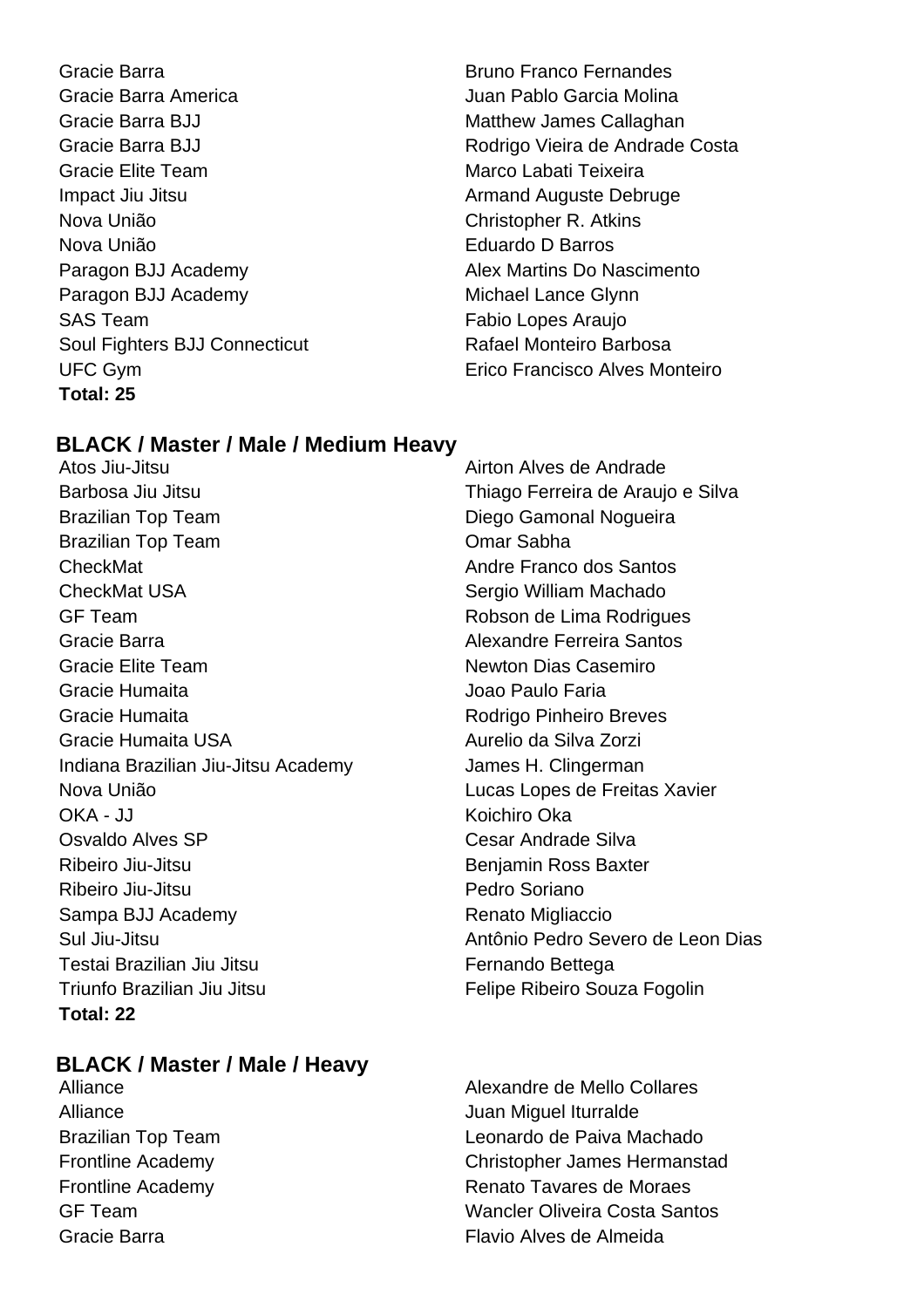Gracie Barra **Roberto Camargo de Alencar** Gracie Barra BJJ Gustavo Camargo de Alencar Michel Maia Jiu-Jitsu **Adriano Inácio de Rosa** Nova União Leonardo de Souza Ayres Pecanha Nova União **Nova União** Ricardo Bastos Cruz Paragon BJJ Academy **Alfred Michael Prado Total: 13**

#### **BLACK / Master / Male / Super Heavy**

BJJ Revolution Team **Ricardo Buffara Bueno** CheckMat USA João Francisco de Moraes Assis Godoi JJ Club Anselmo Navarro Baldin Gracie Barra Fábio Medeiros Villela Great Grappling Brazilian Jiu Jitsu **Jeremy James Arel** Nova União **Anthony Lamar Scales** Nova União **Bruno Bastos Cruz** Osvaldo Alves Erivaldo Gomes Flor Junior Street Sports BJJ Gabriel Vella de Freitas Sul Jiu-Jitsu Lucas Branco Sachs **Total: 11**

#### **BLACK / Master / Male / Ultra Heavy**

Lotus Club Jiu-Jitsu **James Eric Foster Total: 10**

#### **BLACK / Master / Female / Light**

Nova União **Abby Brooke Malone** Rigan Machado Denise Pearl Holcomb **Total: 2**

#### **BLACK / Senior 1 / Male / Rooster**

**Total: 1**

Gracie Barra **Marcus Adriano S. de Oliveira** 

#### **BLACK / Senior 1 / Male / Light Feather**

Caio Terra Association **Flavio Ralf Meier** 

American Top Team Bruno Maniaudet Bastos Cia Paulista Maurício da Silva Carrelhas

Alliance SP Felipe Jose Abrahão Pacces

Anibal JJ Fabio Anibal Freire Teixeira Godoi Jiu-Jitsu **Company Company Company Company Company Company Company Company Company Company Company Company** Gracie Barra Gustavo dos Santos Pires Gracie Barra Thiago Reinaldo de Souza Gracie Humaita **Rodrigo Munduruca** Rodrigo Munduruca Nova União Amauri Fonseca da Silva Ribeiro Jiu-Jitsu **Damian Iohn O'Hara** Ribeiro Jiu-Jitsu **Diego Pereira de Santana** WinnerJJ Marcio Carvalho Corleta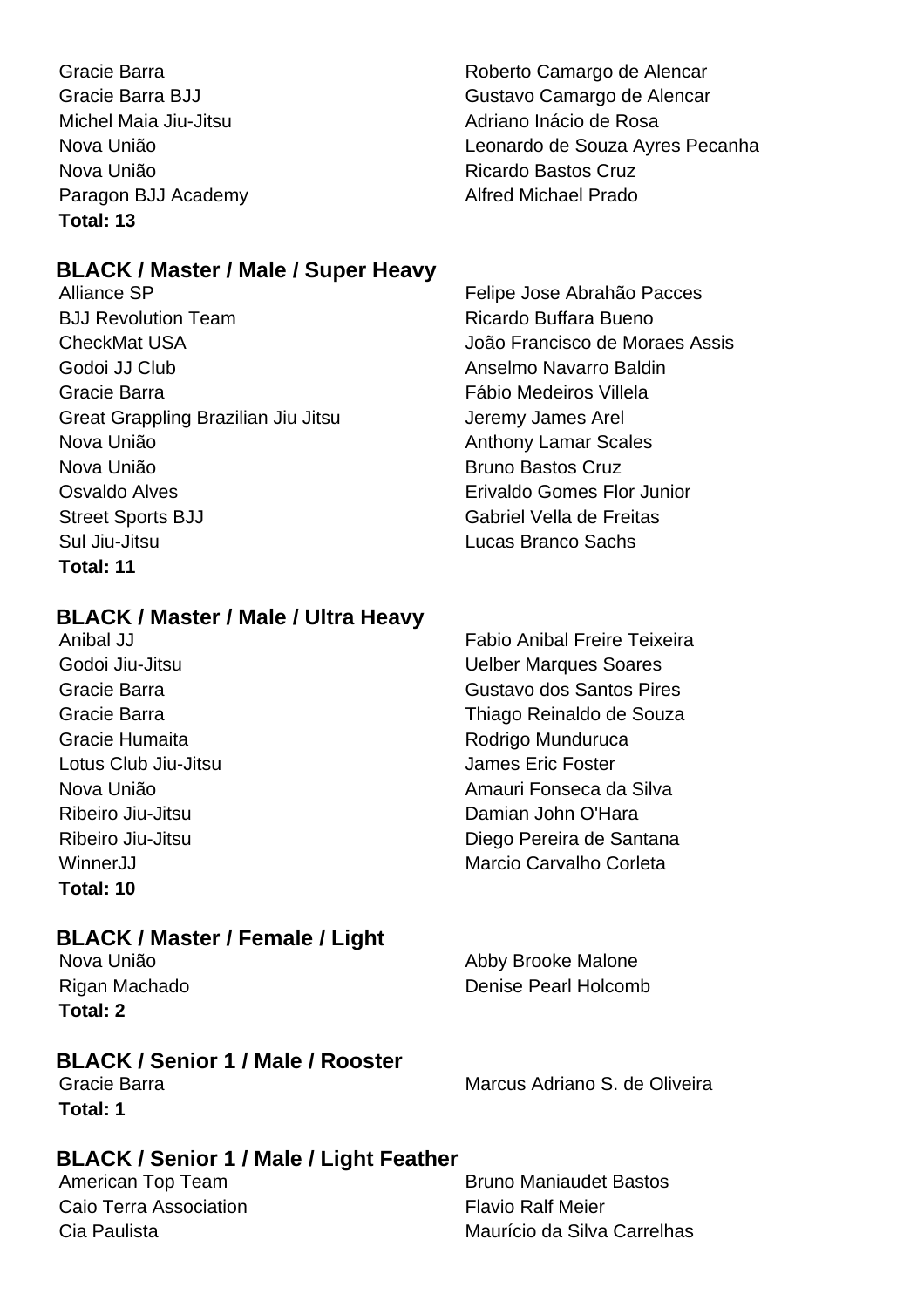Equipe Zero **Gabriel Willcox Furley** Gracie Barra Paulo Cezar Alves Pinheiro Nova União **Bernardo Pitel** Pogona Club Gym **Ichiro Kaneko** Valente Jiu Jitsu Academy Martin Gilberto Figueroa **Total: 8**

#### **BLACK / Senior 1 / Male / Feather**

Alliance **Reza Monfaradi** Brasa/Ases Jiu-Jitsu **Exekiel Zayas Latorre** Carlson Gracie Team **David Rolando Selpa** Carlson Gracie Team Mauro Sant'ana Gaziri Gracie Barra Jacob James McKee Gracie Barra **Marcelo Melgaço dos Santos** Marcelo Melgaço dos Santos Gracie Humaita JW Wright Nova União **Daniel V. Alvarez Jr.** Relson Gracie **Douglas Dale Moore** Ribeiro Jiu-Jitsu **Albert Fung** Ribeiro Jiu-Jitsu André Luiz Chaves Rocha Sandro Batata Brazilian Jiu-jitsu - Santa Cruz Sandro Ribeiro Santiago SAS Team Cassio Germano Gurgel Soares **Total: 13**

**BLACK / Senior 1 / Male / Light**

A2 Jiu-Jitsu **National Suyan Lopes Queiroz** Suyan Lopes Queiroz AB Mixed Martial Arts Academy Eduardo Marinho Baião Alliance Alliance Alan Caideci Silva Correa Anibal JJ Alex Sander Mucceda Leite BJJ Revolution Team **Alfredo Vasconcelos Barum** Cia Paulista **Cia Paulista Cia Paulista Rodolfo Lopes de Lima** Gracie Barra **Daniel Patrick Head** Gracie Barra Julien Roger Louis Fouché Guigo JJ International **Leonardo Arruda Laurino** Kioto BJJ Ryan S Saboe Nova União **Makoto Ogasawara** Nova União Michael James Lin Nova União USA Cesar A. de Souza Renato Tavares Association **Piet Lee Wilhelm** Sandro Batata Brazilian Jiu-jitsu - Santa Cruz Julio Armando Echeverria Dulon Neto Team Jucao USA Jose Carlos Mendonça Mendes Jr Tozi Jiu Jitsu Vinicius Paes de Figueiredo Werdum Combat Team USA Gustavo Gasperin **Total: 18**

#### **BLACK / Senior 1 / Male / Middle**

**BJJ Revolution Team Contract Contract Contract Contract Contract Contract Contract Contract Contract Contract Contract Contract Contract Contract Contract Contract Contract Contract Contract Contract Contract Contract Con** Cassio Werneck BJJ Cássio Rios Werneck

Alliance Alessandro Bandeira Barcellos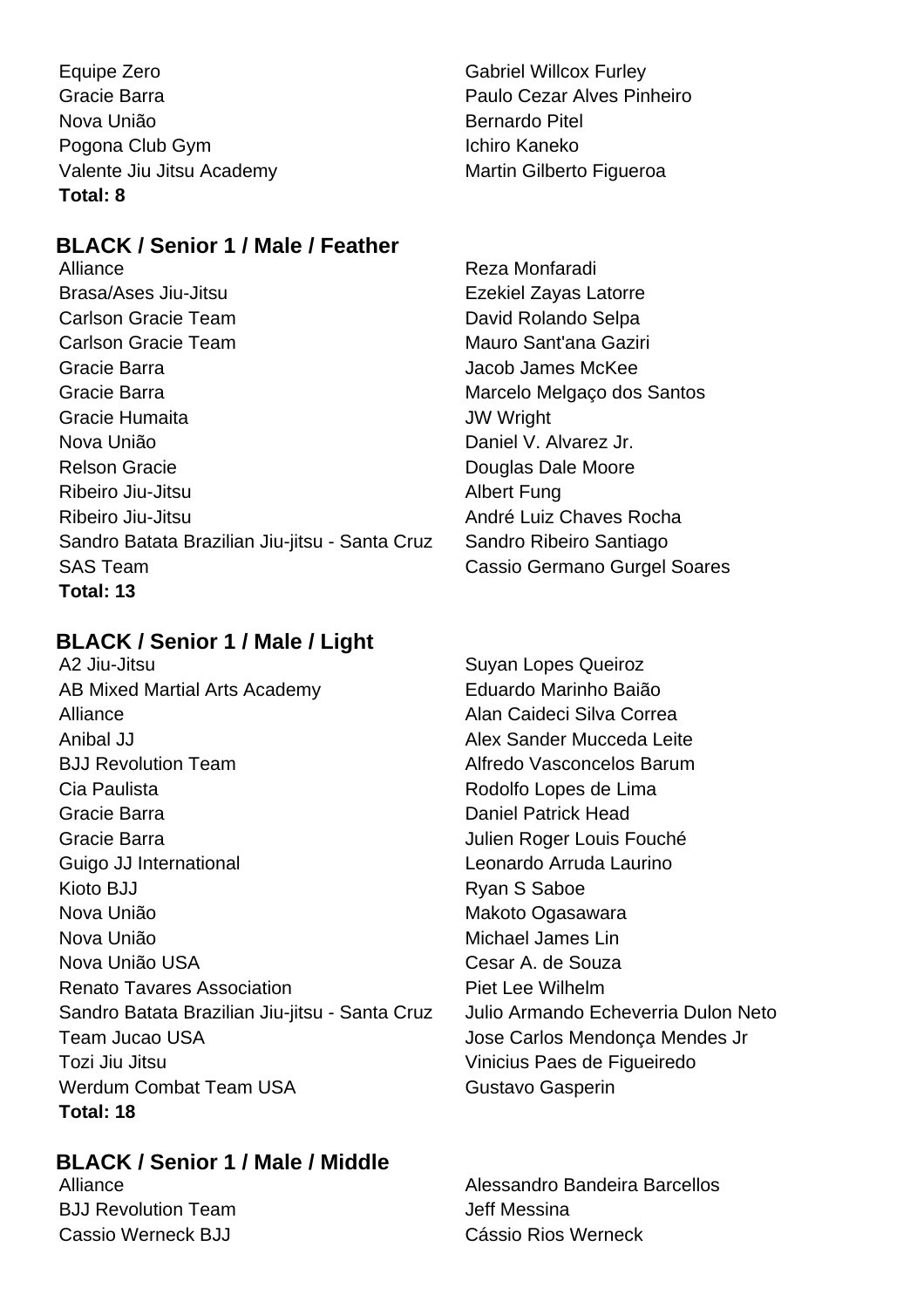CheckMat **CheckMat Robson Camargo Rodrigues** CheckMat USA Chris Lee Coldiron Clark's University of Martial Arts **Ryan Christopher Clark** Cleber Jiu Jitsu Fabiano Kroth Bitencourt Cleber Jiu Jitsu **Ron Hulsey** Ron Hulsey Gracie Academy **Guillermo** Salas Gracie Barra **Andre Mirabeau Soriano** Andre Mirabeau Soriano Gracie Barra **Gustavo Muggiati** Gracie Barra BJJ Christian Bello Gracie Barra International **Felipe Ferreira** Guedes Gracie Barra JJ **IVAN SAMPAIO CONTROLLER IN SAMPAIO DE SILVA JUNIOR** IVAN SAMPAIO da Silva Junior Gracie Elite Team **Alan Robert Marques** Gracie Humaita **Régis da Silveira Lebre** Régis da Silveira Lebre Grasco Jiu-Jitsu Academy **Kouichi Kuwahara** Nova União **André Luis Monroy Ushirobira** Nova União **Nova União** de Carlos Hissa Granja Nova União USA Dean M Lista Paragon BJJ Academy **Constructs** John Edward Letters Ribeiro Jiu-Jitsu **Eric Bernard Goo** Ribeiro Jiu-Jitsu Wayne Liao Stable Jiu Jitsu **Peter Benjamin Sutton Total: 24**

#### **BLACK / Senior 1 / Male / Medium Heavy**

Barbosa Equipe 2 Márcio Catenacci de Aquino Barbosa Jiu Jitsu **Fabio Alexandre Pinheiro BJJ Revolution Team Samuel Puccio** Brasa JJ Eduardo Telles Moreira Brasa Warrior International Scott Duwayne Huston Carlson Gracie Team Fábio Alexandre Correa Novaes CheckMat USA Elizandro Leite Beda CheckMat USA Sérgio Luiz Linhares e Silva Crosley Gracie Academy **Ryan Stewart Murphy** Godoi Jiu-Jitsu Charles Faria Correa Gracie Barra **Lúcio Charlytow N. F. Segundo** Jean Jacques Machado BJJ Felipe Andrew Ruiz LCCT - Combat Team Gilmar Ferreira Paragon Brazilian Jiu Jitsu Corpus Christi Aurelio Gallegos Jr. Peak Performance **Dondi Alois Morgan** Ribeiro Jiu-Jitsu **Benjamin J Eaton Total: 16**

#### **BLACK / Senior 1 / Male / Heavy**

Alliance **Raul Jimenez** Big Brothers Leonardo Nunes Dalla Costa Brazilian Fight Marcelo Menezes Vilhena Drysdale BJJ Ray Edward Casias Gracie Barra **Erick Wanderley Jabbur** Erick Wanderley Jabbur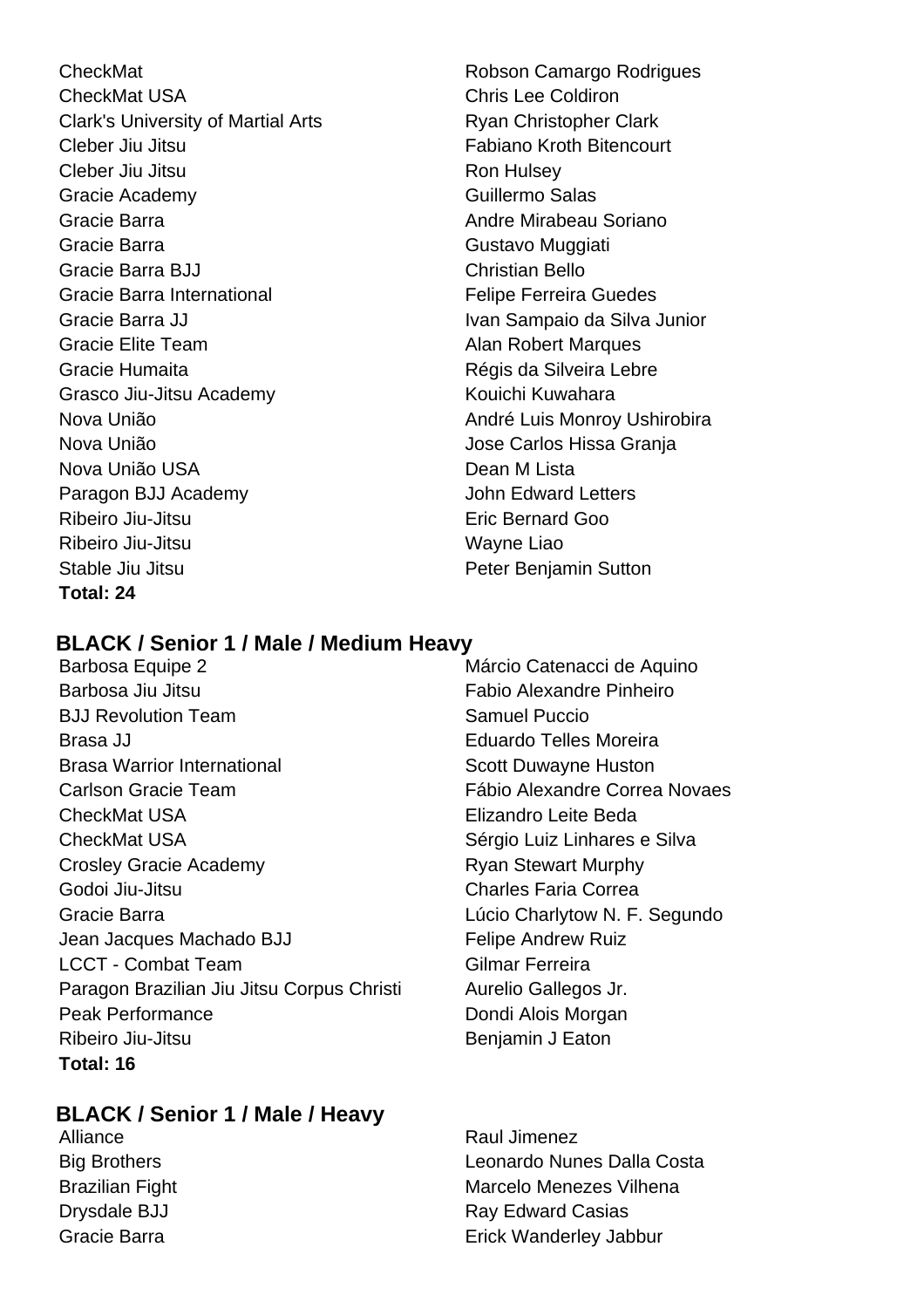- Gracie Barra **Tyler Scott Bosard** Gracie Barra BJJ Brian Allen Marvin Gracie Barra BJJ **Friedrick Rodriguez** Gracie Barra International **Scott Gordon Carr** Scott Gordon Carr Gracie Elite Team Brian Richard Knapp Nova União **Fábio da Silva Andrade** Purebred Jiu Jitsu Guam Stephen Roberto Ribeiro Jiu-Jitsu Lawson Scott Oates Roger Coelho Costa Rica Roger Dias Coelho **Total: 15**
- Gracie Elite Team Fabio Leopoldo e Silva Neto

#### **BLACK / Senior 1 / Male / Super Heavy**

Best Way Jiu Jistu Tiverton **Daniel M Savery** BJJ Revolution Team Dylan Dearborn Godoi Jiu-Jitsu **New York Construction Construction** Roberto Godoi Gracie Barra **Nathaniel W. Lynch** Nathaniel W. Lynch Guigo JJ **Allan Patrick Pellegrini Kell** Jacksonville Gracie Jiu-Jitsu Clifford David Fonseca Peak Performance **Paul Halme** Ribeiro Jiu-Jitsu **Galimeiro III e a Contra Contra Contra Contra Contra Contra Contra Contra Contra Contra Contra Contra Contra Contra Contra Contra Contra Contra Contra Contra Contra Contra Contra Contra Contra Contra Con** Roberto Traven BJJ Ethan Edward Garrison Shebaro Jiu Jitsu Alan Mazin Shebaro Team Royce Gracie Christopher Brian Mingia **Total: 12**

Ribeiro Jiu-Jitsu Saulo Mendonça Ribeiro Filho

#### **BLACK / Senior 1 / Male / Ultra Heavy**

Alliance Ulf Ehlert Babalu's Iron Gym **Babalu's Iron Gym** Renato Sobral da Cunha Brazilian Top Team Marco Antonio Dib **Coalition 95 Carlos Jose Melo** Godoi Jiu-Jitsu Julio da Silva Pinheiro Gracie Elite Team **Ethan Allan Snow** Gracie Elite Team **Prescott Foster Bailey Jr** Prescott Foster Bailey Jr Gracie Humaita **Daniel Moroney** Ricardo Barros Brazilian Jiu Jitsu Ricardo Ulhoa Cintra Barros Roberto Traven BJJ Carlos Eduardo de Araujo Farias **Total: 11**

#### **BLACK / Senior 2 / Male / Rooster**

Brazilian Top Team Tom Vichit Vadakan Strapple Ohana Shoji Masada **Total: 2**

# **BLACK / Senior 2 / Male / Light Feather**

Nova União **Francisco Eliezer de Albuquerque** 

**Casey Edward Byers**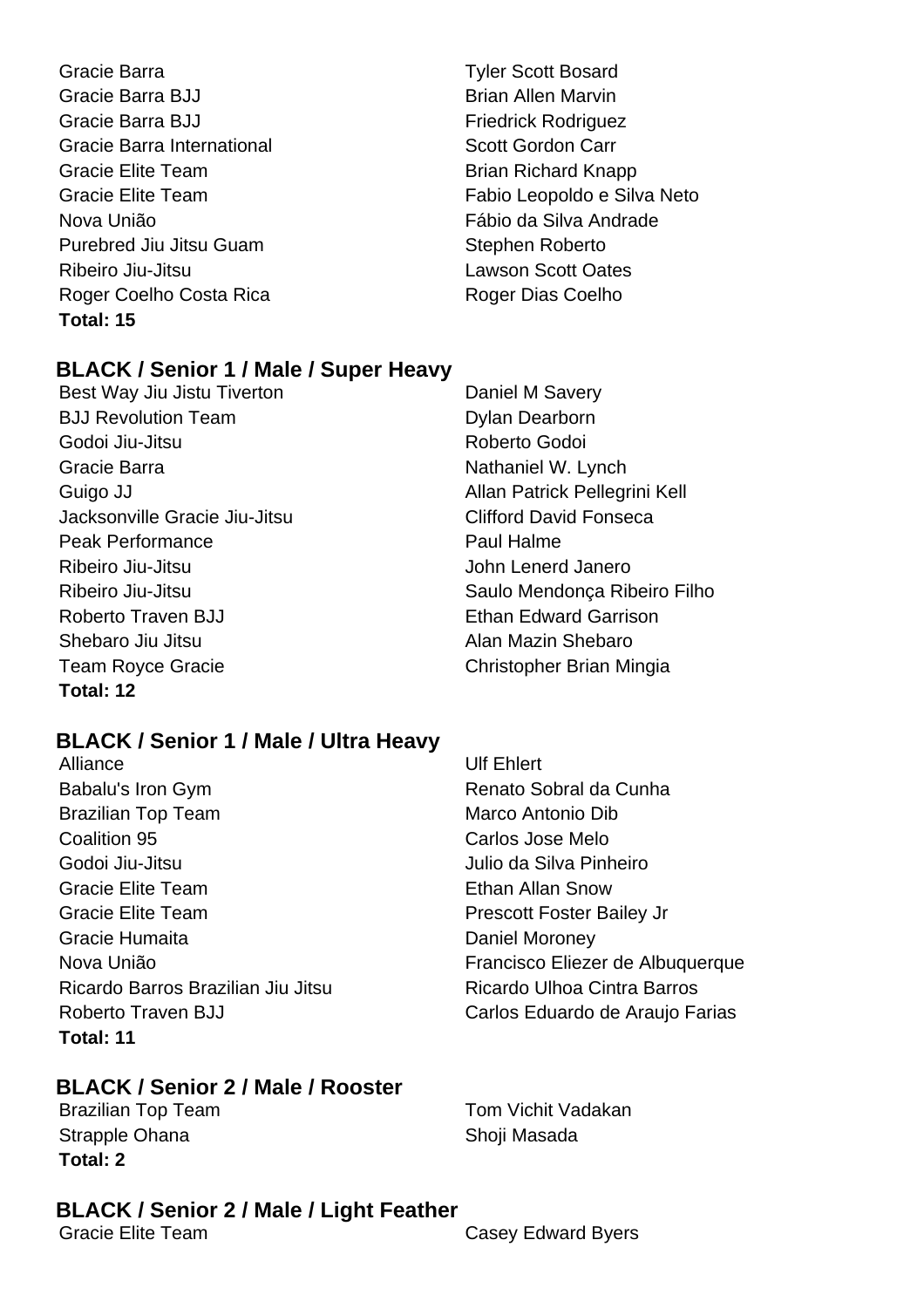Over Limit BJJ **Edison Kagohara Total: 5**

#### **BLACK / Senior 2 / Male / Feather**

Alliance **Tommy Mikael Malmberg** Cia Paulista Eduardo de Sá Leitão Drysdale BJJ Frank Anthony Currieri Gracie Barra **Maximilian R** Goldberg **Maximilian R** Goldberg NW Jiu Jitsu Academy **Brian Joseph Johnson** Pogona Club Gym **Michihiro** Ohhara Soca Brazilian Jiu-Jitsu **Alexandre C Freitas** Team Jucao USA Daniel Caulfield **Total: 9**

#### **BLACK / Senior 2 / Male / Light**

Andre Maneco B.I.I Andre Luiz Leite Caio Terra Association **Steven Matthew Otero** Steven Matthew Otero Carlson Gracie Team **Roger Bento Holz** Carlson Gracie Team Troy Allen Acker Cleber Jiu Jitsu James Jung Lloyd Irvin Martial Arts **Randall Bert Phillips** Lobster Jiu-Jitsu Robert Scott Schwartz McVicker's BJJ **Jackson McVicker** Paraestra Koiwa Takashi Ouchi Ribeiro Jiu-Jitsu **Aaron Michael Ard** Aaron Michael Ard United Brazilian Jiu-Jitsu Carlos Lopez Yamasaki Academy Samuel Joseph **Total: 13**

LCCT - Combat Team Luiz Claudio Gonçalves Augusto Lotus Club Jiu-Jitsu **Jeffrey Dean Bourgeois** Tatu BJJ **Jairo Rogerio Flores Taborda** 

Renato Tavares Association **Renato Sampaio Tavares Filho** 

CheckMat International Tuomo Petri Olavi Miettinen

#### **BLACK / Senior 2 / Male / Middle**

Action & Reaction Mixed Martial Arts Toronto Fernando Luiz F Zulick Akxe BJJ USA Octavio Henrique Couto da Silva Jr. Brazilian Top Team **John William Orr** Cassio Werneck BJJ Derek Anthony DiManno CheckMat International Luiz Osvaldo Ribeiro Duo Drysdale Jiu Jitsu - Australia Jamie Morrison Gracie Humaita Dave Isaacs Lotus Club Jiu-Jitsu Ronald Blaine Crook Paraestra Tokyo Sougen Shimizu Renato Tavares Association **Financial Renato Tavares Association** Ribeiro Jiu-Jitsu John J. Disimone III Ribeiro Jiu-Jitsu Thomas Scott Oberhue Ricardo "Rey" Diogo BJJ Eduardo Carrasco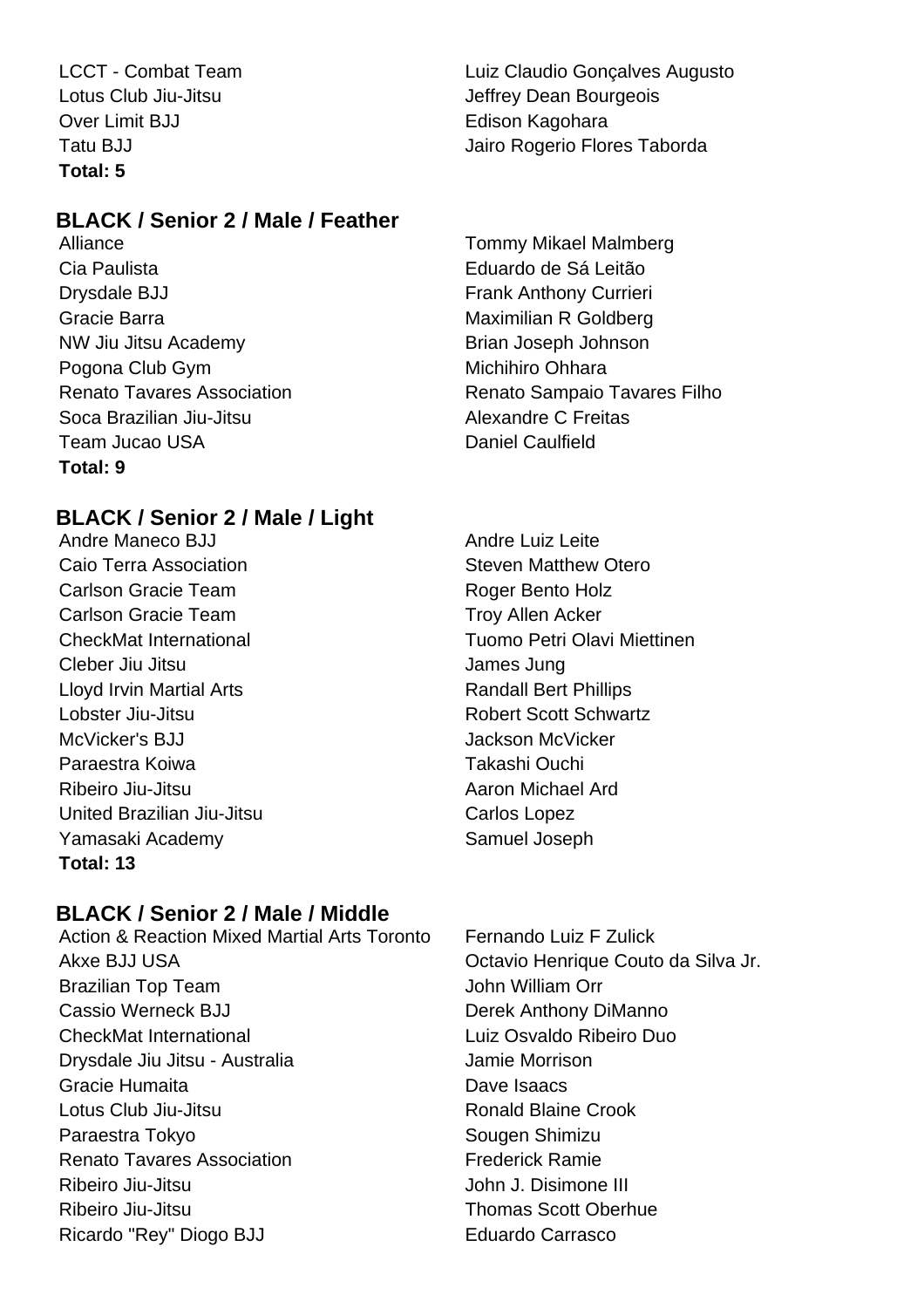#### **BLACK / Senior 2 / Male / Medium Heavy**

Alliance **Rexie Barnum** Carlson Gracie Team Jeffery A. Rozovics Carlson Gracie Team **Paul Rento Silva** Cleber Jiu Jitsu Tom D. Knox Gracie Barra Carlos Alberto Terrinha Gracie Humaita Phoenix **Gracie Lanaya** Gracie Humaita Phoenix **Scott Gregory Goodstein** Jean Jacques Machado BJJ Matt Jason Baker Matador Mixed Martial Arts **Matador Mixed Martial Arts** Jesse Wayne Richardson Ribeiro Jiu-Jitsu Charles Korbett Miller Rickson Gracie Jiu-Jitsu Vince Tran TAC Team BJJ **Shawn Michael Hammonds** Yamasaki Academy **Morgann** Paraskevas **Total: 15**

Gracie Humaita Luiz Eduardo Rocha de Faria Primal Training Center **Darnell Dontrell Devon Davis** 

#### **BLACK / Senior 2 / Male / Heavy**

Alliance Kevin D Sheridan BJJ Revolution Team Salvador Martin Flores Carlson Gracie Team **Richard Martin** De La Riva JJ Sergio Avila Gracie Elite Team **Amal Easton** Gracie Elite Team **Kurt W** Shrout McVicker's BJJ Christopher E. Howe Sergio Penha Brazilian Jiu-Jitsu **Anthony Horovitz Total: 10**

Lotus Club Jiu-Jitsu Givanildo Santana do Nascimento Nova União **Nova União** de Souza Junior

#### **BLACK / Senior 2 / Male / Super Heavy**

Ann Arbor Jiu-Jitsu **Sean Bansfield** Elite JJ **Ronilson Nunes** Silva Paragon BJJ Academy Ricardo Miller Ribeiro **Total: 5**

Gracie Barra Luciano Bandeira de Oliveira Gracie Barra **Reginaldo Gurgel F. de Almeida** 

#### **BLACK / Senior 2 / Male / Ultra Heavy**

Behring Puerto Rico **Lidio Soriano** Carlson Gracie Team **Rodolfo** Jimenez Jr Jean Jacques Machado BJJ Nazih Samaan Khoury Ribeiro Jiu-Jitsu **Alan Michael Merullo** 

Alliance **Stephen Vincent Hall**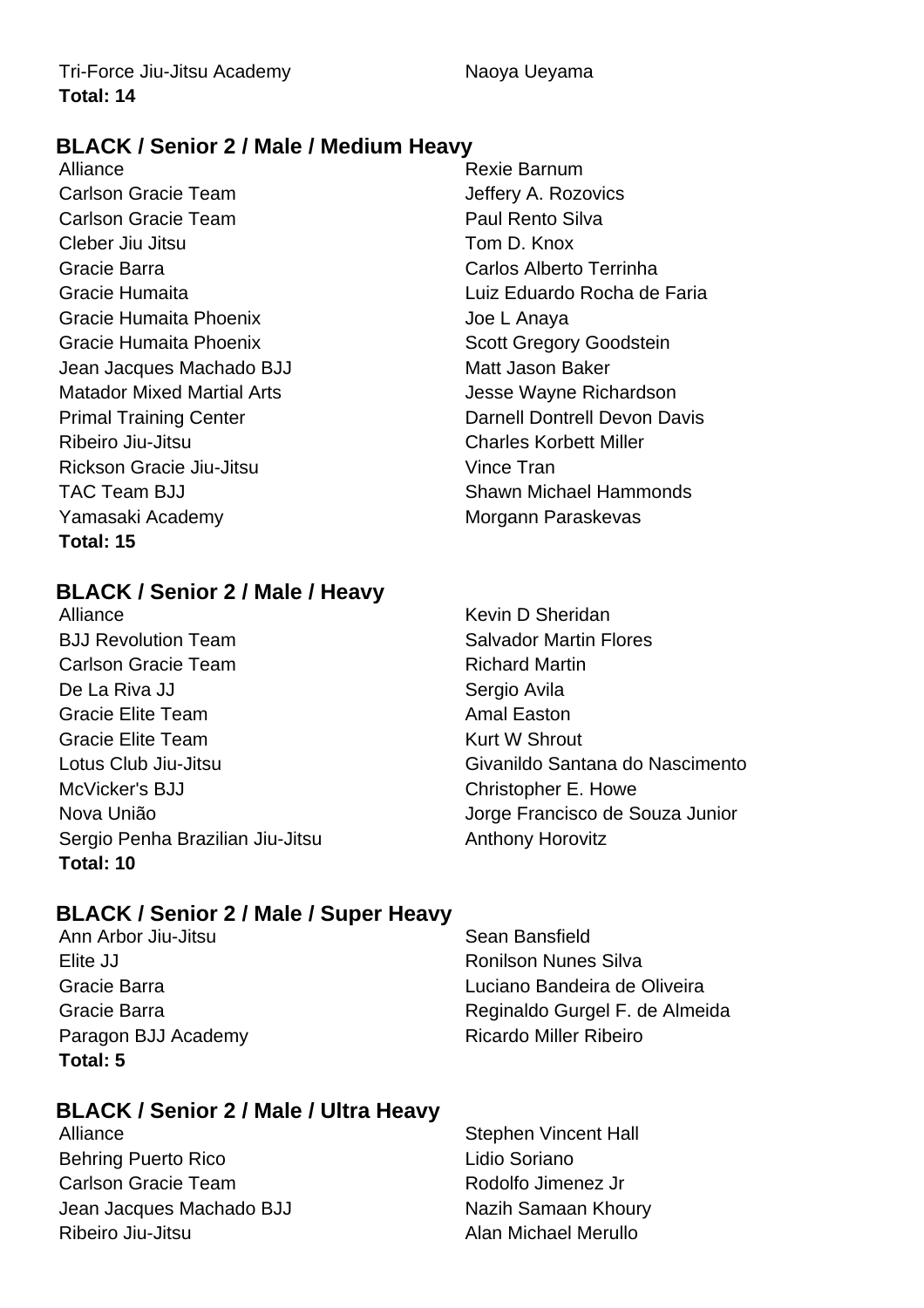Roberto Traven BJJ Christopher J Haraszti Team Quest MMA & Fitness Fabiano Andre Scherner **Total: 7**

#### **BLACK / Senior 3 / Male / Feather**

Atos JJ USA **Juliet Community** Scott Gordon BETA Academy **David Arnold Jacobs** Gracie Humaita **Manual Accord Contract Contract Contract Contract Contract Contract Contract Contract Contract Contract Contract Contract Contract Contract Contract Contract Contract Contract Contract Contract Contract Con** Impact Jiu Jitsu **Michael Chapman** Jean Jacques Machado BJJ Scott Dewitt **Total: 6**

The Source MMA Team Sami Muhi Eddin Mohammad Al Jamal

#### **BLACK / Senior 3 / Male / Light**

Charles Gracie Academy **Anthony Koji Chinen** Coalition 95 Gil Camero Olivas **Coalition 95** Vince Vanderlipe Gracie Humaita **Mark Anthony Hopkins** Mark Anthony Hopkins Gracie Temecula / Humaita Ricardo Guimarães Jean Jacques Machado BJJ David Joseph Chilcote Jean Jacques Machado BJJ Jay Zeballos Octagon MMA **Robert Joseph Defranco** Ribeiro Jiu-Jitsu **Adimilson Brites** Adimilson Brites Rigan Machado **James Robert Kiser Jr.** Street Sports BJJ Scott Anthony Singer **Total: 11**

#### **BLACK / Senior 3 / Male / Middle**

Axis Jiu-Jitsu **Hideyuki Shirai** Kioto BJJ **Joey Maldonado** Ribeiro Jiu-Jitsu Chris J Blanke **Total: 9**

Alliance Joel T. Gingery Boran Jiu-Jitsu **Luis Sergio Roman** CFS BJJ M. I. David Onuma Check Mat Brasil Jefferson Emanuel Barros Gracie Barra **Nelson Couto Monteiro Jr.** Nelson Couto Monteiro Jr. Relson Gracie Gregory Allan Holmes

#### **BLACK / Senior 3 / Male / Medium Heavy**

Atos JJ Rio Claro **Louis Jungwook Choi** Boran Jiu-Jitsu Edward Stephen Beneville Combat Base UK Stephen Mark Muckle Jean Jacques Machado BJJ Marcello De Paoli Neutral Grounds / Gracie Jiu Jitsu Long Beach Evaldo Correa Lima Nova União Paul Leon Nava Rigan Machado **National Studiers Accepts** Jose Ricardo Medina **Total: 7**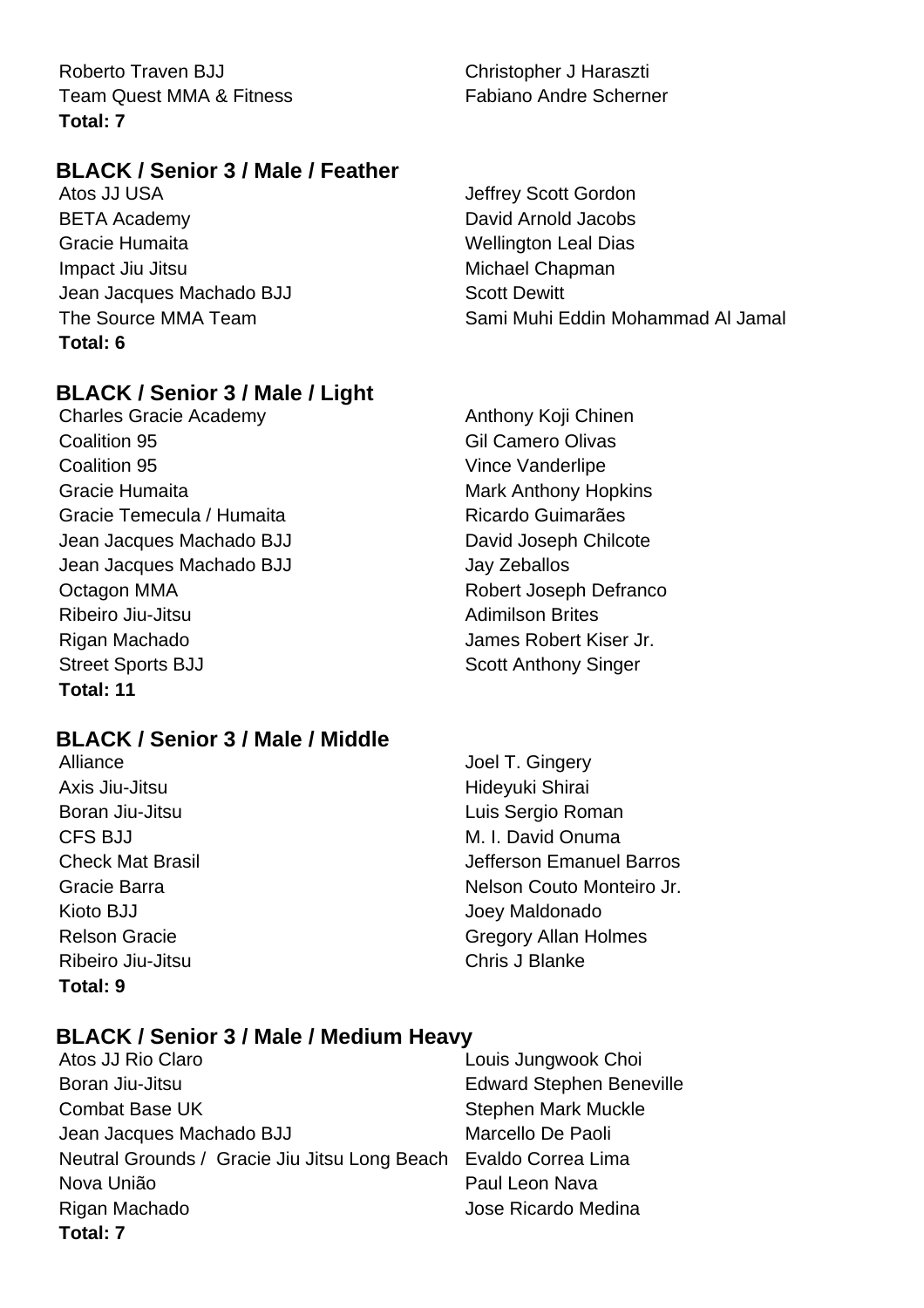| <b>BLACK / Senior 3 / Male / Heavy</b><br>Alliance<br><b>Gracie Elite Team</b><br><b>Gracie Elite Team</b><br>Kioto BJJ<br>Ribeiro Jiu-Jitsu<br>Suita Jiu-Jitsu<br><b>Team Jucao USA</b><br>Total: 7 | Pericles da Silva Pereira Neto<br>Kurt Johann Osiander<br><b>William Paul Hotter</b><br>Milton Regis de Almeida<br>Nathan Wayne Jeffers<br>Takeshi Shinkawa<br><b>Ailson Henrique Brites</b> |
|------------------------------------------------------------------------------------------------------------------------------------------------------------------------------------------------------|----------------------------------------------------------------------------------------------------------------------------------------------------------------------------------------------|
| <b>BLACK / Senior 3 / Male / Super Heavy</b><br>Godoi Jiu-Jitsu<br><b>Gracie Elite Team</b><br>Gracie Humaita<br>Total: 3                                                                            | <b>Adrien Roberto Domingues</b><br>David Clahan<br><b>Cecil Arlice Burch</b>                                                                                                                 |
| BLACK / Senior 3 / Male / Ultra Heavy<br><b>Gracie Elite Team</b><br><b>Samuel Puccio BJJ</b><br>Total: 2                                                                                            | Raul W. Montolfo<br>John Bertus Kennedy                                                                                                                                                      |
| <b>BLACK / Senior 3 / Female / Heavy</b><br>Gracie Humaita<br>Total: 1                                                                                                                               | Luciana Tavares Dias                                                                                                                                                                         |
| <b>BLACK / Senior 4 / Male / Feather</b><br>Gracie Barra<br>United BJJ<br>Total: 2                                                                                                                   | Igor Dominguez Andrade<br>Rommel Dunbar                                                                                                                                                      |
| <b>BLACK / Senior 4 / Male / Light</b><br>Gustavo Machado BJJ<br>Ribeiro Jiu-Jitsu<br>Roberto Traven BJJ<br><b>Texas Punishment Crew</b><br>Total: 4                                                 | Mark Roger Sausser<br>Rafael Robert Lovato Sr.<br>Paulo Alberto Caram Elsimaani<br>Dan Marcus Runnels                                                                                        |
| <b>BLACK / Senior 4 / Male / Middle</b><br>Academia Pitbull<br>Alliance<br>Cleber Jiu Jitsu<br><b>GF Team</b><br>Infinite Jiu Jitsu<br><b>Julio Secco</b><br>Total: 6                                | Anibal Antonio Braga de Medeiros<br>Itabora Ferreira<br><b>Bruce Anthony Tafoya</b><br>Mauro Sergio Verry dos Santos<br>Gustavo Guadalupe Enriquez<br>Marcelo Campello Cajaty Gonçalves      |